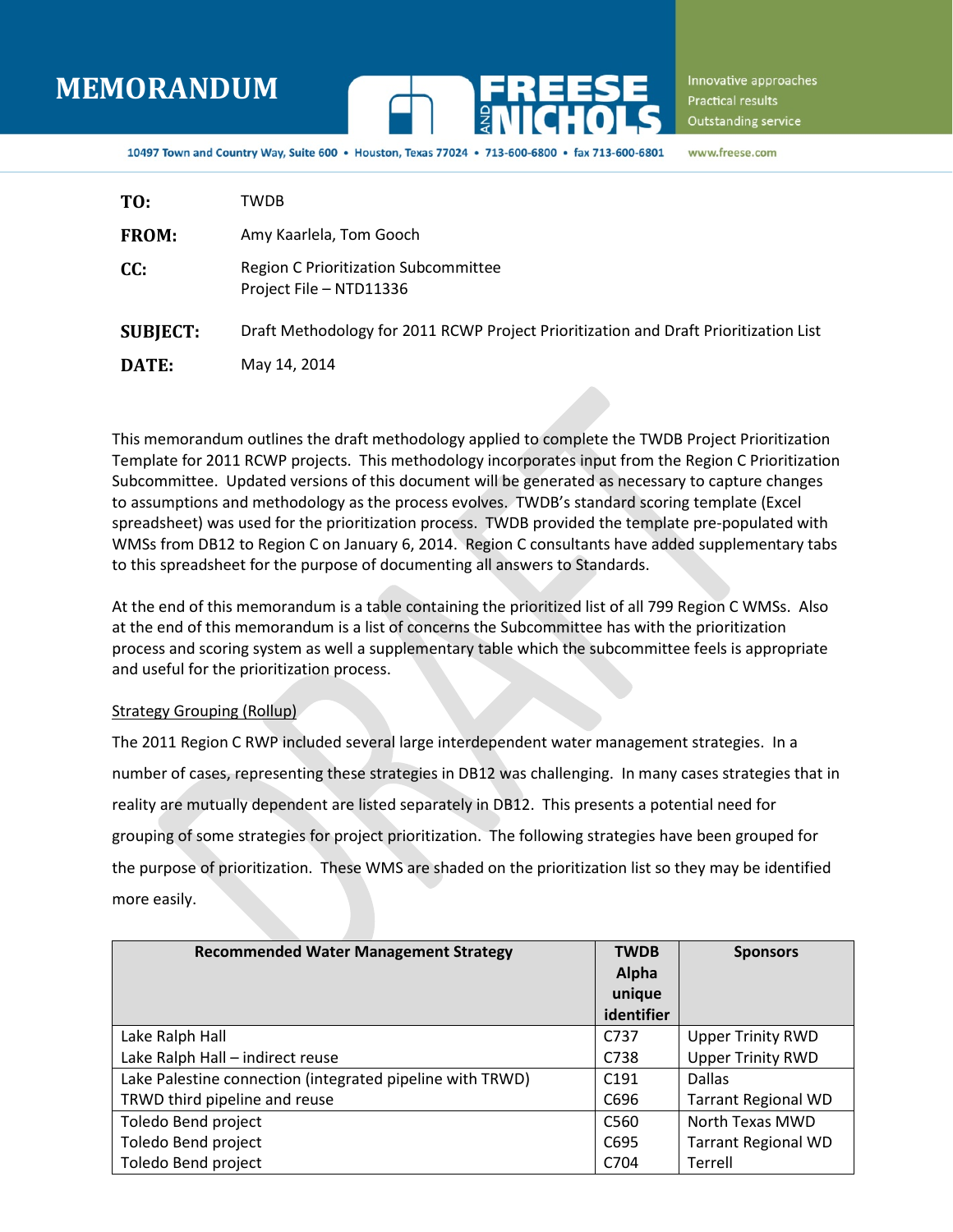|  |  | - - - | $\sim$                                                                                                                                                                                                                                                         |  |
|--|--|-------|----------------------------------------------------------------------------------------------------------------------------------------------------------------------------------------------------------------------------------------------------------------|--|
|  |  |       |                                                                                                                                                                                                                                                                |  |
|  |  |       | $W_{1}$ $W_{2}$ $W_{3}$ $W_{4}$ $W_{5}$ $W_{6}$ $W_{7}$ $W_{8}$ $W_{9}$ $W_{1}$ $W_{1}$ $W_{1}$ $W_{2}$ $W_{3}$ $W_{1}$ $W_{2}$ $W_{3}$ $W_{1}$ $W_{2}$ $W_{3}$ $W_{1}$ $W_{2}$ $W_{3}$ $W_{1}$ $W_{2}$ $W_{3}$ $W_{1}$ $W_{2}$ $W_{3}$ $W_{1}$ $W_{2}$ $W_{3$ |  |

| <b>Recommended Water Management Strategy</b>                    | <b>TWDB</b><br>Alpha<br>unique<br>identifier | <b>Sponsors</b>            |
|-----------------------------------------------------------------|----------------------------------------------|----------------------------|
| Oklahoma water to NTMWD, TRWD, UTRWD                            | C <sub>559</sub>                             | North Texas MWD            |
| Oklahoma water to NTMWD, TRWD, UTRWD                            | C694                                         | <b>Tarrant Regional WD</b> |
| Oklahoma water to NTMWD, TRWD, UTRWD                            | C740                                         | <b>Upper Trinity RWD</b>   |
| Marvin Nichols Reservoir                                        | C <sub>558</sub>                             | North Texas MWD            |
| Marvin Nichols Reservoir                                        | C693                                         | <b>Tarrant Regional WD</b> |
| Marvin Nichols Reservoir                                        | C <sub>701</sub>                             | Terrell                    |
| Marvin Nichols Reservoir                                        | C739                                         | <b>UTRWD</b>               |
| Main Stem Trinity pump station (Lake Ray Hubbard indirect reuse | C <sub>193</sub>                             | Dallas                     |
| – DWU)                                                          |                                              |                            |
| Main stem pump station (additional East Fork) NTMWD             | C <sub>557</sub>                             | North Texas MWD            |

Uniform Standard 1A - What is the decade the RWP shows the project comes online?

Scoring of this standard is as follows:

 $2060 = 0$  points;  $2050 = 2$ ;  $2040 = 4$ ;  $2030 = 6$ ;  $2020 = 8$ ;  $2010 = 10$ .

The following methodology was applied to determine project start decade:

- The default approach is to score the project based on the first decade with a supply allocation/strategy volume per the data provided in the scoring template.
- Alternatively, if strategy volume is zero in all decades, the score is based on the first decade with an annual cost.
- For grouped strategies (listed in the table above), some components of the strategy may begin in later decades than other components. In order to result in consistent scoring for these grouped strategies, those components beginning in later decades have been scored consistently with the other components of the grouped strategy.

#### Uniform Standard 1B - In what decade is initial funding needed?

Scoring of this standard is as follows:

 $2060 = 0$  points;  $2050 = 2$ ;  $2040 = 4$ ;  $2030 = 6$ ;  $2020 = 8$ ;  $2010 = 10$ .

The following methodology was applied to determine project start decade:

- All conservation projects were given a score of 10.
- For non-conservation projects with a capital cost of more than \$100 million, the funding is assumed to be needed two decades before the project comes online (with the maximum score being 10).
- For non-conservation projects with a capital cost of \$100 million or less, the funding is assumed to be needed one decade before the project comes online (with the maximum score being 10).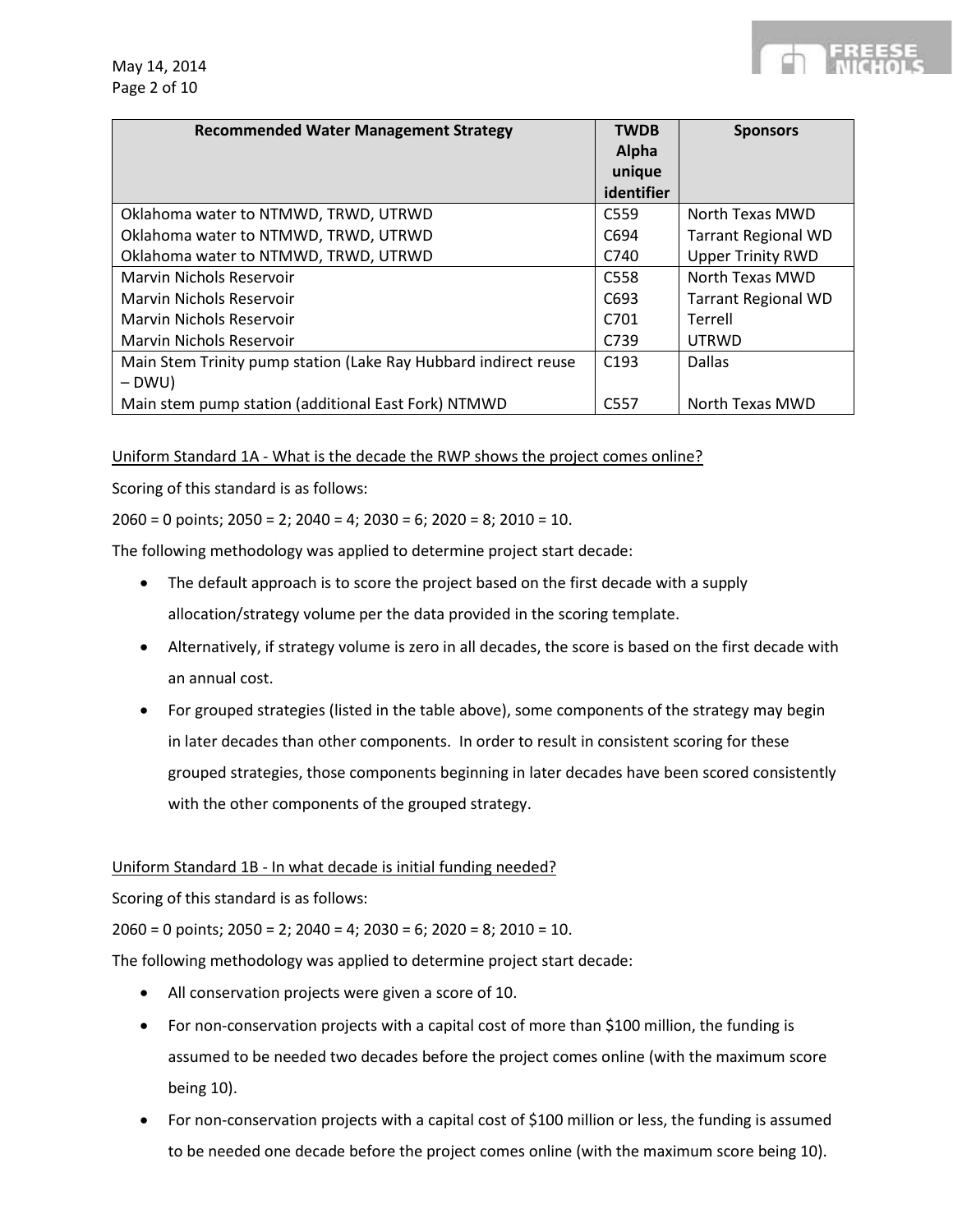

## Uniform Standard 2A - What supporting data is available to show that the quantity of water needed is available?

The TWDB scoring of this standard is as follows:

- Models suggest insufficient quantities of water or no modeling performed = 0 points;
- Models suggest sufficient quantity of water =  $3$ ;
- Field tests and measurements confirm sufficient quantities of water = 5

In an effort to further define and document the specific data for each WMS, Region C has developed a more detailed/expanded scoring guide as follows:

- Score of 0 for:
	- o No Modeling performed
	- o Assumed no Modeling
	- o Over-drafting of groundwater wells
- Score of 3 for:
	- o Conservation analyzed in 2011 Plan
	- o Detailed Study conducted
	- o GAM modeling for groundwater supply
	- o WAM modeling for surface water supply
	- o Reuse relying on modeled future effluent
- Score of 5 for:
	- o Existing water source (surface)
	- o Reuse effluent currently being discharged
	- o Facility improvements only; no supply associated

Each WMS has been individually assessed on this scoring criteria and documented on a separate sheet ("Standard 2") in the Prioritization Template.

Uniform Standard 2B - If necessary, does the sponsor hold necessary legal rights, water rights, and/or contracts to use the water that this project would require?

The TWDB scoring of this standard is as follows: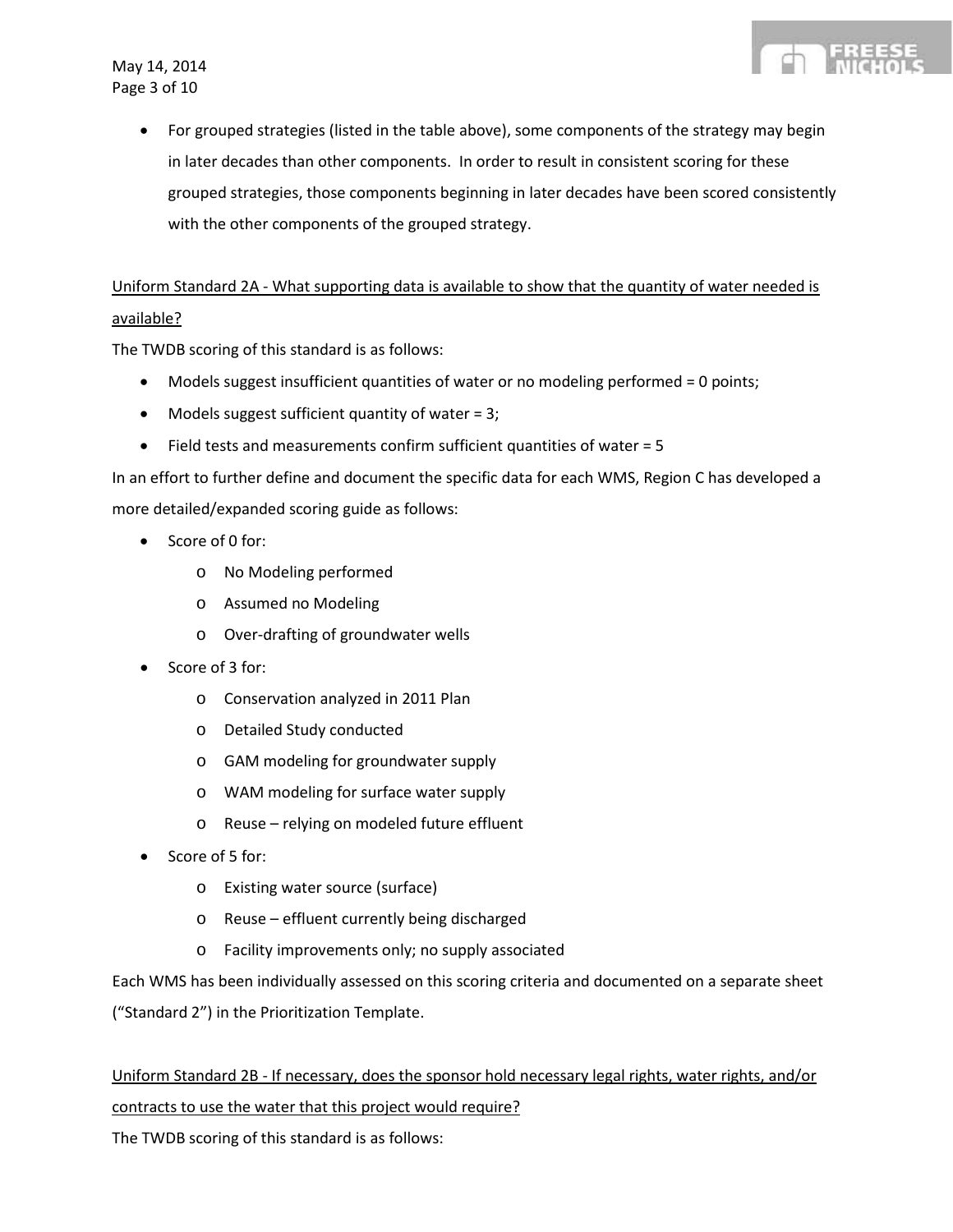May 14, 2014 Page 4 of 10



- Legal rights, water rights and/or contract application not submitted = 0 points;
- $\bullet$  application submitted = 2;
- application is administratively complete = 3;
- legal rights, water rights and/or contracts obtained or not needed = 5

In an effort to further define and document the specific data for each WMS, Region C has developed a more detailed/expanded scoring guide as follows:

- Score of 0 for:
	- o Contract needed
	- o Contract increase needed not applied
	- o Groundwater new; permit needed from GCD
	- o Permit needed from GCD for supplemental well
	- o Water right application not submitted
- Score of 2 for:
	- o Water right application submitted
- Score of 3 for:
	- o Contract increase needed applied
	- o Water right application administratively complete
- Score of 5 for:
	- o Conservation no water right needed
	- o Contract in place
	- o Groundwater existing; no permit needed
	- o No water right needed
	- o Water right obtained
	- o Water treatment plant no right needed

Each WMS has been individually assessed on this scoring criteria and documented on a separate sheet ("Standard 2") in the Prioritization Template.

## Uniform Standard 2C - What level of engineering and/or planning has been accomplished for this project?

The TWDB scoring of this standard is as follows:

- $\bullet$  1 = Outlined in RWP
- 2 = Feasibility study initiated
- 3 = Feasibility study completed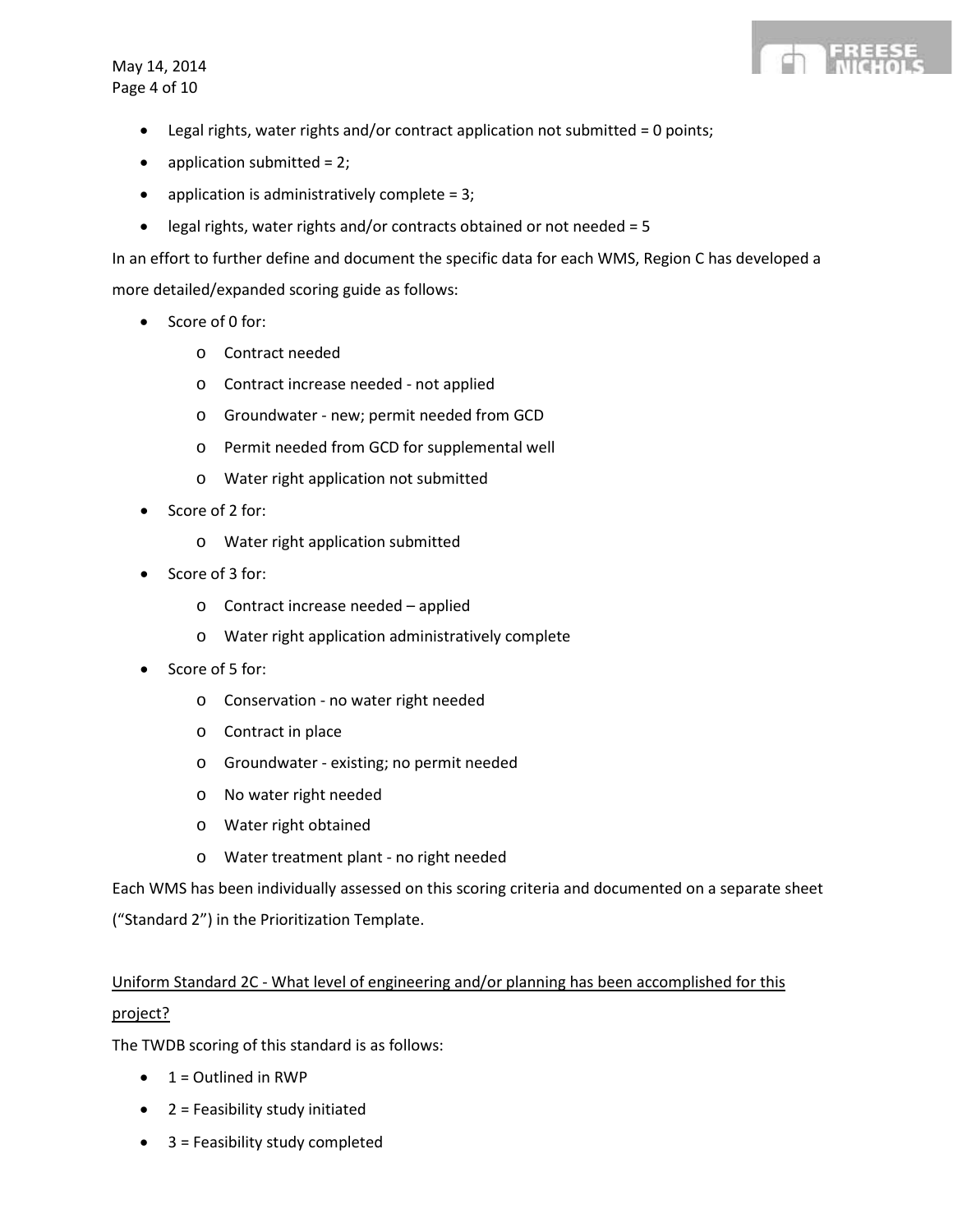May 14, 2014 Page 5 of 10

- 4= Conceptual design initiated
- 5 = Conceptual design completed
- 6 = Preliminary engineering report initiated
- 7 = Preliminary engineering report completed
- $\bullet$  8 = Preliminary design initiated
- 9 = Preliminary design completed
- 10 = Final design completed

This criterion should be answered using available data and judgment as available. Potential sources of information include the 2011 RWP and support material, the 2016 RWP entity survey, updated stakeholder data, or recollections by FNI staff. In many cases, reliable information is not readily available even through the sources named above. For that reason, the Subcommittee approved the following approach:

- If specific information was available, score as appropriate based on specific information
- For Projects with capital costs over \$50 million, consultants contacted project sponsors to determine level of engineering/planning.
- For Projects with capital costs of \$50 million or less, the following assumptions were applied:
	- o Conservation and overdrafting by existing wells were scored as 10 because no design is required
	- o Projects coming online in 2010 were scored as 10 (final design complete)
	- o Projects coming online in 2020 were scored as 8 (preliminary design initiated)
	- o Projects coming online in 2030 were scored as 4 (conceptual design initiated)
	- o Projects coming online in 2040-60 were scored a 1 (outlined in Regional Water Plan)

A number of WMSs on the prioritization list represent the compilation of multiple facility improvements or new/expanded water treatment plants that occur over multiple decades. In such cases, the score for 4C was based on the level of engineering of the first component of the project and would consequently need funding first.

Each WMS has been individually assessed on this scoring criteria and documented on a separate sheet ("Standard 2") in the Prioritization Template.

## Uniform Standard 2D - Has the project sponsor requested (in writing for the 2016 Plan) that the project be included in the Regional Water Plan?

The decision of the subcommittee is as follows. All projects should receive a "Yes" answer based on the fact that prior to the publication of the final 2011 RCWP, all WUGs/WWPs were provided a copy of their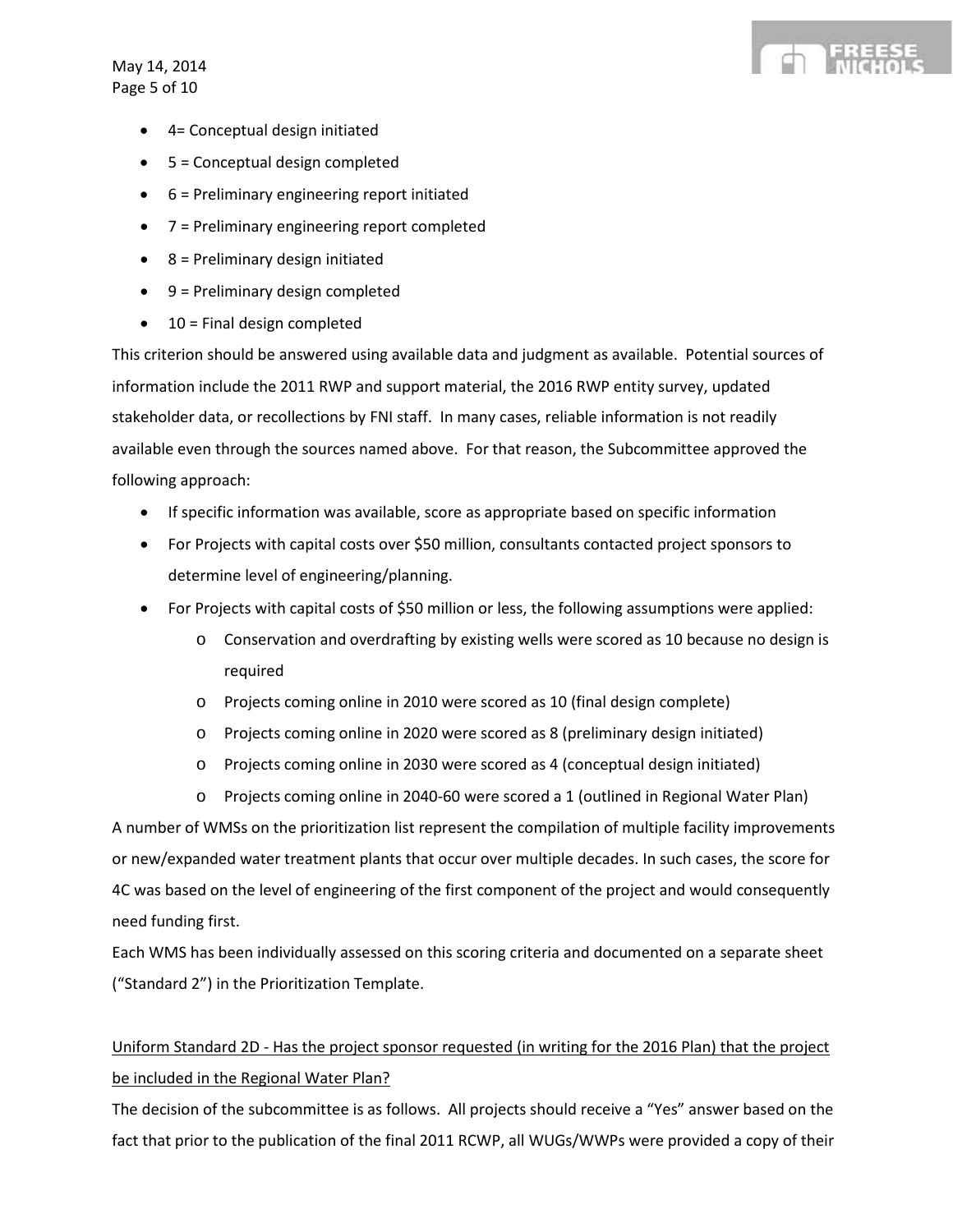final WMSs to be included in the plan and were asked to respond if they did not agree. Non-response to this correspondence implied agreement. If a WUG/WWP did not agree with the WMSs, those WMSs were adjusted per the direction of the WUG/WWP.

## Uniform Standard 3A - In the decade the project supply comes online, what is the % of the WUG's (or WUGs') needs satisfied by this project?

Addressing this criterion requires a more complex dataset than that provided in the TWDB Prioritization Template. For a number of the strategies listed, the supply volume listed by the template is not equal to the ultimate supply provided by the strategy. In some cases, supplies needed to be "rolled up" from multiple DB12 WMSs. In other cases, the average capacity of the project (for water treatment plants) should be considered as the supply volume provided by the WMS (rather than the volume listed in DB17, which in many cases was zero). In order to address this, an alternate table of supply volumes was developed that is referenced for some projects. This reference table, rather than the provided template data, was used to answer this question. The following logic was applied in scoring this criterion:

- Entities with no needs received a score of 100% (rather than a calculated "error" of supply divided by 0 need). This applied mostly to conservation and supplemental well strategies.
- If the WMS served only one WUG, then the score was auto-calculated based on the supply and need in the first decade online for that one WUG. A "flag" helped determine if the autocalculation should use the TWDB template supplies or use supplies from the alternate table of supplies.
- If the WMS applied to multiple WUGs/WPPs, the sum of needs for those WUGs/WWPs was calculated. The score was then auto-calculated based on the supply and need in the first decade online. A "flag" helped determine if the auto-calculation should use the TWDB template supplies or use supplies from the alternate table of supplies.

## Uniform Standard 3B - In the final decade of the planning period, what is the % of the WUG's (or WUGs') needs satisfied by this project?

This criterion was addressed in the same manner as Uniform Standard 3A, using the year 2060 needs and supplies.

Uniform Standard 3C - Is this project the only economically feasible source of new supply for the WUG, other than conservation?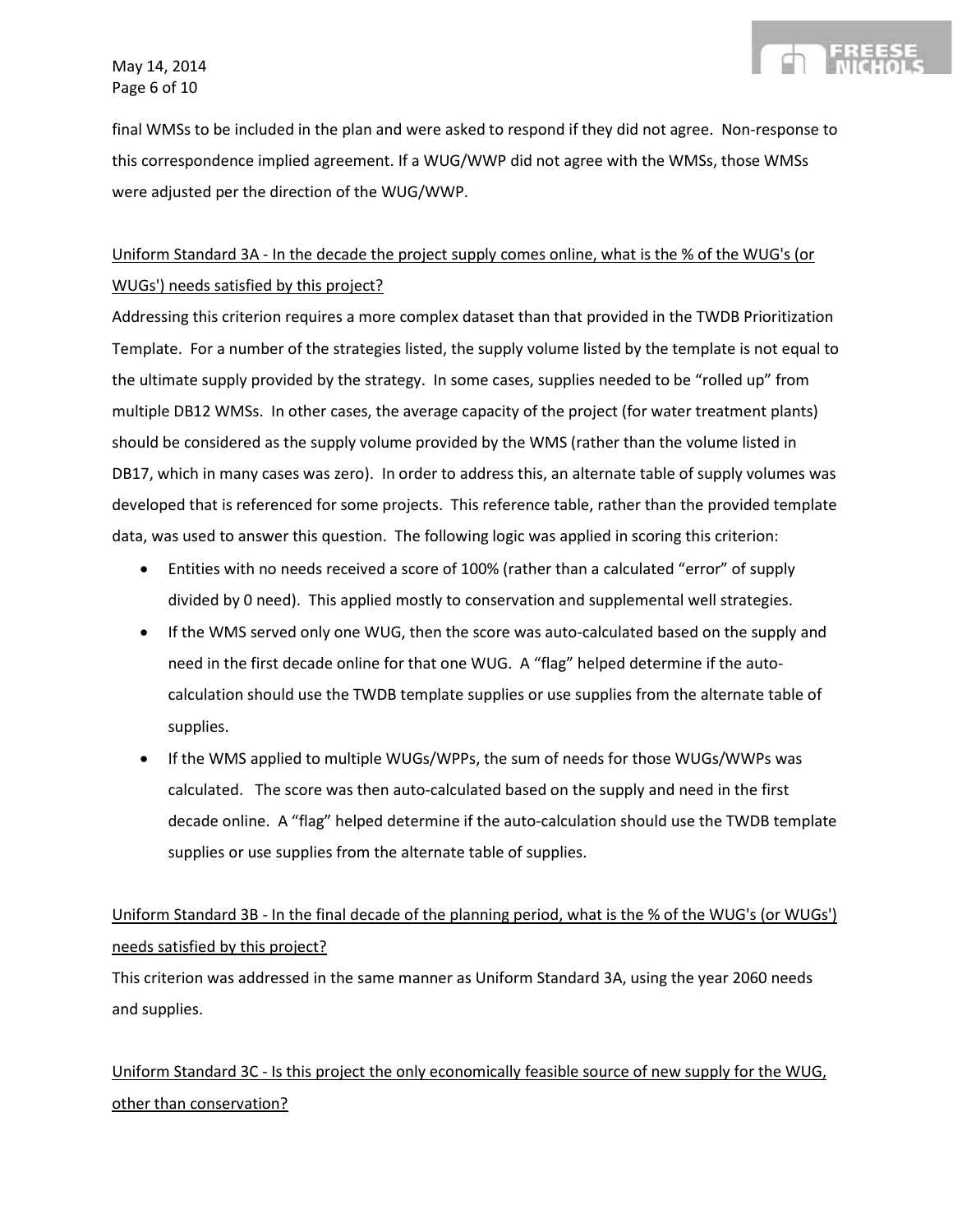May 14, 2014 Page 7 of 10

The TWDB scoring of this standard is 0 for "No" and 5 for "Yes". The subcommittee made the determination that all projects should receive a "Yes" answer (score of 5).

#### Uniform Standard 3D - Does this project serve multiple WUGs?

The TWDB scoring of this standard is 0 for "No" and 5 for "Yes". This question was answered individual for each WMS. In general, all conservation was assumed to apply to only the entity listed as the sponsor. In the same way, most WMSs sponsored by non-municipal and County Other WUGs were assumed to serve only the WUG listed as the sponsor. In general, projects sponsored by WWPs were assumed to serve multiple WUGS (all WWP customers) unless specific information dictated otherwise. In all other cases, this standard was answered individually based on project knowledge. All scoring is documented on a separate sheet ("Standard 3") in the Prioritization Template.

## Uniform Standard 4A - Over what period of time is this project expected to provide water (regardless of the planning period)?

The TWDB scoring of this standard is 5 for "Less than 20 years" and 10 for "More than 20 years". This criterion was scored using an automatic calculation. If a strategy was listed in two or more decades, it was assumed to be in service "more than 20 years" (based on input from the subcommittee). Projects starting in 2050 or 2060 were examined to determine if they continued after 2060. Most of the projects in the regional plan are anticipated to have lifespans of many decades, and therefore the majority of entries in the prioritization template will achieve the maximum points on this criterion. The exceptions to this are:

- Overdrafting strategies
- Temporary or Interim strategies shown in only one planning decade
- Emergency supplies.

The auto-calculation for each WMS is documented on a separate sheet ("Standard 4A") in the Prioritization Template.

## Uniform Standard 4B - Does the volume of water supplied by the project change over the regional water planning period?

The TWDB scoring of this standard is 0 for "Decreases", 3 for "No change," and 5 for "Increases". This criterion was scored using an automatic calculation which compares supply from the first decade online to the supply in 2060. As mentioned under Standard 3A and 3B, some of the supply volumes provided in the TWDB template (from DB12) did not represent the total supply volume provided by the WMS. In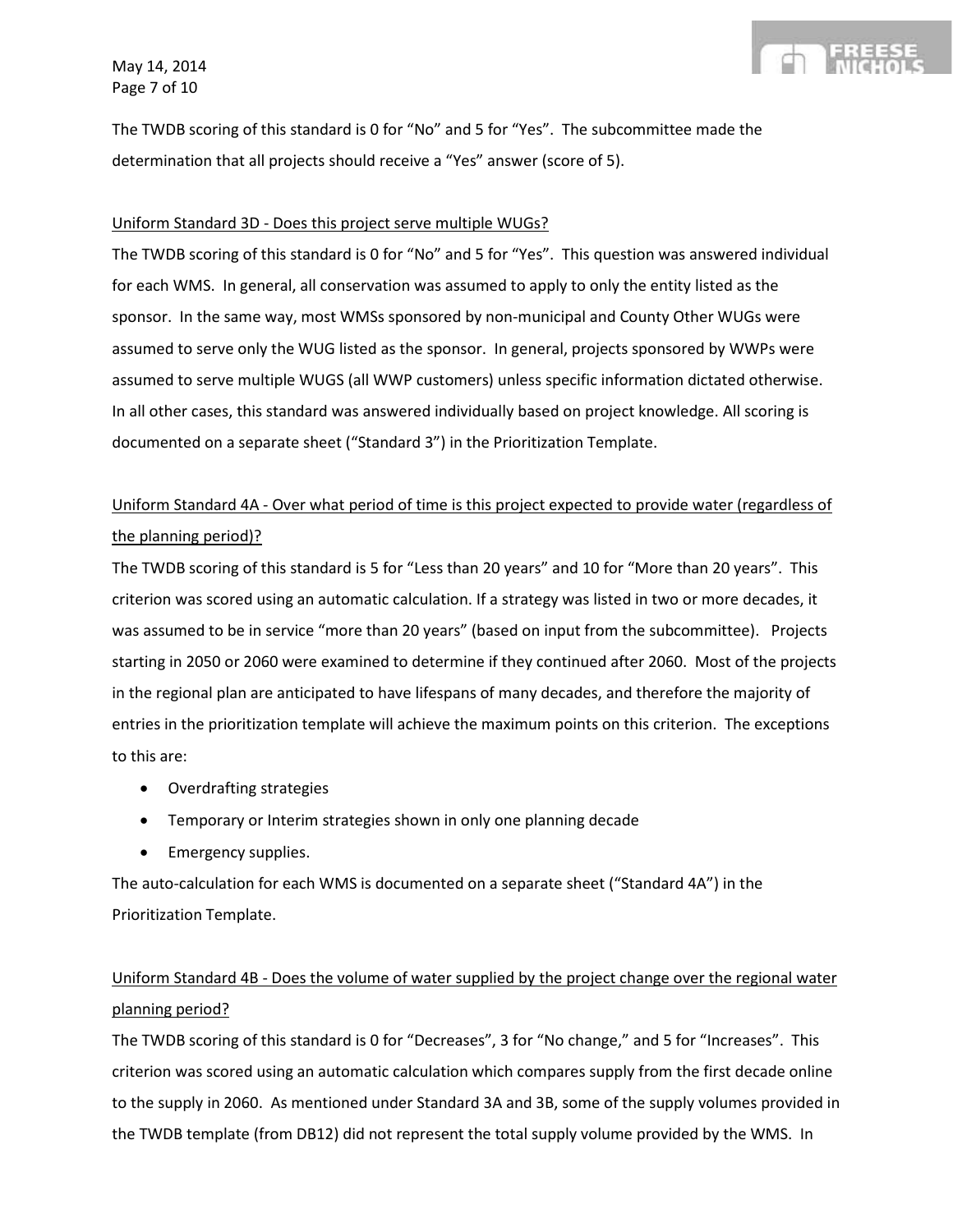

some cases, this question referenced the alternate table of supplies to answer this question. The autocalculation for each WMS is documented on a separate sheet ("Standard 4B") in the Prioritization Template.

Uniform Standard 5A - What is the expected unit cost of water supplied by this project compared to the median unit cost of all other recommended strategies in the region's current RWP? The TWDB scoring of this standard is as follows:

- $\bullet$  0 = 200% greater than median
- $\bullet$  1 = 150-199% greater than median
- $\bullet$  2 = 101-149% greater than median
- $\bullet$  3 = 100% of median
- $\bullet$  4 = 51-99% of median
- $\bullet$  5 = 0-50% of median

For each project, a unit cost for each decade was calculated using the annual cost and supply volume or alternate supply volume as calculated for Standard 3A. For Grouped WMSs, a unit cost for each decade was calculated using the combined annual cost of all sponsors and divided by the combined supply volume for all sponsors for the project. For most WMSs with no supply such as water treatment plants and supplemental wells, the alternate supply volume described under Standard 3A was used to calculate unit cost. There were 8 individual WMS that were infrastructure projects with no supply and are intended to make use of available supply shown under other WMSs. In those 8 cases, a unit cost was not calculated and the WMSs were given the neutral score of 3.

Once the decadal unit costs were calculated for each WMS, each WMSs decadal costs were averaged to determine a unit cost for all years online for each WMS. The unit costs for all WMSs were then compiled and a median was developed. WMSs with \$0 unit costs were eliminated from the calculation of the median cost, per the direction of the Subcommittee.

Once the median unit cost of all WMSs in the RWP was determined (as described above), the average unit cost of each WMS (as described above) was compared to that median unit cost. Each WMS was scored according to its relation to the median unit cost per TWDB scoring guidelines.

The calculation for each WMS is documented on a separate sheet ("Standard 5") in the Prioritization Template.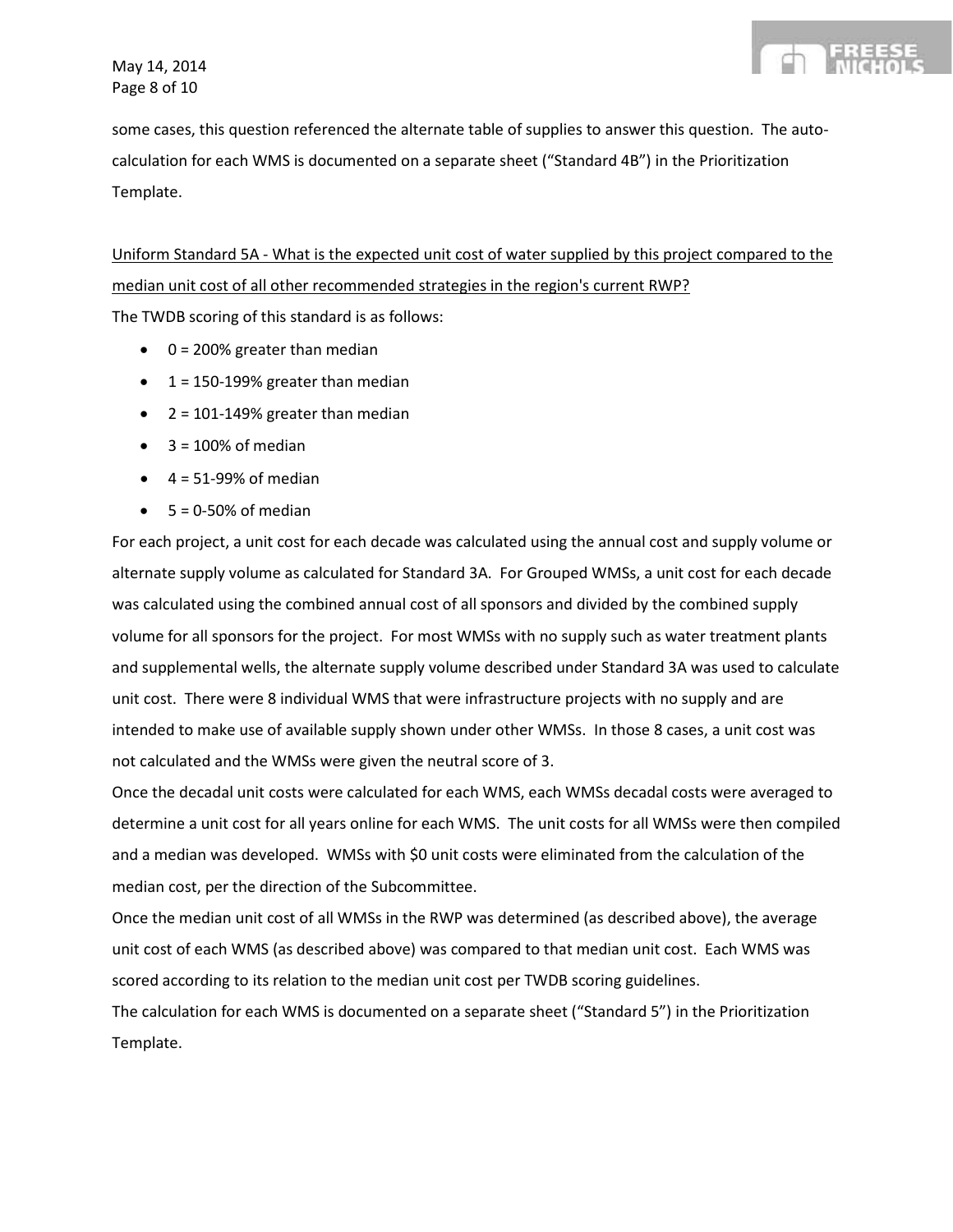#### Concerns with prioritization process

During the process of prioritization, the Subcommittee identified a number of concerns that they would like addressed in subsequent prioritization efforts. Those concerns are as follows:

- The Subcommittee has concerns as to how this list will appear to the public without sufficient explanation of what the projects are, how the scores were calculated, and without knowledge of how some of these projects are interdependent.
	- o Because of the simplistic naming convention required for DB12, it is difficult for the general public to know what projects these WMSs actually represent. Examples are: "Purchase from provider", "Conveyance Project", "Facility Improvements".
	- o It should be explained that the WMSs titled "Supplemental Wells" do not represent increase groundwater use within Region C. This naming convention was developed to describe "replacement wells". These were included in response to TWDB's requirement that any project applying for TWDB financing be included in the Region C Plan.
	- o Although some projects were grouped as described at the beginning of this memo, it was not possible to group all projects that relied on another WMS. For example, many WMSs rely on the supply from the proposed Lower Bois d'Arc Creek Reservoir project but may have ranked higher than the reservoir project. In reality, those WMSs will not be possible until after the construction of the reservoir.
	- o Most conservation strategies rank high on the prioritization list (as would be expected), however, many of these projects have no capital cost and would not realistically be applying for SWIFT funding. Having them considered alongside projects that would actually apply for SWIFT funding is not practical. For that reason, a supplemental prioritization list is presented at the end of this memo which does not contain the conservation strategies.
- A number of WMSs on the prioritization list represent the compilation of multiple facility improvements or new/expanded water treatment plants that occur over multiple decades. In DB12 these were treated as a single WMS, and subsequently are treated as a single WMS in this prioritization process. This gives the appearance of very large capital costs in one decade when in reality those projects occur in multiple decades. *(example: NTMWD Facility Improvements of \$2.3 billion in 2010 when in reality this cost is spread over all 6 decades, with only \$527 million in 2010).*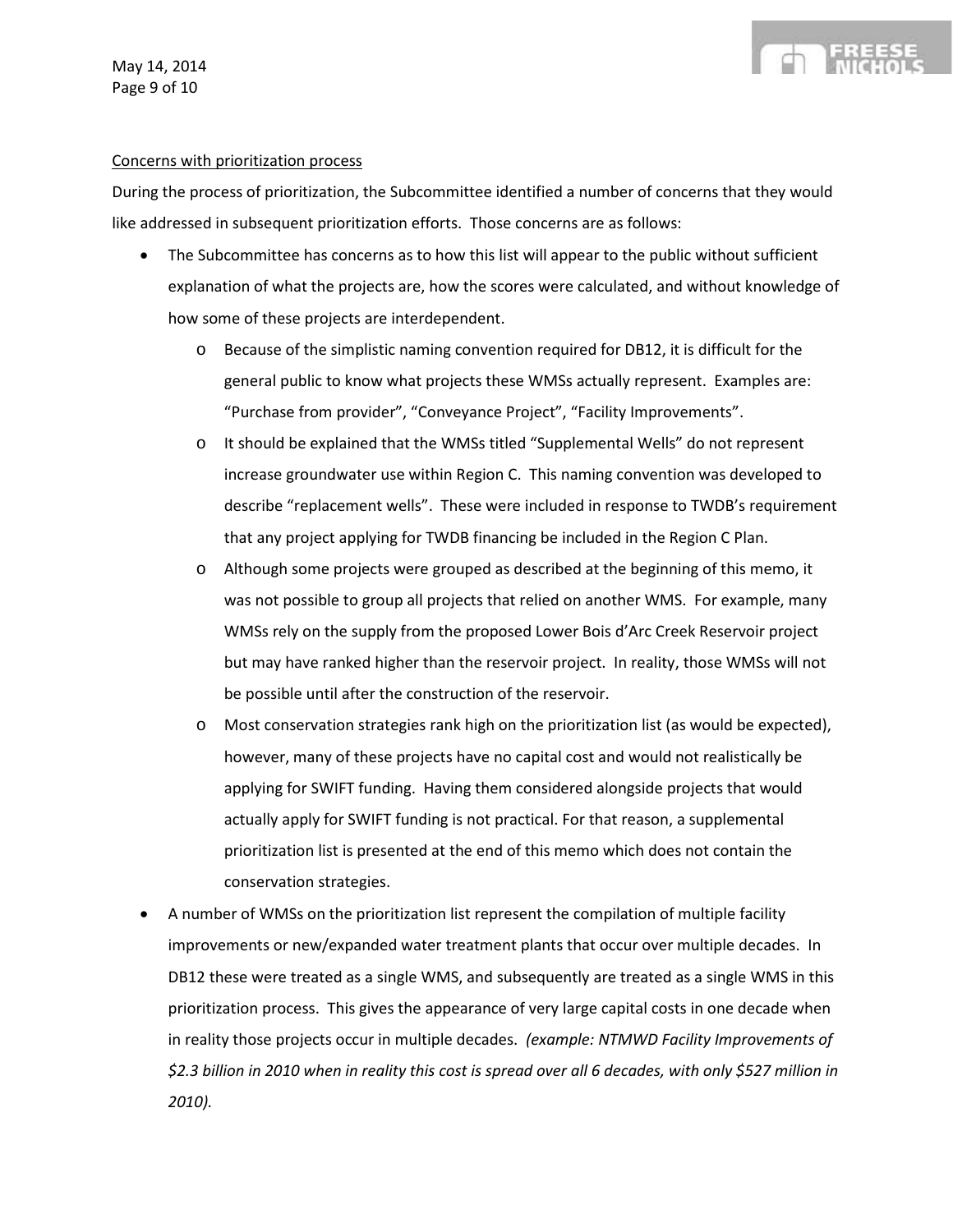- For WMSs that have been grouped together, some sponsors have expended different levels of planning and engineering (Standard 2C) and have different first decade online (Standard 1). In order to keep these projects grouped and result in the same score, answers to Standards 1 and 2C may not reflect the auto-calculated formulas or the answers each sponsor has provided to consultants.
- Standard 4B scores WMSs based on whether the volume of water supplied by the project changes over time, with a score of 0 if the supply decreases. The Subcommittee feels this unfairly affects the score of reservoir projects because of small decreases in supply over time due to sedimentation.
- A small number of strategies in the 2011 Region C Water Plan were not listed in the TWDB prepopulated template. Region C is still evaluating whether these project need to be included in the prioritization process. A draft of these projects and their scoring will be given to TWDB for their review sometime after the June 1, 2014 deadline (we estimate it will be before July 1, 2014). Contingent on TWDB approval, Region C intends to add these projects to the final list of prioritized projects in its final submission to the TWDB on September 1, 2014.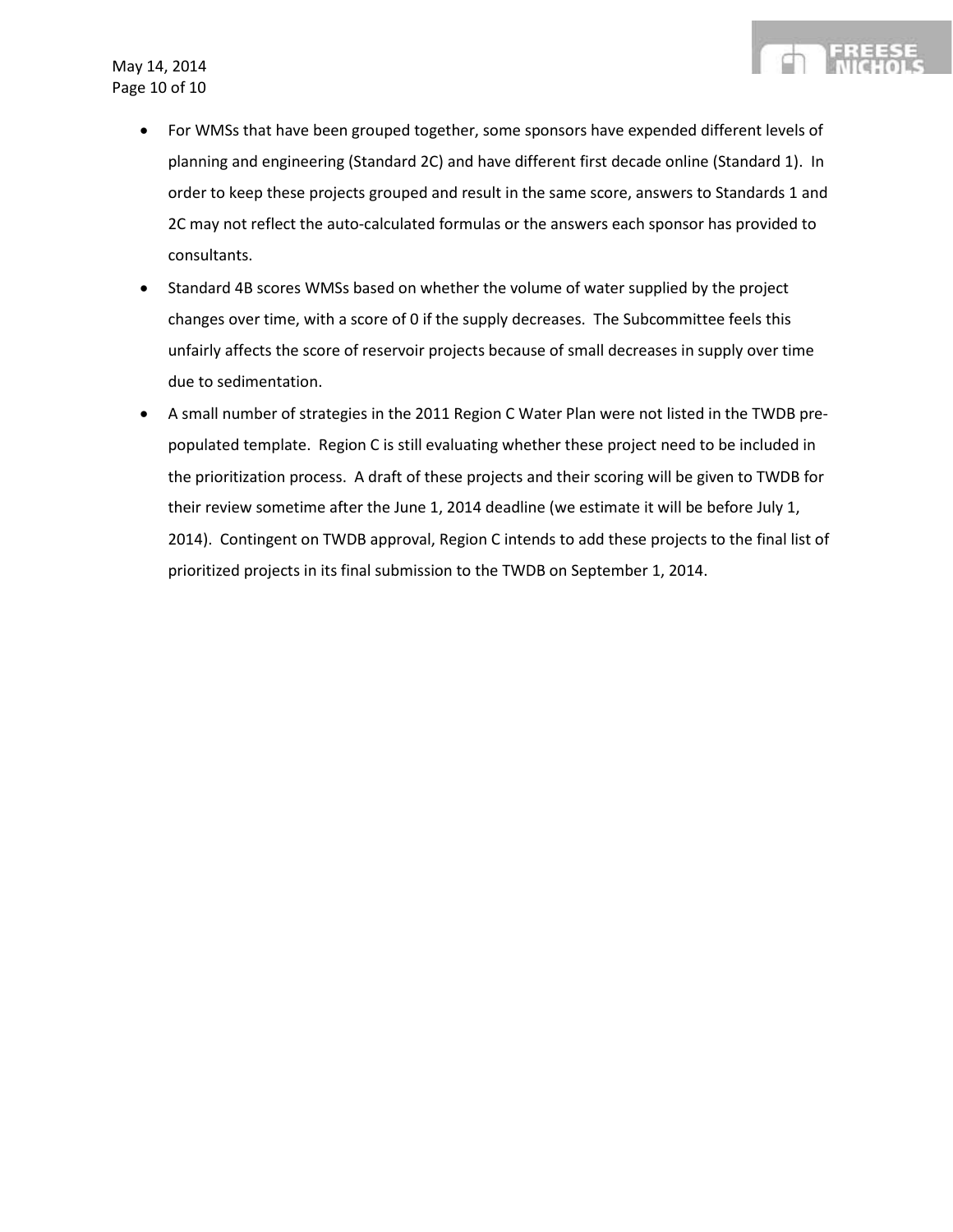|                                            |                                                                     |                          | Decade of    |              |              | Sustain-   | Cost             | <b>FINAL</b>     |                 |
|--------------------------------------------|---------------------------------------------------------------------|--------------------------|--------------|--------------|--------------|------------|------------------|------------------|-----------------|
|                                            |                                                                     |                          | <b>Need</b>  | Feasibility  | Viability    | ability    | <b>Effective</b> | <b>SCORE FOR</b> |                 |
|                                            |                                                                     |                          | 400          | 100          | 250          | 150        | 100              | 1,000            |                 |
|                                            |                                                                     |                          | Weiahted     | Weighted     | Weighted     | Weighted   | Weighted         | <b>FINAL</b>     |                 |
|                                            |                                                                     |                          | Criteria 1   | Criteria 2   | Criteria 3   | Criteria 4 | Criteria 5       | <b>SCORE FOR</b> |                 |
| Sponsor                                    | <b>Recommended Water Management Strategy Name</b>                   | <b>Capital Cost</b>      | <b>Total</b> | <b>Total</b> | <b>Total</b> | Total      | Total            | <b>PROJECT</b>   | Rank            |
| COUNTY-OTHER, COOKE                        | Municipal conservation - basic                                      | \$0                      | 400          | 92           | 208          | 150        | 100              | 950              | T1              |
| COUNTY-OTHER, FANNIN<br>COUNTY-OTHER, WISE | Municipal conservation - basic<br>Municipal conservation - basic    | \$0<br>\$0               | 400<br>400   | 92<br>92     | 208<br>208   | 150<br>150 | 100<br>100       | 950<br>950       | Т1<br>Т1        |
| <b>HIGHLAND PARK</b>                       | Municipal conservation - basic                                      | \$0                      | 400          | 92           | 208          | 150        | 100              | 950              | Т1              |
| SANSOM PARK VILLAGE                        | Municipal conservation - basic                                      | \$0                      | 400          | 92           | 208          | 150        | 100              | 950              | T1              |
| <b>UNIVERSITY PARK</b>                     | Municipal conservation - basic                                      | \$0                      | 400          | 92           | 208          | 150        | 100              | 950              | T1              |
| <b>DENISON</b>                             | Municipal conservation - basic                                      | \$25,961                 | 400          | 92           | 197          | 150        | 100              | 939              | 7               |
|                                            | KIOWA HOMEOWNERS WSMunicipal conservation - basic                   | \$0                      | 400          | 92           | 178          | 150        | 100              | 920              | 8               |
| MINING, JACK                               | Indirect reuse - Jacksboro for Jack County mining                   | \$200,000                | 400          | 80           | 208          | 130        | 100              | 918              | 9               |
| CORSICANA                                  | Municipal conservation - basic                                      | \$31,760                 | 400          | 92           | 168          | 150        | 100              | 910              | 10              |
| <b>DAWSON</b>                              | Municipal conservation - basic                                      | \$0                      | 400          | 92           | 164          | 150        | 100              | 906              | 11              |
| <b>BLOOMING GROVE</b>                      | Municipal conservation - basic                                      | \$0                      | 400          | 92           | 163          | 150        | 100              | 905              | T <sub>12</sub> |
| EVERMAN                                    | Municipal conservation - basic                                      | \$0                      | 400          | 92           | 163          | 150        | 100              | 905              | T <sub>12</sub> |
| <b>RICE</b>                                | Municipal conservation - basic                                      | \$0                      | 400          | 92           | 161          | 150        | 100              | 903              | T14             |
| <b>MUENSTER</b>                            | Municipal conservation - basic                                      | \$0                      | 400          | 92           | 161          | 150        | 100              | 903              | T14             |
| <b>FAIRFIELD</b>                           | Municipal conservation - basic                                      | \$5,000                  | 400          | 92           | 158          | 150        | 100              | 900              | 16              |
| <b>RICE WSC</b>                            | Municipal conservation - basic                                      | \$0                      | 400          | 92           | 157          | 150        | 100              | 899              | T17             |
| NAVARRO MILLS WSC                          | Municipal conservation - basic                                      | \$0                      | 400          | 92           | 157          | 150        | 100              | 899              | T <sub>17</sub> |
| <b>MINERAL WELLS</b>                       | Municipal conservation - basic                                      | \$0                      | 400          | 92           | 156          | 150        | 100              | 898              | T <sub>19</sub> |
| CHATFIELD WSC                              | Municipal conservation - basic                                      | \$0                      | 400          | 92           | 156          | 150        | 100              | 898              | T <sub>19</sub> |
| PALMER                                     | Municipal conservation - basic                                      | \$0                      | 400          | 92           | 156          | 150        | 100              | 898              | T <sub>19</sub> |
| M E N WSC                                  | Municipal conservation - basic                                      | \$0                      | 400          | 92           | 156          | 150        | 100              | 898              | T <sub>19</sub> |
| <b>SOUTH GRAYSON WSC</b>                   | Municipal conservation - basic                                      | \$0                      | 400          | 92           | 153          | 150        | 100              | 895              | 23              |
| MANSFIELD                                  | Water treatment plant - expansion                                   | \$118,016,000            | 360          | 92           | 250          | 150        | 40               | 892              | T24             |
| GRAPEVINE                                  | Municipal conservation - basic                                      | \$45,647                 | 400          | 92           | 150          | 150        | 100              | 892              | T <sub>24</sub> |
| <b>BRYSON</b>                              | Municipal conservation - basic                                      | \$0                      | 400          | 92           | 208          | 150        | 40               | 890              | T <sub>26</sub> |
| <b>PAYNE SPRINGS</b>                       | New wells - Carrizo Wilcox Aquifer                                  | \$378,000                | 400          | 72           | 208          | 130        | 80               | 890              | T <sub>26</sub> |
|                                            | COUNTY-OTHER, ROCKWA Municipal conservation - basic                 | \$0                      | 400          | 92           | 147          | 150        | 100              | 889              | T <sub>28</sub> |
|                                            | COUNTY-OTHER, TARRANT Municipal conservation - basic                | \$0                      | 400          | 92           | 147          | 150        | 100              | 889              | T <sub>28</sub> |
| <b>RENO</b>                                | Municipal conservation - basic                                      | \$0                      | 400          | 92           | 147          | 150        | 100              | 889              | T <sub>28</sub> |
| SHERMAN                                    | Municipal conservation - basic                                      | \$33,049                 | 400          | 92           | 147          | 150        | 100              | 889              | T <sub>28</sub> |
| <b>AURORA</b>                              | Municipal conservation - basic                                      | \$0                      | 400          | 92           | 146          | 150        | 100              | 888              | T32             |
| <b>KERENS</b>                              | Municipal conservation - basic                                      | \$0                      | 400          | 92           | 146          | 150        | 100              | 888              | T32             |
| WOODBINE WSC                               | Municipal conservation - basic                                      | \$0                      | 400          | 92           | 144          | 150        | 100              | 886              | T34             |
|                                            | DALWORTHINGTON GARD Municipal conservation - basic                  | \$0                      | 400          | 92           | 144          | 150        | 100              | 886              | T34             |
| <b>HURST</b>                               | Municipal conservation - basic                                      | \$33,764                 | 400          | 92           | 144          | 150        | 100              | 886              | T34             |
| COLLEYVILLE                                | Municipal conservation - basic                                      | \$24,497                 | 400          | 92           | 143          | 150        | 100              | 885              | T37             |
| NORTH RICHLAND HILLS                       | Municipal conservation - basic                                      | \$54,029                 | 400          | 92           | 143          | 150        | 100              | 885              | T37             |
| SACHSE                                     | Municipal conservation - basic                                      | \$19,826                 | 400<br>400   | 92<br>92     | 143<br>143   | 150<br>150 | 100<br>100       | 885<br>885       | T37             |
| ANNETTA SOUTH<br><b>MESQUITE</b>           | Municipal conservation - basic                                      | \$0                      | 400          | 92           | 143          | 150        | 100              | 885              | T37             |
|                                            | Municipal conservation - basic                                      | \$62,452                 | 360          | 84           | 250          | 150        | 40               | 884              | T37<br>T42      |
| <b>ROCKETT SUD</b><br><b>TERRELL</b>       | Water treatment plant - expansion<br>Municipal conservation - basic | \$38,460,000<br>\$21,683 | 400          | 92           | 142          | 150        | 100              | 884              | T42             |
| LUELLA WSC                                 | Municipal conservation - basic                                      | \$0                      | 400          | 92           | 141          | 150        | 100              | 883              | T44             |
| <b>TROPHY CLUB</b>                         | Municipal conservation - basic                                      | \$0                      | 400          | 92           | 141          | 150        | 100              | 883              | T44             |
| <b>MABANK</b>                              | Municipal conservation - basic                                      | \$5,000                  | 400          | 92           | 161          | 150        | 80               | 883              | T44             |
| <b>ROCKETT SUD</b>                         | Municipal conservation - basic                                      | \$0                      | 400          | 92           | 141          | 150        | 100              | 883              | T44             |
| ROWLETT                                    | Municipal conservation - basic                                      | \$0                      | 400          | 92           | 141          | 150        | 100              | 883              | T44             |
| <b>ROYSE CITY</b>                          | Municipal conservation - basic                                      | \$0                      | 400          | 92           | 140          | 150        | 100              | 882              | T49             |
| MAYPEARL                                   | Municipal conservation - basic                                      | \$0                      | 400          | 92           | 160          | 150        | 80               | 882              | T49             |
| <b>BOYD</b>                                | Municipal conservation - basic                                      | \$0                      | 400          | 92           | 140          | 150        | 100              | 882              | T49             |
| <b>IRVING</b>                              | Municipal conservation - basic                                      | \$10,000                 | 400          | 92           | 140          | 150        | 100              | 882              | T49             |
| <b>HACKBERRY</b>                           | Municipal conservation - basic                                      | \$0                      | 400          | 92           | 140          | 150        | 100              | 882              | T49             |
| <b>GLENN HEIGHTS</b>                       | Municipal conservation - basic                                      | \$0                      | 400          | 92           | 140          | 150        | 100              | 882              | T49             |
| THE COLONY                                 | Municipal conservation - basic                                      | \$0                      | 400          | 92           | 139          | 150        | 100              | 881              | T55             |
| <b>HEATH</b>                               | Municipal conservation - basic                                      | \$0                      | 400          | 92           | 139          | 150        | 100              | 881              | T55             |
| SOUTHLAKE                                  | Municipal conservation - basic                                      | \$0                      | 400          | 92           | 139          | 150        | 100              | 881              | T55             |
| <b>MURPHY</b>                              | Municipal conservation - basic                                      | \$0                      | 400          | 92           | 139          | 150        | 100              | 881              | T55             |
| <b>ROCKWALL</b>                            | Municipal conservation - basic                                      | \$0                      | 400          | 92           | 139          | 150        | 100              | 881              | T55             |
| <b>NEW HOPE</b>                            | Municipal conservation - basic                                      | \$0                      | 400          | 92           | 139          | 150        | 100              | 881              | T55             |
| MILLIGAN WSC                               | Municipal conservation - basic                                      | \$0                      | 400          | 92           | 139          | 150        | 100              | 881              | T55             |
| ROANOKE                                    | Municipal conservation - basic                                      | \$0                      | 400          | 92           | 139          | 150        | 100              | 881              | T55             |
| HIGHLAND VILLAGE                           | Municipal conservation - basic                                      | \$5,000                  | 400          | 92           | 139          | 150        | 100              | 881              | T55             |
| FATE                                       | Municipal conservation - basic                                      | \$0                      | 400          | 92           | 139          | 150        | 100              | 881              | T55             |
| PLANO                                      | Municipal conservation - basic                                      | \$0                      | 400          | 92           | 139          | 150        | 100              | 881              | T55             |
| SUNNYVALE                                  | Municipal conservation - basic                                      | \$0                      | 400          | 92           | 138          | 150        | 100              | 880              | T66             |
| <b>COMMUNITY WSC</b>                       | Municipal conservation - basic                                      | \$0                      | 400          | 92           | 138          | 150        | 100              | 880              | T67             |
| <b>NEVADA</b>                              | Municipal conservation - basic                                      | \$0                      | 400          | 92           | 138          | 150        | 100              | 880              | T67             |
| <b>HASLET</b>                              | Municipal conservation - basic                                      | \$5,000                  | 400          | 92           | 138          | 150        | 100              | 880              | T67             |
| <b>PARKER</b>                              | Municipal conservation - basic                                      | \$0                      | 400          | 92           | 138          | 150        | 100              | 880              | T67             |
| <b>ITALY</b>                               | Municipal conservation - basic                                      | \$0                      | 400          | 92           | 138          | 150        | 100              | 880              | T67             |
| <b>CULLEOKA WSC</b>                        | Municipal conservation - basic                                      | \$0                      | 400          | 92           | 138          | 150        | 100              | 880              | T67             |
| <b>LAVON WSC</b>                           | Municipal conservation - basic                                      | \$0                      | 400          | 92           | 138          | 150        | 100              | 880              | T67             |
| ANNETTA                                    | Municipal conservation - basic                                      | \$0                      | 400          | 92           | 138          | 150        | 100              | 880              | T67             |
| <b>TALTY</b>                               | Municipal conservation - basic                                      | \$0                      | 400          | 92           | 137          | 150        | 100              | 879              | T75             |
| MELISSA                                    | Municipal conservation - basic                                      | \$5,000                  | 400          | 92           | 137          | 150        | 100              | 879              | T75             |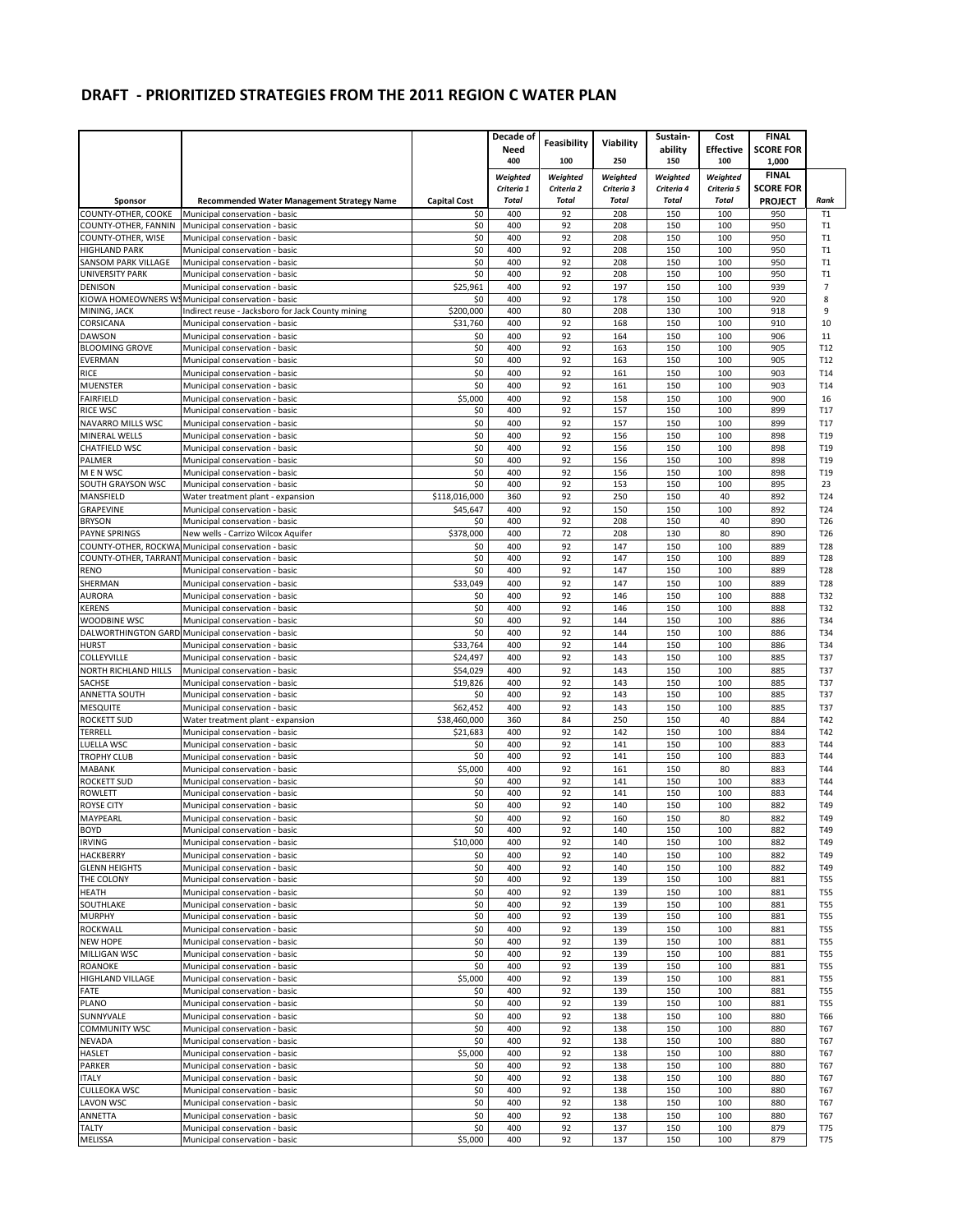|                            |                                                       |                     | Decade of    |              |              | Sustain-     | Cost         | <b>FINAL</b>     |            |
|----------------------------|-------------------------------------------------------|---------------------|--------------|--------------|--------------|--------------|--------------|------------------|------------|
|                            |                                                       |                     | Need         | Feasibility  | Viability    | ability      | Effective    | <b>SCORE FOR</b> |            |
|                            |                                                       |                     | 400          | 100          | 250          | 150          | 100          | 1,000            |            |
|                            |                                                       |                     | Weighted     | Weighted     | Weighted     | Weighted     | Weighted     | <b>FINAL</b>     |            |
|                            |                                                       |                     | Criteria 1   | Criteria 2   | Criteria 3   | Criteria 4   | Criteria 5   | <b>SCORE FOR</b> |            |
| Sponsor                    | <b>Recommended Water Management Strategy Name</b>     | <b>Capital Cost</b> | <b>Total</b> | <b>Total</b> | <b>Total</b> | <b>Total</b> | <b>Total</b> | <b>PROJECT</b>   | Rank       |
| <b>MARILEE SUD</b>         | Municipal conservation - basic                        | \$0                 | 400          | 92           | 137          | 150          | 100          | 879              | T75        |
| RICHLAND HILLS             | Municipal conservation - basic                        | \$0                 | 400          | 92           | 137          | 150          | 100          | 879              | <b>T75</b> |
| <b>OAK GROVE</b>           | Municipal conservation - basic                        | \$0                 | 400          | 92           | 137          | 150          | 100          | 879              | <b>T75</b> |
| <b>EAST FORK SUD</b>       | Municipal conservation - basic                        | \$0                 | 400          | 92           | 137          | 150          | 100          | 879              | <b>T75</b> |
| COLLEGE MOUND WSC          | Municipal conservation - basic                        | \$0                 | 400          | 92           | 137          | 150          | 100          | 879              | <b>T75</b> |
| ARGYLE WSC                 | Municipal conservation - basic                        | \$0                 | 400          | 92           | 137          | 150          | 100          | 879              | <b>T75</b> |
| HIGH POINT WSC             | Municipal conservation - basic                        | \$0                 | 400          | 92           | 137          | 150          | 100          | 879              | <b>T75</b> |
| <b>GASTONIA-SCURRY SUD</b> | Municipal conservation - basic                        | \$0                 | 400          | 92           | 137          | 150          | 100          | 879              | <b>T75</b> |
| <b>PROSPER</b>             | Municipal conservation - basic                        | \$0                 | 400          | 92           | 137          | 150          | 100          | 879              | <b>T75</b> |
|                            | SOUTHWEST FANNIN COULMunicipal conservation - basic   | \$0                 | 400          | 92           | 137          | 150          | 100          | 879              | <b>T75</b> |
| WESTWORTH VILLAGE          | Municipal conservation - basic                        | \$0                 | 400          | 92           | 137          | 150          | 100          | 879              | <b>T75</b> |
| MANSFIELD                  | Municipal conservation - basic                        | \$28,819            | 400          | 92           | 136          | 150          | 100          | 878              | <b>T88</b> |
|                            | COUNTY-OTHER, KAUFMAI Municipal conservation - basic  | \$0                 | 400          | 92           | 136          | 150          | 100          | 878              | <b>T88</b> |
| POST OAK BEND CITY         | Municipal conservation - basic                        | \$0                 | 400          | 92           | 136          | 150          | 100          | 878              | <b>T88</b> |
| <b>BLACKLAND WSC</b>       | Municipal conservation - basic                        | \$0                 | 400          | 92           | 136          | 150          | 100          | 878              | <b>T88</b> |
| PELICAN BAY                | Municipal conservation - basic                        | \$0                 | 400          | 92           | 136          | 150          | 100          | 878              | <b>T88</b> |
| <b>SCURRY</b>              | Municipal conservation - basic                        | \$0                 | 400          | 92           | 136          | 150          | 100          | 878              | <b>T88</b> |
| CROWLEY                    | Municipal conservation - basic                        | \$0                 | 400          | 92           | 136          | 150          | 100          | 878              | <b>T88</b> |
| SANCTUARY                  | Municipal conservation - basic                        | \$0                 | 400          | 92           | 135          | 150          | 100          | 877              | <b>T95</b> |
| FOREST HILL                | Municipal conservation - basic                        | \$0                 | 400          | 92           | 135          | 150          | 100          | 877              | <b>T95</b> |
| MCLENDON-CHISHOLM          | Municipal conservation - basic                        | \$0                 | 400          | 92           | 135          | 150          | 100          | 877              | <b>T95</b> |
| <b>RIVER OAKS</b>          | Municipal conservation - basic                        | \$0                 | 400          | 92           | 135          | 150          | 100          | 877              | T95        |
| <b>SEVEN POINTS</b>        | Municipal conservation - basic                        | \$0                 | 400          | 92           | 135          | 150          | 100          | 877              | T95        |
| WEST WISE RURAL SUD        | Municipal conservation - basic                        | \$0                 | 400          | 92           | 135          | 150          | 100          | 877              | <b>T95</b> |
| <b>PARADISE</b>            | Municipal conservation - basic                        | \$0                 | 400          | 92           | 135          | 150          | 100          | 877              | <b>T95</b> |
| WATAUGA                    | Municipal conservation - basic                        | \$0                 | 400          | 92           | 135          | 150          | 100          | 877              | T95        |
| LUCAS                      | Municipal conservation - basic                        | \$0                 | 400          | 92           | 135          | 150          | 100          | 877              | <b>T95</b> |
| <b>KEMP</b>                | Municipal conservation - basic                        | \$0                 | 400          | 92           | 135          | 150          | 100          | 877              | <b>T95</b> |
| <b>BARDWELL</b>            | Municipal conservation - basic                        | \$0                 | 400          | 92           | 135          | 150          | 100          | 877              | <b>T95</b> |
| <b>TOOL</b>                | Municipal conservation - basic                        | \$0                 | 400          | 92           | 134          | 150          | 100          | 876              | T106       |
| <b>NEW FAIRVIEW</b>        | Municipal conservation - basic                        | \$0                 | 400          | 92           | 134          | 150          | 100          | 876              | T106       |
| <b>KRUM</b>                | Municipal conservation - basic                        | \$0                 | 400          | 92           | 134          | 150          | 100          | 876              | T106       |
| LADONIA                    | Municipal conservation - basic                        | \$0                 | 400          | 92           | 134          | 150          | 100          | 876              | T106       |
| <b>BARTONVILLE WSC</b>     | Municipal conservation - basic                        | \$0                 | 400          | 92           | 134          | 150          | 100          | 876              | T106       |
| TWO WAY SUD                | Municipal conservation - basic                        | \$0                 | 400          | 92           | 134          | 150          | 100          | 876              | T106       |
| <b>MELISSA</b>             | Conveyance project (1)                                | \$1,916,000         | 360          | 84           | 182          | 150          | 100          | 876              | T106       |
| <b>BELLS</b>               | Municipal conservation - basic                        | \$0                 | 400          | 92           | 134          | 150          | 100          | 876              | T106       |
| ARLINGTON                  | Municipal conservation - basic                        | \$0                 | 400          | 92           | 134          | 150          | 100          | 876              | T106       |
| CORSICANA                  | Conveyance project (1)                                | \$28,160,000        | 360          | 92           | 233          | 150          | 40           | 875              | T115       |
| MINING, WISE               | Direct reuse                                          | \$0                 | 360          | 92           | 173          | 150          | 100          | 875              | T115       |
| <b>KRUGERVILLE</b>         | Municipal conservation - basic                        | \$0                 | 400          | 92           | 133          | 150          | 100          | 875              | T115       |
| <b>HALTOM CITY</b>         | Municipal conservation - basic                        | \$0                 | 400          | 92           | 133          | 150          | 100          | 875              | T115       |
| HOWE                       | Municipal conservation - basic                        | \$0                 | 400          | 92           | 133          | 150          | 100          | 875              | T115       |
| <b>WILLOW PARK</b>         | Municipal conservation - basic                        | \$0                 | 400          | 92           | 133          | 150          | 100          | 875              | T115       |
| COLLINSVILLE               | Municipal conservation - basic                        | \$0                 | 400          | 92           | 133          | 150          | 100          | 875              | T115       |
| <b>LINCOLN PARK</b>        | Municipal conservation - basic                        | \$0                 | 400          | 92           | 132          | 150          | 100          | 874              | T122       |
| <b>VALLEY VIEW</b>         | Municipal conservation - basic                        | \$0                 | 400          | 92           | 132          | 150          | 100          | 874              | T122       |
| <b>MUSTANG SUD</b>         | Municipal conservation - basic                        | \$0                 | 400          | 92           | 132          | 150          | 100          | 874              | T122       |
| LEONARD                    | Municipal conservation - basic                        | \$0                 | 400          | 92           | 132          | 150          | 100          | 874              | T122       |
| <b>BOLIVAR WSC</b>         | Municipal conservation - basic                        | \$0                 | 400          | 92           | 132          | 150          | 100          | 874              | T122       |
|                            | COUNTY-OTHER, DENTON Municipal conservation - basic   | \$0                 | 400          | 92           | 131          | 150          | 100          | 873              | T127       |
| <b>NEWARK</b>              | Municipal conservation - basic                        | \$0                 | 400          | 92           | 131          | 150          | 100          | 873              | T127       |
| SOUTHMAYD                  | Municipal conservation - basic                        | \$0                 | 400          | 92           | 131          | 150          | 100          | 873              | T127       |
| <b>AUBREY</b>              | Municipal conservation - basic                        | \$0                 | 400          | 92           | 131          | 150          | 100          | 873              | T127       |
| <b>GUNTER</b>              | Municipal conservation - basic                        | \$0                 | 400          | 92           | 131          | 150          | 100          | 873              | T127       |
| <b>SHADY SHORES</b>        | Municipal conservation - basic                        | \$0                 | 400          | 92           | 131          | 150          | 100          | 873              | T127       |
| <b>BLUE RIDGE</b>          | Municipal conservation - basic                        | \$0                 | 400          | 92           | 130          | 150          | 100          | 872              | T133       |
| <b>DENTON</b>              | Water treatment plant - expansion                     | \$265,434,000       | 360          | 72           | 250          | 150          | 40           | 872              | T133       |
| ABLES SPRINGS WSC          | Municipal conservation - basic                        | \$0                 | 400          | 92           | 130          | 150          | 100          | 872              | T133       |
| LEWISVILLE                 | Water treatment plant - expansion                     | \$53,666,000        | 400          | 60           | 221          | 150          | 40           | 871              | 136        |
| <b>IRRIGATION, KAUFMAN</b> | Golf course conservation                              | \$0                 | 400          | 92           | 148          | 150          | 80           | 870              | T137       |
| <b>PROSPER</b>             | Municipal conservation - expanded                     | \$5,000             | 400          | 92           | 128          | 150          | 100          | 870              | T137       |
| <b>HIGHLAND VILLAGE</b>    | Municipal conservation - expanded                     | \$5,000             | 400          | 92           | 128          | 150          | 100          | 870              | T137       |
| <b>IRRIGATION, TARRANT</b> | Golf course conservation                              | \$0                 | 400          | 92           | 148          | 150          | 80           | 870              | T137       |
| <b>HUDSON OAKS</b>         | Municipal conservation - basic                        | \$5,000             | 400          | 92           | 147          | 150          | 80           | 869              | 141        |
| <b>ALVORD</b>              | Municipal conservation - basic                        | \$0                 | 400          | 92           | 125          | 150          | 100          | 867              | T142       |
| <b>BLUE MOUND</b>          | Municipal conservation - basic                        | \$0                 | 400          | 92           | 125          | 150          | 100          | 867              | T142       |
| COUNTY-OTHER, COLLIN       | Municipal conservation - basic                        | \$0                 | 400          | 92           | 125          | 150          | 100          | 867              | T142       |
| COUNTY-OTHER, DALLAS       | Municipal conservation - basic                        | \$0                 | 400          | 92           | 125          | 150          | 100          | 867              | T142       |
| COUNTY-OTHER, ELLIS        | Municipal conservation - basic                        | \$0                 | 400          | 92           | 125          | 150          | 100          | 867              | T142       |
|                            | COUNTY-OTHER, FREESTON Municipal conservation - basic | \$0                 | 400          | 92           | 125          | 150          | 100          | 867              | T142       |
|                            | COUNTY-OTHER, GRAYSON Municipal conservation - basic  | \$0                 | 400          | 92           | 125          | 150          | 100          | 867              | T142       |
|                            | COUNTY-OTHER, HENDERS Municipal conservation - basic  | \$0                 | 400          | 92           | 125          | 150          | 100          | 867              | T142       |
|                            | COUNTY-OTHER, NAVARROMunicipal conservation - basic   | \$0                 | 400          | 92           | 125          | 150          | 100          | 867              | T142       |
| COUNTY-OTHER, PARKER       | Municipal conservation - basic                        | \$0                 | 400          | 92           | 125          | 150          | 100          | 867              | T142       |
| <b>ECTOR</b>               | Municipal conservation - basic                        | \$0                 | 400          | 92           | 125          | 150          | 100          | 867              | T142       |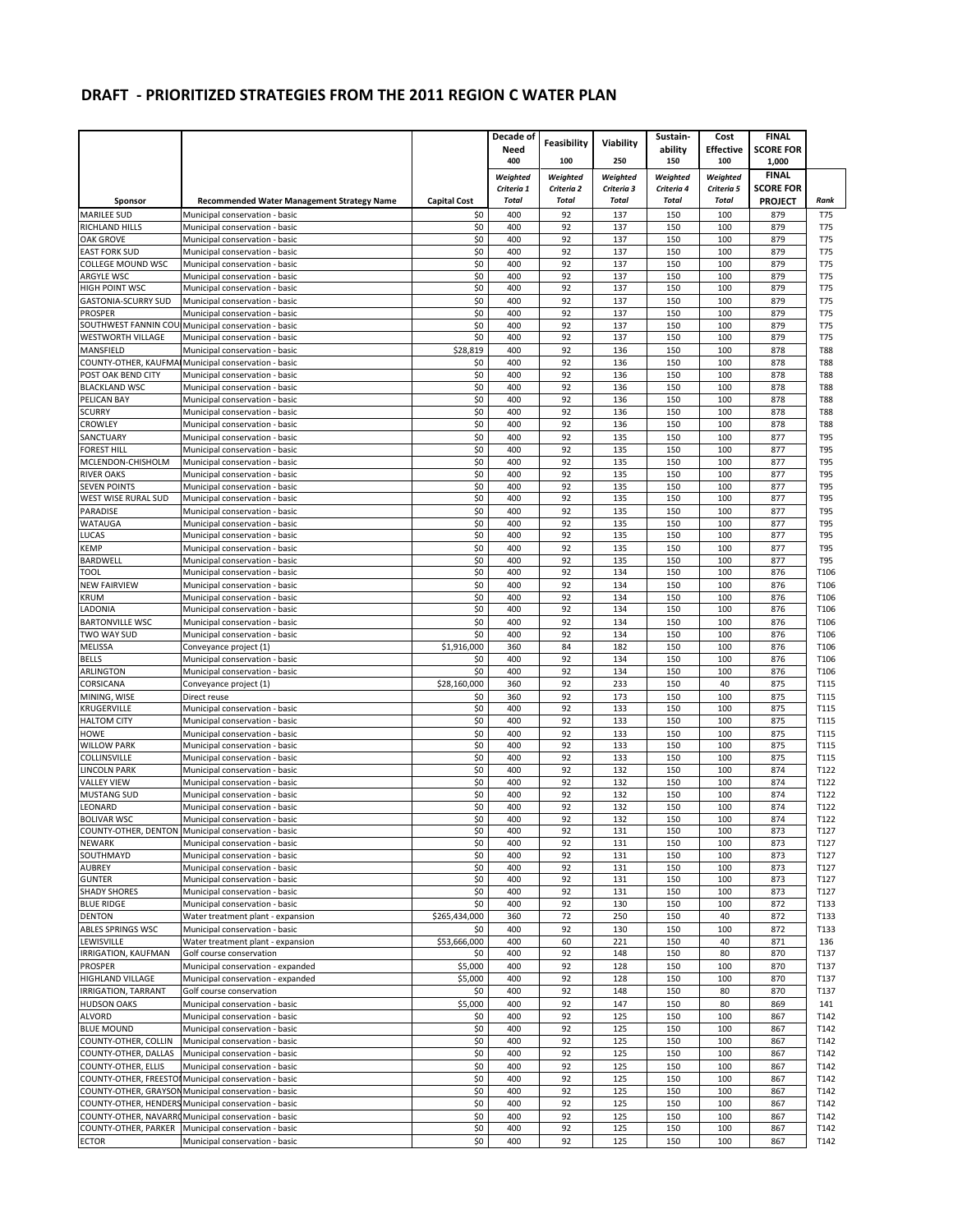|                                       |                                                                        |                     | Decade of    |              |              | Sustain-     | Cost             | <b>FINAL</b>     |              |
|---------------------------------------|------------------------------------------------------------------------|---------------------|--------------|--------------|--------------|--------------|------------------|------------------|--------------|
|                                       |                                                                        |                     | Need         | Feasibility  | Viability    | ability      | <b>Effective</b> | <b>SCORE FOR</b> |              |
|                                       |                                                                        |                     | 400          | 100          | 250          | 150          | 100              | 1,000            |              |
|                                       |                                                                        |                     | Weighted     | Weighted     | Weighted     | Weighted     | Weighted         | <b>FINAL</b>     |              |
|                                       |                                                                        |                     | Criteria 1   | Criteria 2   | Criteria 3   | Criteria 4   | Criteria 5       | <b>SCORE FOR</b> |              |
| Sponsor                               | <b>Recommended Water Management Strategy Name</b>                      | <b>Capital Cost</b> | <b>Total</b> | <b>Total</b> | <b>Total</b> | <b>Total</b> | <b>Total</b>     | <b>PROJECT</b>   | Rank         |
| <b>EUSTACE</b>                        | Municipal conservation - basic                                         | \$0                 | 400          | 92           | 125          | 150          | 100              | 867              | T142         |
| <b>FROST</b>                          | Municipal conservation - basic                                         | \$0                 | 400          | 92           | 125          | 150          | 100              | 867              | T142         |
| <b>JACKSBORO</b>                      | Municipal conservation - basic                                         | \$0                 | 400          | 92           | 125          | 150          | 100              | 867              | T142         |
| JOHNSON COUNTY SUD                    | Municipal conservation - basic                                         | \$0                 | 400          | 92           | 125          | 150          | 100              | 867              | T142         |
| LINDSAY                               | Municipal conservation - basic                                         | \$0                 | 400          | 92           | 125          | 150          | 100              | 867              | T142         |
| LOG CABIN                             | Municipal conservation - basic                                         | \$0                 | 400          | 92           | 125          | 150          | 100              | 867              | T142         |
| <b>MALAKOFF</b>                       | Municipal conservation - basic                                         | \$0                 | 400          | 92           | 125          | 150          | 100              | 867              | T142         |
| <b>MILFORD</b>                        | Municipal conservation - basic                                         | \$0                 | 400          | 92           | 125          | 150          | 100              | 867              | T142         |
| <b>PANTEGO</b>                        | Municipal conservation - basic                                         | \$0                 | 400<br>400   | 92           | 125          | 150          | 100<br>100       | 867              | T142         |
| PECAN HILL<br>SAVOY                   | Municipal conservation - basic<br>Municipal conservation - basic       | \$0<br>\$0          | 400          | 92<br>92     | 125<br>125   | 150<br>150   | 100              | 867<br>867       | T142<br>T142 |
| <b>TEAGUE</b>                         | Municipal conservation - basic                                         | \$0                 | 400          | 92           | 125          | 150          | 100              | 867              | T142         |
| TRINIDAD                              | Municipal conservation - basic                                         | \$0                 | 400          | 92           | 125          | 150          | 100              | 867              | T142         |
| VIRGINIA HILL WSC                     | Municipal conservation - basic                                         | \$0                 | 400          | 92           | 125          | 150          | 100              | 867              | T142         |
| RED OAK                               | Municipal conservation - basic                                         | \$0                 | 400          | 92           | 145          | 150          | 80               | 867              | T142         |
| FORT WORTH                            | Municipal conservation - basic                                         | \$0                 | 400          | 92           | 125          | 150          | 100              | 867              | T142         |
| <b>KELLER</b>                         | Municipal conservation - basic                                         | \$0                 | 400          | 92           | 145          | 150          | 80               | 867              | T142         |
| TRINITY RIVER AUTHORITY               | TRA Denton Creek wastewater treatment plant reuse                      | \$9,506,000         | 360          | 92           | 184          | 130          | 100              | 866              | 170          |
| MIDLOTHIAN                            | Water treatment plant - expansion                                      | \$66,150,000        | 360          | 72           | 243          | 150          | 40               | 865              | 171          |
| NORTH COLLIN WSC                      | Municipal conservation - basic                                         | \$0                 | 400          | 92           | 142          | 150          | 80               | 864              | T172         |
| DANVILLE WSC                          | Municipal conservation - basic                                         | \$0                 | 400          | 92           | 142          | 150          | 80               | 864              | T172         |
| EAST CEDAR CREEK FWSD                 | Water treatment plant - expansion                                      | \$14,540,000        | 360          | 84           | 250          | 150          | 20               | 864              | T172         |
| <b>FORNEY</b>                         | Municipal conservation - basic                                         | \$0                 | 400          | 92           | 141          | 150          | 80               | 863              | T175         |
| <b>BEDFORD</b>                        | Municipal conservation - basic                                         | \$0                 | 400          | 92           | 141          | 150          | 80               | 863              | T175         |
| R-C-H WSC                             | Municipal conservation - basic                                         | \$0                 | 400          | 92           | 141          | 150          | 80               | 863              | T175         |
| <b>SAINT PAUL</b><br><b>EDGECLIFF</b> | Municipal conservation - basic                                         | \$0<br>\$0          | 400<br>400   | 92<br>92     | 141<br>141   | 150<br>150   | 80<br>80         | 863<br>863       | T175<br>T175 |
| SAGINAW                               | Municipal conservation - basic<br>Municipal conservation - basic       | \$0                 | 400          | 92           | 141          | 150          | 80               | 863              | T175         |
| LOWRY CROSSING                        | Municipal conservation - basic                                         | \$0                 | 400          | 92           | 141          | 150          | 80               | 863              | T175         |
| FARMERSVILLE                          | Municipal conservation - basic                                         | \$0                 | 400          | 92           | 140          | 150          | 80               | 862              | T182         |
| <b>WHITESBORO</b>                     | Municipal conservation - basic                                         | \$5,000             | 400          | 92           | 140          | 150          | 80               | 862              | T182         |
| <b>WESTOVER HILLS</b>                 | Municipal conservation - basic                                         | \$18,461            | 400          | 92           | 140          | 150          | 80               | 862              | T182         |
| <b>FORNEY LAKE WSC</b>                | Municipal conservation - basic                                         | \$0                 | 400          | 92           | 140          | 150          | 80               | 862              | T182         |
| <b>MT ZION WSC</b>                    | Municipal conservation - basic                                         | \$0                 | 400          | 92           | 139          | 150          | 80               | 861              | T186         |
| <b>PRINCETON</b>                      | Municipal conservation - basic                                         | \$0                 | 400          | 92           | 139          | 150          | 80               | 861              | T186         |
| <b>JOSEPHINE</b>                      | Municipal conservation - basic                                         | \$0                 | 400          | 92           | 139          | 150          | 80               | 861              | T186         |
| WAXAHACHIE                            | Municipal conservation - basic                                         | \$0                 | 400          | 92           | 139          | 150          | 80               | 861              | T186         |
| <b>RUNAWAY BAY</b>                    | Municipal conservation - basic                                         | \$0                 | 400          | 92           | 139          | 150          | 80               | 861              | T186         |
| AZLE                                  | Municipal conservation - basic                                         | \$5,000             | 400          | 92           | 119          | 150          | 100              | 861              | T186         |
| ATHENS                                | Municipal conservation - basic                                         | \$25,600            | 400          | 92           | 138          | 150          | 80               | 860              | 192          |
| <b>BONHAM</b>                         | Municipal conservation - basic                                         | \$0                 | 400          | 92           | 137          | 150          | 80               | 859              | T193         |
| NORTHLAKE                             | Municipal conservation - basic                                         | \$0                 | 400          | 92           | 137          | 150          | 80               | 859              | T193         |
| POTTSBORO                             | Municipal conservation - basic                                         | \$5,000             | 400<br>400   | 92<br>92     | 137          | 150<br>150   | 80<br>80         | 859              | T193         |
| <b>DOUBLE OAK</b><br>SPRINGTOWN       | Municipal conservation - basic<br>New wells - Trinity Aquifer          | \$0<br>\$408,750    | 400          | 72           | 136<br>176   | 130          | 80               | 858<br>858       | T196<br>T196 |
| <b>RHOME</b>                          | Municipal conservation - basic                                         | \$0                 | 400          | 92           | 136          | 150          | 80               | 858              | T196         |
| <b>JUSTIN</b>                         | Municipal conservation - basic                                         | \$19,324            | 400          | 92           | 136          | 150          | 80               | 858              | T196         |
| WHITEWRIGHT                           | Municipal conservation - basic                                         | \$0                 | 400          | 92           | 135          | 150          | 80               | 857              | T200         |
| <b>ALEDO</b>                          | Municipal conservation - basic                                         | \$5,000             | 400          | 92           | 135          | 150          | 80               | 857              | T200         |
| <b>GUN BARREL CITY</b>                | Municipal conservation - basic                                         | \$0                 | 400          | 92           | 135          | 150          | 80               | 857              | T200         |
| <b>LAKE DALLAS</b>                    | Municipal conservation - basic                                         | \$0                 | 400          | 92           | 135          | 150          | 80               | 857              | T200         |
| <b>HICKORY CREEK</b>                  | Municipal conservation - basic                                         | \$0                 | 400          | 92           | 135          | 150          | 80               | 857              | T200         |
| <b>COPPER CANYON</b>                  | Municipal conservation - basic                                         | \$0                 | 400          | 92           | 135          | 150          | 80               | 857              | T200         |
| NORTH TEXAS MWD                       | <b>Facility improvements</b>                                           | \$2,295,829,800     | 400          | 100          | 167          | 130          | 60               | 857              | T200         |
| <b>BARTONVILLE</b>                    | DENTON COUNTY FWSD #1 Municipal conservation - basic                   | \$0<br>\$0          | 400<br>400   | 92<br>92     | 135<br>135   | 150<br>150   | 80<br>80         | 857<br>857       | T200         |
| DALLAS                                | Municipal conservation - basic<br>Water treatment plant - expansion    | \$1,068,033,000     | 360          | 72           | 234          | 150          | 40               | 856              | T200<br>T209 |
| ARGYLE                                | Municipal conservation - basic                                         | \$0                 | 400          | 92           | 134          | 150          | 80               | 856              | T209         |
| PONDER                                | Municipal conservation - basic                                         | \$0                 | 400          | 92           | 133          | 150          | 80               | 855              | T211         |
| GAINESVILLE                           | Cooke County project                                                   | \$50,280,000        | 360          | 100          | 245          | 150          | 0                | 855              | T211         |
| CELINA                                | Municipal conservation - basic                                         | \$5,000             | 400          | 92           | 133          | 150          | 80               | 855              | T211         |
| <b>WESTON</b>                         | Municipal conservation - basic                                         | \$0                 | 400          | 92           | 132          | 150          | 80               | 854              | 214          |
| CORSICANA                             | Municipal conservation - expanded                                      | \$5,000             | 400          | 92           | 131          | 150          | 80               | 853              | 215          |
| <b>FLOWER MOUND</b>                   | Municipal conservation - basic                                         | \$42,253            | 400          | 92           | 110          | 150          | 100              | 852              | T216         |
| <b>DALLAS</b>                         | Municipal conservation - basic                                         | \$0                 | 400          | 92           | 110          | 150          | 100              | 852              | T216         |
| <b>GRAPEVINE</b>                      | Municipal conservation - expanded                                      | \$8,412             | 400          | 92           | 129          | 150          | 80               | 851              | T218         |
| LAKESIDE                              | Municipal conservation - expanded                                      | \$5,000             | 400          | 92           | 129          | 150          | 80               | 851              | T218         |
| <b>IRRIGATION, ELLIS</b>              | New wells - Woodbine Aquifer                                           | \$2,487,000         | 400          | 72           | 208          | 130          | 40               | 850              | T220         |
| <b>WORTHAM</b>                        | Water treatment plant - expansion                                      | \$4,662,000         | 400          | 92           | 208          | 130          | 20               | 850              | T220         |
| <b>POTTSBORO</b>                      | Municipal conservation - expanded                                      | \$5,000             | 400          | 92           | 127          | 150          | 80               | 849              | T222         |
| ALEDO<br>LADONIA                      | Municipal conservation - expanded<br>Municipal conservation - expanded | \$5,000<br>\$0      | 400<br>400   | 92<br>92     | 127<br>127   | 150<br>150   | 80<br>80         | 849<br>849       | T222<br>T222 |
| ARGYLE WSC                            | Supplemental wells                                                     | \$2,836,000         | 400          | 72           | 167          | 130          | 80               | 849              | T222         |
| SHERMAN                               | Supplemental wells                                                     | \$33,882,000        | 400          | 72           | 167          | 130          | 80               | 849              | T222         |
| <b>MARILEE SUD</b>                    | Municipal conservation - expanded                                      | \$0                 | 400          | 92           | 127          | 150          | 80               | 849              | T222         |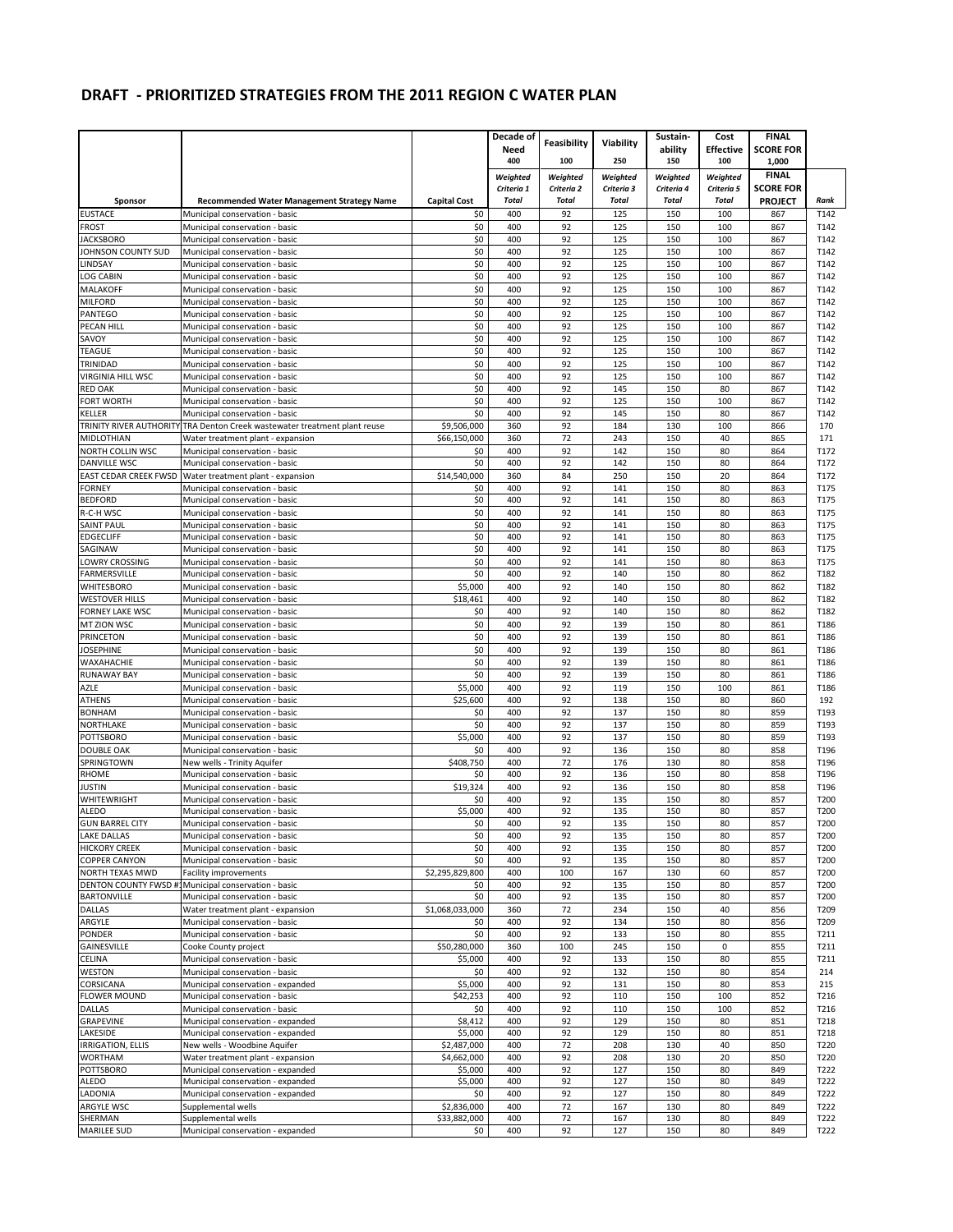|                                                                                |                                                                        |                            | Decade of                  |                            |                            | Sustain-                   | Cost                       | <b>FINAL</b>                       |              |
|--------------------------------------------------------------------------------|------------------------------------------------------------------------|----------------------------|----------------------------|----------------------------|----------------------------|----------------------------|----------------------------|------------------------------------|--------------|
|                                                                                |                                                                        |                            | Need                       | Feasibility                | Viability                  | ability                    | <b>Effective</b>           | <b>SCORE FOR</b>                   |              |
|                                                                                |                                                                        |                            | 400                        | 100                        | 250                        | 150                        | 100                        | 1,000                              |              |
|                                                                                |                                                                        |                            | Weighted                   | Weighted                   | Weighted                   | Weighted                   | Weighted                   | <b>FINAL</b>                       |              |
| Sponsor                                                                        | <b>Recommended Water Management Strategy Name</b>                      | <b>Capital Cost</b>        | Criteria 1<br><b>Total</b> | Criteria 2<br><b>Total</b> | Criteria 3<br><b>Total</b> | Criteria 4<br><b>Total</b> | Criteria 5<br><b>Total</b> | <b>SCORE FOR</b><br><b>PROJECT</b> | Rank         |
| <b>WESTON</b>                                                                  | Municipal conservation - expanded                                      | \$5,000                    | 400                        | 92                         | 126                        | 150                        | 80                         | 848                                | T228         |
| WAXAHACHIE                                                                     | Water treatment plant - expansion                                      | \$38,452,000               | 360                        | 84                         | 214                        | 150                        | 40                         | 848                                | T228         |
| <b>KRUM</b>                                                                    | Municipal conservation - expanded                                      | \$5,000                    | 400                        | 92                         | 126                        | 150                        | 80                         | 848                                | T228         |
| <b>HOWE</b>                                                                    | Municipal conservation - expanded                                      | \$5,000                    | 400                        | 92                         | 126                        | 150                        | 80                         | 848                                | T228         |
| COLLINSVILLE                                                                   | Municipal conservation - expanded                                      | \$5,000                    | 400                        | 92                         | 126                        | 150                        | 80                         | 848                                | T228         |
| CHICO                                                                          | Municipal conservation - basic                                         | \$0                        | 400                        | 92                         | 106                        | 150                        | 100                        | 848                                | T228         |
| <b>BOLIVAR WSC</b><br><b>MUSTANG SUD</b>                                       | Municipal conservation - expanded<br>Municipal conservation - expanded | \$5,000<br>\$5,000         | 400<br>400                 | 92<br>92                   | 126<br>126                 | 150<br>150                 | 80<br>80                   | 848<br>848                         | T228<br>T228 |
| <b>BLUE RIDGE</b>                                                              | Municipal conservation - expanded                                      | \$5,000                    | 400                        | 92                         | 126                        | 150                        | 80                         | 848                                | T228         |
| <b>ABLES SPRINGS WSC</b>                                                       | Municipal conservation - expanded                                      | \$5,000                    | 400                        | 92                         | 126                        | 150                        | 80                         | 848                                | T228         |
| <b>WALNUT CREEK SUD</b>                                                        | Municipal conservation - basic                                         | \$0                        | 400                        | 92                         | 105                        | 150                        | 100                        | 847                                | T238         |
| <b>EAST CEDAR CREEK FWSD</b>                                                   | Municipal conservation - basic                                         | \$0                        | 400                        | 92                         | 125                        | 150                        | 80                         | 847                                | T238         |
| <b>IRRIGATION, COLLIN</b>                                                      | Golf course conservation                                               | \$0                        | 400                        | 92                         | 125                        | 150                        | 80                         | 847                                | T238         |
| IRRIGATION, DALLAS                                                             | Golf course conservation                                               | \$0                        | 400                        | 92                         | 125                        | 150                        | 80                         | 847                                | T238         |
| IRRIGATION, DALLAS<br>LIVESTOCK, DALLAS                                        | Supplemental wells<br>Supplemental wells                               | \$316,000<br>\$186,000     | 400<br>400                 | 92<br>92                   | 125<br>125                 | 130<br>130                 | 100<br>100                 | 847<br>847                         | T238<br>T238 |
| LIVESTOCK, JACK                                                                | Supplemental wells                                                     | \$43,000                   | 400                        | 92                         | 125                        | 130                        | 100                        | 847                                | T238         |
| LIVESTOCK, KAUFMAN                                                             | Supplemental wells                                                     | \$56,000                   | 400                        | 92                         | 125                        | 130                        | 100                        | 847                                | T238         |
| LIVESTOCK, NAVARRO                                                             | Supplemental wells                                                     | \$105.000                  | 400                        | 92                         | 125                        | 130                        | 100                        | 847                                | T238         |
| LIVESTOCK, ROCKWALL                                                            | Supplemental wells                                                     | \$28,000                   | 400                        | 92                         | 125                        | 130                        | 100                        | 847                                | T238         |
| MINING, DALLAS                                                                 | Supplemental wells                                                     | \$316,000                  | 400                        | 92                         | 125                        | 130                        | 100                        | 847                                | T238         |
| MINING, NAVARRO<br>WEST CEDAR CREEK MUD                                        | Supplemental wells<br>Municipal conservation - basic                   | \$348,000<br>\$0           | 400<br>400                 | 92<br>92                   | 125<br>104                 | 130<br>150                 | 100<br>100                 | 847<br>846                         | T238<br>T250 |
| TRINITY RIVER AUTHORITY Indirect reuse                                         |                                                                        | \$0                        | 360                        | 84                         | 172                        | 130                        | 100                        | 846                                | T250         |
| <b>MCKINNEY</b>                                                                | Municipal conservation - basic                                         | \$53,573                   | 400                        | 92                         | 103                        | 150                        | 100                        | 845                                | T252         |
| <b>FERRIS</b>                                                                  | Municipal conservation - basic                                         | \$0                        | 400                        | 92                         | 103                        | 150                        | 100                        | 845                                | T252         |
| LAKESIDE                                                                       | Municipal conservation - basic                                         | \$18,728                   | 400                        | 92                         | 162                        | 150                        | 40                         | 844                                | 254          |
| <b>FRISCO</b>                                                                  | Municipal conservation - basic                                         | \$38,971                   | 400                        | 92                         | 101                        | 150                        | 100                        | 843                                | T255         |
| TRINITY RIVER AUTHORITY Conveyance project (1)                                 |                                                                        | \$50,912,000               | 400<br>400                 | 88<br>92                   | 205<br>121                 | 150                        | 0<br>80                    | 843<br>843                         | T255<br>T255 |
| <b>BENBROOK</b><br>RICHARDSON                                                  | Municipal conservation - basic<br>Municipal conservation - expanded    | \$5,000<br>\$10,000        | 400                        | 92                         | 100                        | 150<br>150                 | 100                        | 842                                | T258         |
| <b>CEDAR HILL</b>                                                              | Municipal conservation - basic                                         | \$31,256                   | 400                        | 92                         | 100                        | 150                        | 100                        | 842                                | T258         |
| <b>WILMER</b>                                                                  | Municipal conservation - basic                                         | \$0                        | 400                        | 92                         | 100                        | 150                        | 100                        | 842                                | T258         |
| LEWISVILLE                                                                     | Municipal conservation - basic                                         | \$61,895                   | 400                        | 92                         | 100                        | 150                        | 100                        | 842                                | T258         |
| <b>GARLAND</b>                                                                 | Municipal conservation - basic                                         | \$81,051                   | 400                        | 92                         | 97                         | 150                        | 100                        | 839                                | T262         |
| <b>KAUFMAN</b><br>DUNCANVILLE                                                  | Municipal conservation - basic<br>Municipal conservation - basic       | \$22,543<br>\$0            | 400<br>400                 | 92<br>92                   | 97<br>117                  | 150<br>150                 | 100<br>80                  | 839<br>839                         | T262<br>T262 |
| <b>ALLEN</b>                                                                   | Municipal conservation - basic                                         | \$8,711                    | 400                        | 92                         | 97                         | 150                        | 100                        | 839                                | T262         |
| <b>FAIRVIEW</b>                                                                | Municipal conservation - expanded                                      | \$5,000                    | 400                        | 92                         | 97                         | 150                        | 100                        | 839                                | T262         |
| WALNUT CREEK SUD                                                               | Conveyance project (1)                                                 | \$10,093,000               | 360                        | 84                         | 184                        | 130                        | 80                         | 838                                | T267         |
| <b>CORINTH</b>                                                                 | Municipal conservation - basic                                         | \$0                        | 400                        | 92                         | 116                        | 150                        | 80                         | 838                                | T267         |
| <b>WYLIE</b>                                                                   | Municipal conservation - basic                                         | \$5,000                    | 400                        | 92                         | 115                        | 150                        | 80                         | 837                                | T269         |
| <b>UPPER TRINITY REGIONAL</b>                                                  | Lake Ralph Hall                                                        | \$286,401,000              | 360                        | 80                         | 207                        | 150                        | 40                         | 837                                | T269         |
| <b>UPPER TRINITY REGIONAL</b><br>TRINITY RIVER AUTHORITY TRA Las Colinas reuse | Lake Ralph Hall - indirect reuse                                       | \$0<br>\$14,530,000        | 360<br>360                 | 80<br>92                   | 207<br>175                 | 150<br>130                 | 40<br>80                   | 837<br>837                         | T269<br>T269 |
| <b>TOM BEAN</b>                                                                | Municipal conservation - basic                                         | \$5,000                    | 400                        | 92                         | 174                        | 150                        | 20                         | 836                                | 273          |
| <b>DENTON COUNTY FWSD #1</b>                                                   | Municipal conservation - expanded                                      | \$5,000                    | 400                        | 92                         | 93                         | 150                        | 100                        | 835                                | T274         |
| <b>FRISCO</b>                                                                  | Municipal conservation - expanded                                      | \$38,971                   | 400                        | 92                         | 93                         | 150                        | 100                        | 835                                | T274         |
| COPPELL                                                                        | Municipal conservation - basic                                         | \$7,192                    | 400                        | 92                         | 91                         | 150                        | 100                        | 833                                | T276         |
| <b>ANNA</b>                                                                    | Municipal conservation - basic                                         | \$0                        | 400                        | 92                         | 111                        | 150                        | 80                         | 833                                | T276         |
| <b>FORT WORTH</b><br><b>GRAND PRAIRIE</b>                                      | Water treatment plant - expansion<br>Municipal conservation - basic    | \$772,646,000<br>\$10,000  | 360<br>400                 | 92<br>92                   | 190<br>110                 | 150<br>150                 | 40<br>80                   | 832<br>832                         | T278<br>T278 |
| <b>FAIRVIEW</b>                                                                | Municipal conservation - basic                                         | \$5,000                    | 400                        | 92                         | 89                         | 150                        | 100                        | 831                                | 280          |
| CARROLLTON                                                                     | Municipal conservation - basic                                         | \$10,000                   | 400                        | 92                         | 88                         | 150                        | 100                        | 830                                | T281         |
| VAN ALSTYNE                                                                    | Municipal conservation - basic                                         | \$0                        | 400                        | 92                         | 108                        | 150                        | 80                         | 830                                | T281         |
| WISE COUNTY WSD                                                                | Water treatment plant - expansion                                      | \$14,540,000               | 360                        | 84                         | 216                        | 150                        | 20                         | 830                                | T281         |
| WHITE SETTLEMENT                                                               | Municipal conservation - basic                                         | \$27,254                   | 400                        | 92                         | 136                        | 100                        | 100                        | 828                                | 284          |
| COUNTY-OTHER, DALLAS<br>COUNTY-OTHER, DENTON                                   | Supplemental wells<br>Supplemental wells                               | \$794,000                  | 400<br>400                 | 92<br>72                   | 125                        | 130                        | 80                         | 827                                | T285<br>T285 |
| COUNTY-OTHER, KAUFMAISupplemental wells                                        |                                                                        | \$1,170,000<br>\$404,000   | 400                        | 92                         | 125<br>125                 | 130<br>130                 | 100<br>80                  | 827<br>827                         | T285         |
| <b>FAIRFIELD</b>                                                               | Supplemental wells                                                     | \$2,556,000                | 400                        | 72                         | 125                        | 130                        | 100                        | 827                                | T285         |
| IRRIGATION, DENTON                                                             | Supplemental wells                                                     | \$116,000                  | 400                        | 72                         | 125                        | 130                        | 100                        | 827                                | T285         |
| IRRIGATION, GRAYSON                                                            | Supplemental wells                                                     | \$10,032,000               | 400                        | 72                         | 125                        | 130                        | 100                        | 827                                | T285         |
| <b>IRRIGATION, PARKER</b>                                                      | Supplemental wells                                                     | \$28,000                   | 400                        | 72                         | 125                        | 130                        | 100                        | 827                                | T285         |
| IRRIGATION, WISE                                                               | Supplemental wells                                                     | \$35,000                   | 400                        | 72                         | 125                        | 130                        | 100                        | 827                                | T285         |
| KIOWA HOMEOWNERS WSSupplemental wells<br>LIVESTOCK, COOKE                      | Supplemental wells                                                     | \$1,948,000<br>\$4,614,000 | 400<br>400                 | 72<br>72                   | 125<br>125                 | 130<br>130                 | 100<br>100                 | 827<br>827                         | T285<br>T285 |
| LIVESTOCK, DENTON                                                              | Supplemental wells                                                     | \$116,000                  | 400                        | 72                         | 125                        | 130                        | 100                        | 827                                | T285         |
| LIVESTOCK, FANNIN                                                              | Supplemental wells                                                     | \$1,472,000                | 400                        | 72                         | 125                        | 130                        | 100                        | 827                                | T285         |
| LIVESTOCK, GRAYSON                                                             | Supplemental wells                                                     | \$1,025,000                | 400                        | 72                         | 125                        | 130                        | 100                        | 827                                | T285         |
| LIVESTOCK, HENDERSON                                                           | Supplemental wells                                                     | \$56,000                   | 400                        | 72                         | 125                        | 130                        | 100                        | 827                                | T285         |
| LIVESTOCK, PARKER                                                              | Supplemental wells                                                     | \$28,000                   | 400                        | 72                         | 125                        | 130                        | 100                        | 827                                | T285         |
| LIVESTOCK, TARRANT                                                             | Supplemental wells                                                     | \$75,000                   | 400                        | 72                         | 125                        | 130                        | 100                        | 827                                | T285         |
| LIVESTOCK, WISE<br>MANUFACTURING, COLLIN Supplemental wells                    | Supplemental wells                                                     | \$35,000<br>\$506,000      | 400<br>400                 | 72<br>72                   | 125<br>125                 | 130<br>130                 | 100<br>100                 | 827<br>827                         | T285<br>T285 |
| MANUFACTURING, HENDE Supplemental wells                                        |                                                                        | \$315,000                  | 400                        | 72                         | 125                        | 130                        | 100                        | 827                                | T285         |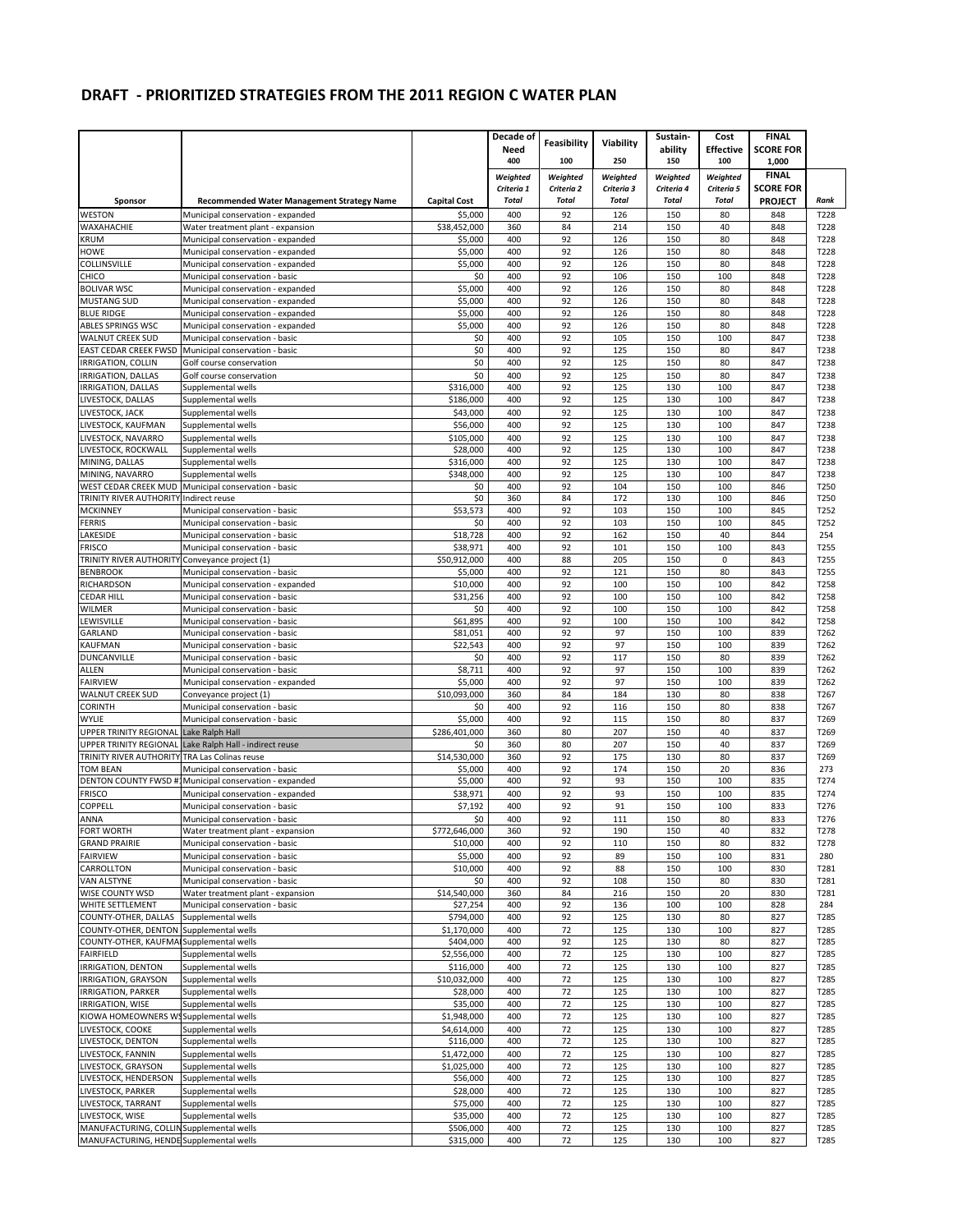|                                               |                                                                                 |                                    | Decade of                  | Feasibility                | Viability                  | Sustain-                   | Cost                       | <b>FINAL</b>              |              |
|-----------------------------------------------|---------------------------------------------------------------------------------|------------------------------------|----------------------------|----------------------------|----------------------------|----------------------------|----------------------------|---------------------------|--------------|
|                                               |                                                                                 |                                    | Need<br>400                | 100                        | 250                        | ability<br>150             | <b>Effective</b><br>100    | <b>SCORE FOR</b><br>1,000 |              |
|                                               |                                                                                 |                                    | Weighted                   | Weighted                   | Weighted                   | Weighted                   | Weighted                   | <b>FINAL</b>              |              |
|                                               |                                                                                 |                                    | Criteria 1<br><b>Total</b> | Criteria 2<br><b>Total</b> | Criteria 3<br><b>Total</b> | Criteria 4<br><b>Total</b> | Criteria 5<br><b>Total</b> | <b>SCORE FOR</b>          | Rank         |
| Sponsor<br>MINING, GRAYSON                    | <b>Recommended Water Management Strategy Name</b><br>Supplemental wells         | <b>Capital Cost</b><br>\$2,885,000 | 400                        | 72                         | 125                        | 130                        | 100                        | <b>PROJECT</b><br>827     | T285         |
| MINING, HENDERSON                             | Supplemental wells                                                              | \$82,000                           | 400                        | 72                         | 125                        | 130                        | 100                        | 827                       | T285         |
| MINING, PARKER                                | Supplemental wells                                                              | \$38,000                           | 400                        | 72                         | 125                        | 130                        | 100                        | 827                       | T285         |
| MINING, WISE                                  | Supplemental wells                                                              | \$49,000                           | 400                        | 72                         | 125                        | 130                        | 100                        | 827                       | T285         |
| <b>PROSPER</b><br>THE COLONY                  | Supplemental wells<br>Supplemental wells                                        | \$4,583,166<br>\$4,218,000         | 400<br>400                 | 72<br>72                   | 125<br>125                 | 130<br>130                 | 100<br>100                 | 827<br>827                | T285<br>T285 |
|                                               | BUENA VISTA - BETHEL SULMunicipal conservation - basic                          | \$0                                | 400                        | 92                         | 85                         | 150                        | 100                        | 827                       | T285         |
| <b>RICHARDSON</b>                             | Municipal conservation - basic                                                  | \$10,000                           | 400                        | 92                         | 83                         | 150                        | 100                        | 825                       | T311         |
| ENNIS                                         | Municipal conservation - basic                                                  | \$27,821                           | 400                        | 92                         | 143                        | 150                        | 40                         | 825                       | T311         |
| CRANDALL<br><b>IRRIGATION, ROCKWALL</b>       | Municipal conservation - basic                                                  | \$19,942                           | 400<br>400                 | 92<br>92                   | 103<br>103                 | 150<br>150                 | 80<br>80                   | 825                       | T311         |
| LANCASTER                                     | Golf course conservation<br>Purchase from water provider (1)                    | \$0<br>\$2,373,000                 | 360                        | 76                         | 198                        | 150                        | 40                         | 825<br>824                | T311<br>T315 |
| SHERMAN                                       | Grayson County project                                                          | \$146,071,000                      | 360                        | 64                         | 250                        | 150                        | $\pmb{0}$                  | 824                       | T315         |
| SEAGOVILLE                                    | Municipal conservation - basic                                                  | \$0                                | 400                        | 92                         | 81                         | 150                        | 100                        | 823                       | T317         |
| <b>TRENTON</b>                                | Municipal conservation - basic                                                  | \$0                                | 400                        | 92                         | 141                        | 150                        | 40                         | 823                       | T317         |
| <b>WALNUT CREEK SUD</b>                       | Water treatment plant - expansion                                               | \$50,890,000                       | 360                        | 72<br>92                   | 221<br>241                 | 150<br>130                 | 20                         | 823                       | T317         |
| <b>MUENSTER</b><br>ADDISON                    | Subordination agreement - future-only sources<br>Municipal conservation - basic | \$8,217,000<br>\$0                 | 360<br>400                 | 92                         | 79                         | 150                        | 0<br>100                   | 823<br>821                | T317<br>T321 |
| <b>JUSTIN</b>                                 | Municipal conservation - expanded                                               | \$5,000                            | 400                        | 92                         | 99                         | 150                        | 80                         | 821                       | T321         |
| TIOGA                                         | Municipal conservation - basic                                                  | \$18,528                           | 400                        | 92                         | 137                        | 150                        | 40                         | 819                       | T323         |
| COUNTY-OTHER, JACK                            | Municipal conservation - basic                                                  | \$0                                | 400                        | 92                         | 77                         | 150                        | 100                        | 819                       | T323         |
| GAINESVILLE                                   | Municipal conservation - basic                                                  | \$0                                | 400<br>400                 | 92                         | 77<br>95                   | 150                        | 100                        | 819                       | T323         |
| <b>EULESS</b><br><b>DECATUR</b>               | Municipal conservation - basic<br>Municipal conservation - basic                | \$48,804<br>\$5,000                | 400                        | 92<br>92                   | 95                         | 150<br>150                 | 80<br>80                   | 817<br>817                | T326<br>T326 |
| GREATER TEXOMA UTILITY Grayson County project |                                                                                 | \$136,016,000                      | 400                        | 64                         | 203                        | 150                        | $\pmb{0}$                  | 817                       | T326         |
| <b>FARMERS BRANCH</b>                         | Municipal conservation - basic                                                  | \$5,502                            | 400                        | 92                         | 94                         | 150                        | 80                         | 816                       | 329          |
| COUNTY-OTHER, JACK                            | Conveyance project (1)                                                          | \$4,602,000                        | 400                        | 92                         | 173                        | 150                        | $\pmb{0}$                  | 815                       | 330          |
| <b>BURLESON</b>                               | Conveyance project (2)                                                          | \$2,592,000                        | 360                        | 84                         | 180                        | 150                        | 40                         | 814                       | T331         |
| <b>HONEY GROVE</b>                            | Municipal conservation - basic                                                  | \$5,000                            | 400                        | 92                         | 152                        | 150                        | 20                         | 814                       | T331         |
| MIDLOTHIAN<br>COMBINE WSC                     | Municipal conservation - basic<br>Municipal conservation - basic                | \$23,236<br>\$0                    | 400<br>400                 | 92<br>92                   | 91<br>71                   | 150<br>150                 | 80<br>100                  | 813<br>813                | T333<br>T333 |
| <b>BRIDGEPORT</b>                             | Municipal conservation - basic                                                  | \$0                                | 400                        | 92                         | 91                         | 150                        | 80                         | 813                       | T333         |
| GARLAND                                       | Municipal conservation - expanded                                               | \$10,000                           | 400                        | 92                         | 91                         | 150                        | 80                         | 813                       | T333         |
| <b>FILES VALLEY WSC</b>                       | Municipal conservation - basic                                                  | \$0                                | 400                        | 92                         | 71                         | 150                        | 100                        | 813                       | T333         |
| <b>MCKINNEY</b>                               | Municipal conservation - expanded                                               | \$10,000                           | 400                        | 92                         | 90                         | 150                        | 80                         | 812                       | 338          |
| <b>BRIDGEPORT</b>                             | Municipal conservation - expanded                                               | \$5,000                            | 400                        | 92                         | 89                         | 150                        | 80                         | 811                       | T339         |
| <b>DENTON</b><br>COMBINE                      | Municipal conservation - basic<br>Municipal conservation - basic                | \$10,000<br>\$0                    | 400<br>400                 | 92<br>92                   | 69<br>69                   | 150<br>150                 | 100<br>100                 | 811<br>811                | T339<br>T339 |
| ALLEN                                         | Municipal conservation - expanded                                               | \$8,711                            | 400                        | 92                         | 88                         | 150                        | 80                         | 810                       | 342          |
| <b>ENNIS</b>                                  | Municipal conservation - expanded                                               | \$5,000                            | 400                        | 92                         | 127                        | 150                        | 40                         | 809                       | T343         |
| MANUFACTURING, GRAYS                          | Manufacturing conservation                                                      | \$0                                | 400                        | 92                         | 87                         | 150                        | 80                         | 809                       | T343         |
| <b>ATHENS</b>                                 | Municipal conservation - expanded                                               | \$5,000                            | 400                        | 92                         | 127                        | 150                        | 40                         | 809                       | T343         |
| <b>ROCKETT SUD</b>                            | Municipal conservation - expanded                                               | \$5,000                            | 400                        | 92                         | 127                        | 150                        | 40                         | 809                       | T343         |
| <b>BOLIVAR WSC</b>                            | MANUFACTURING, PARKEI Manufacturing conservation<br>Supplemental wells          | \$0<br>\$10,842,000                | 360<br>400                 | 92<br>72                   | 127<br>167                 | 150<br>130                 | 80<br>40                   | 809<br>809                | T343<br>T343 |
| <b>HUTCHINS</b>                               | Municipal conservation - basic                                                  | \$0                                | 400                        | 92                         | 86                         | 150                        | 80                         | 808                       | T349         |
| PONDER                                        | Municipal conservation - expanded                                               | \$5,000                            | 400                        | 92                         | 126                        | 150                        | 40                         | 808                       | T349         |
| TWO WAY SUD                                   | Municipal conservation - expanded                                               | \$5,000                            | 400                        | 92                         | 126                        | 150                        | 40                         | 808                       | T349         |
| <b>TRENTON</b>                                | Municipal conservation - expanded                                               | \$5,000                            | 400                        | 92                         | 126                        | 150                        | 40                         | 808                       | T349         |
| LEONARD                                       | Municipal conservation - expanded                                               | Ş0                                 | 400                        | 92                         | 126                        | 150                        | 40                         | 808                       | T349         |
| <b>NEWARK</b><br><b>FLOWER MOUND</b>          | Municipal conservation - expanded<br>Municipal conservation - expanded          | \$5,000<br>\$10,000                | 400<br>400                 | 92<br>92                   | 126<br>66                  | 150<br>150                 | 40<br>100                  | 808<br>808                | T349<br>T349 |
| <b>WILLOW PARK</b>                            | Municipal conservation - expanded                                               | \$5,000                            | 400                        | 92                         | 126                        | 150                        | 40                         | 808                       | T349         |
| <b>GUNTER</b>                                 | Municipal conservation - expanded                                               | \$5,000                            | 400                        | 92                         | 126                        | 150                        | 40                         | 808                       | T349         |
| <b>HICKORY CREEK SUD</b>                      | Municipal conservation - basic                                                  | \$0                                | 400                        | 92                         | 126                        | 150                        | 40                         | 808                       | T349         |
| <b>BALCH SPRINGS</b>                          | Municipal conservation - basic                                                  | \$0                                | 400                        | 92                         | 65                         | 150                        | 100                        | 807                       | T359         |
| COUNTY-OTHER, COLLIN<br>COUNTY-OTHER, COOKE   | Supplemental wells<br>Supplemental wells                                        | \$595,000<br>\$6,354,000           | 400<br>400                 | 72<br>72                   | 125<br>125                 | 130<br>130                 | 80<br>80                   | 807<br>807                | T359<br>T359 |
| COUNTY-OTHER, GRAYSON Supplemental wells      |                                                                                 | \$31,620,000                       | 400                        | 72                         | 125                        | 130                        | 80                         | 807                       | T359         |
| COUNTY-OTHER, HENDERS Supplemental wells      |                                                                                 | \$404,000                          | 400                        | 72                         | 125                        | 130                        | 80                         | 807                       | T359         |
| COUNTY-OTHER, WISE                            | Supplemental wells                                                              | \$348,000                          | 400                        | 72                         | 125                        | 130                        | 80                         | 807                       | T359         |
| HIGHLAND VILLAGE                              | Supplemental wells                                                              | \$4,992,000                        | 400                        | 72                         | 125                        | 130                        | 80                         | 807                       | T359         |
| <b>HONEY GROVE</b><br>IRRIGATION, DENTON      | Supplemental wells                                                              | \$1,844,000                        | 400                        | 72<br>92                   | 125<br>125                 | 130                        | 80                         | 807                       | T359<br>T359 |
| <b>IRRIGATION, FANNIN</b>                     | TRA Denton Creek wastewater treatment plant reuse<br>Supplemental wells         | \$0<br>\$5,123,000                 | 360<br>400                 | 72                         | 125                        | 130<br>130                 | 100<br>80                  | 807<br>807                | T359         |
| IRRIGATION, WISE                              | Golf course conservation                                                        | \$0                                | 360                        | 92                         | 125                        | 150                        | 80                         | 807                       | T359         |
| LEONARD                                       | Supplemental wells                                                              | \$2,442,000                        | 400                        | 72                         | 125                        | 130                        | 80                         | 807                       | T359         |
| LIVESTOCK, ELLIS                              | Supplemental wells                                                              | \$388,000                          | 400                        | 72                         | 125                        | 130                        | 80                         | 807                       | T359         |
| MANUFACTURING, WISE<br>MINING, DENTON         | Supplemental wells<br>Supplemental wells                                        | \$259,000<br>\$267,000             | 400<br>400                 | 72<br>72                   | 125<br>125                 | 130<br>130                 | 80<br>80                   | 807<br>807                | T359         |
| MINING, ELLIS                                 | Supplemental wells                                                              | \$388,000                          | 400                        | 72                         | 125                        | 130                        | 80                         | 807                       | T359<br>T359 |
| <b>NORTHLAKE</b>                              | Supplemental wells                                                              | \$500,000                          | 400                        | 72                         | 125                        | 130                        | 80                         | 807                       | T359         |
| <b>RED OAK</b>                                | Supplemental wells                                                              | \$1,749,000                        | 400                        | 72                         | 125                        | 130                        | 80                         | 807                       | T359         |
| <b>TEAGUE</b>                                 | Supplemental wells                                                              | \$2,324,000                        | 400                        | 72                         | 125                        | 130                        | 80                         | 807                       | T359         |
| TWO WAY SUD                                   | Supplemental wells                                                              | \$7,387,000                        | 400                        | 72                         | 125                        | 130                        | 80                         | 807                       | T359         |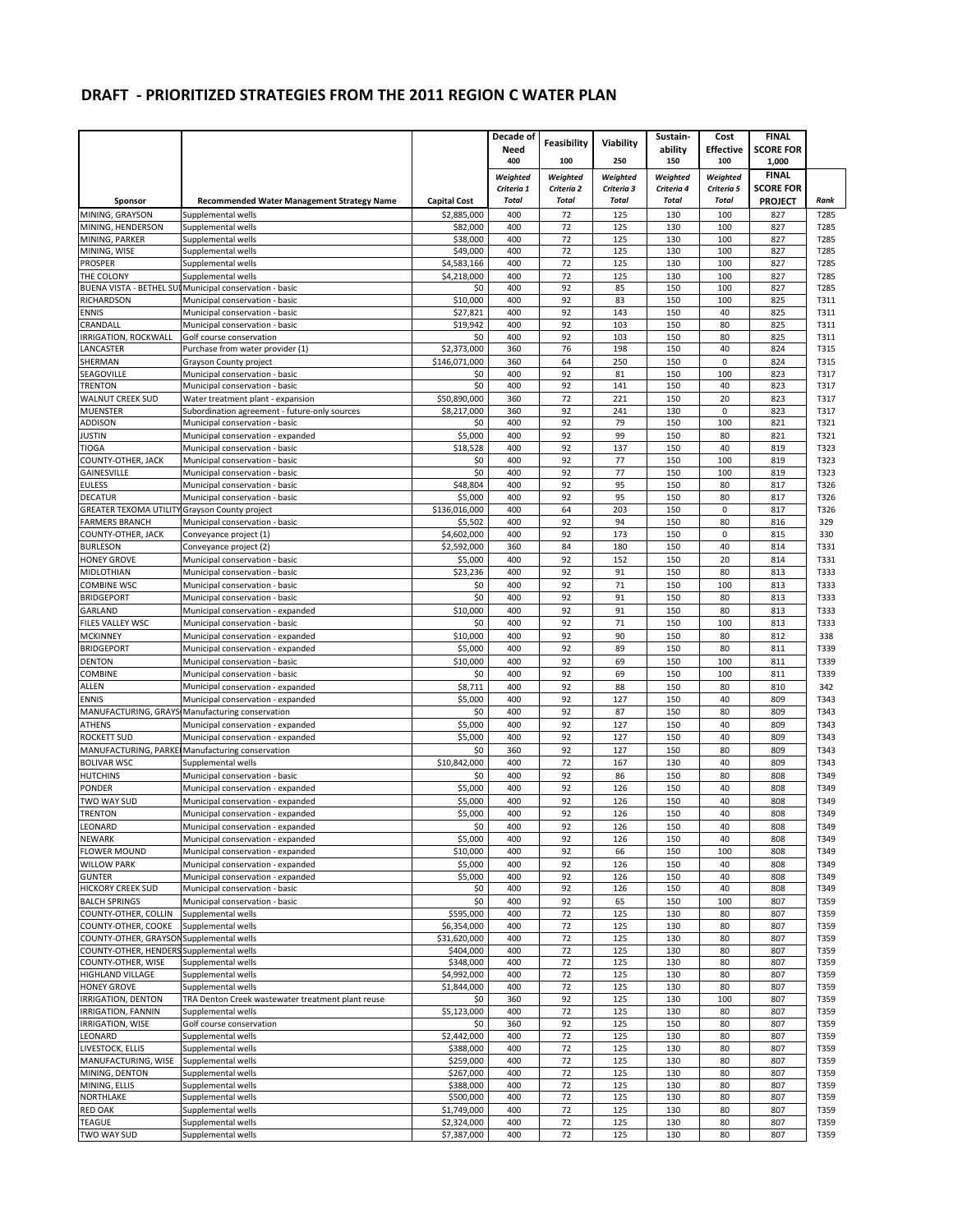|                                              |                                                                        |                     | Decade of    |              |              | Sustain-     | Cost             | <b>FINAL</b>     |              |
|----------------------------------------------|------------------------------------------------------------------------|---------------------|--------------|--------------|--------------|--------------|------------------|------------------|--------------|
|                                              |                                                                        |                     | Need         | Feasibility  | Viability    | ability      | <b>Effective</b> | <b>SCORE FOR</b> |              |
|                                              |                                                                        |                     | 400          | 100          | 250          | 150          | 100              | 1,000            |              |
|                                              |                                                                        |                     | Weighted     | Weighted     | Weighted     | Weighted     | Weighted         | <b>FINAL</b>     |              |
|                                              |                                                                        |                     | Criteria 1   | Criteria 2   | Criteria 3   | Criteria 4   | Criteria 5       | <b>SCORE FOR</b> |              |
| Sponsor                                      | <b>Recommended Water Management Strategy Name</b>                      | <b>Capital Cost</b> | <b>Total</b> | <b>Total</b> | <b>Total</b> | <b>Total</b> | <b>Total</b>     | <b>PROJECT</b>   | Rank         |
| WESTON                                       | Supplemental wells                                                     | \$1,168,000         | 400          | 72           | 125          | 130          | 80               | 807              | T359         |
| <b>WHITESBORO</b>                            | Supplemental wells                                                     | \$2,708,000         | 400          | 72           | 125          | 130          | 80               | 807              | T359         |
| <b>IRVING</b>                                | Municipal conservation - expanded                                      | \$10,000            | 400          | 92           | 85           | 150          | 80               | 807              | T359         |
| <b>KAUFMAN</b>                               | Municipal conservation - expanded                                      | \$5,000             | 400          | 92           | 83           | 150          | 80               | 805              | T382         |
| <b>CROSS ROADS</b>                           | Municipal conservation - basic                                         | \$0                 | 400          | 92           | 83           | 150          | 80               | 805              | T382         |
| LITTLE ELM                                   | Municipal conservation - basic                                         | \$5,000             | 400          | 92           | 83           | 150          | 80               | 805              | T382         |
| LANCASTER                                    | Municipal conservation - basic                                         | \$0<br>\$0          | 400<br>400   | 92<br>92     | 62           | 150<br>150   | 100<br>100       | 804              | 385<br>386   |
| <b>COCKRELL HILL</b><br>LADONIA              | Municipal conservation - basic<br>Purchase from water provider (3)     | \$12,966,000        | 360          | 84           | 61<br>208    | 150          | $\mathsf 0$      | 803<br>802       | T387         |
| <b>OAK LEAF</b>                              | Municipal conservation - basic                                         | \$0                 | 400          | 92           | 80           | 150          | 80               | 802              | T387         |
| KENNEDALE                                    | Municipal conservation - basic                                         | \$0                 | 400          | 92           | 80           | 150          | 80               | 802              | T387         |
| SPRINGTOWN                                   | Water treatment plant - new                                            | \$8,188,000         | 360          | 84           | 227          | 130          | $\pmb{0}$        | 801              | T390         |
| NORTH TEXAS MWD                              | Lower Bois d'Arc Creek Reservoir                                       | \$615,498,000       | 360          | 76           | 175          | 150          | 40               | 801              | T390         |
| COPPELL                                      | Municipal conservation - expanded                                      | \$7,192             | 400          | 92           | 59           | 150          | 100              | 801              | T390         |
| COUNTY-OTHER, NAVARROSupplemental wells      |                                                                        | \$558,000           | 360          | 84           | 125          | 130          | 100              | 799              | T393         |
|                                              | COMMUNITY WATER COM Municipal conservation - basic                     | \$0                 | 400          | 92           | 57           | 150          | 100              | 799              | T393         |
| <b>WYLIE</b>                                 | Municipal conservation - expanded                                      | \$5,001             | 400          | 92           | 76           | 150          | 80               | 798              | T395         |
| <b>BETHESDA WSC</b>                          | Municipal conservation - basic                                         | \$0                 | 400          | 92           | 56           | 150          | 100              | 798              | T395         |
| <b>RUNAWAY BAY</b>                           | Water treatment plant - expansion                                      | \$2,735,000         | 360          | 84           | 204          | 130          | 20               | 798              | T395         |
| PILOT POINT                                  | Municipal conservation - basic                                         | \$0                 | 400          | 92           | 56           | 150          | 100              | 798              | T395         |
| <b>OVILLA</b>                                | Municipal conservation - basic                                         | \$0                 | 400          | 92           | 75           | 150          | 80               | 797              | T399         |
| PANTEGO                                      | Municipal conservation - expanded                                      | \$5,000             | 400          | 92           | 125          | 100          | 80               | 797              | T399         |
| <b>CORINTH</b>                               | Municipal conservation - expanded                                      | \$5,000             | 400          | 92           | 75           | 150          | 80               | 797              | T399         |
| WEATHERFORD                                  | Municipal conservation - basic                                         | \$5,000             | 400          | 92           | 74           | 150          | 80               | 796              | 402          |
| <b>MOUNTAIN PEAK SUD</b>                     | Municipal conservation - basic                                         | \$0                 | 400          | 92           | 73           | 150          | 80               | 795              | 403          |
| <b>AURORA</b>                                | Purchase from water provider (2)                                       | \$1,439,000         | 360          | 76           | 208          | 150          | $\mathbf 0$      | 794              | T404         |
| <b>BLUE RIDGE</b>                            | Conveyance project (3)                                                 | \$2,294,000         | 360          | 76           | 208          | 150          | $\mathbf 0$      | 794              | T404         |
| M E N WSC                                    | Purchase from water provider (1)                                       | \$3,002,000         | 360          | 76           | 208          | 150          | 0                | 794              | T404         |
| MIDLOTHIAN                                   | Municipal conservation - expanded                                      | \$5,000             | 400          | 92           | 52           | 150          | 100              | 794              | T404         |
| SANGER                                       | Municipal conservation - basic                                         | \$0                 | 400<br>400   | 92<br>92     | 70<br>149    | 150          | 80               | 792<br>791       | 408          |
| <b>TERRELL</b><br>NORTH HUNT WSC             | Conveyance project (1)                                                 | \$32,551,000<br>\$0 | 400          | 92           | 49           | 150<br>150   | 0<br>100         | 791              | T409<br>T409 |
| CRESSON                                      | Municipal conservation - basic<br>Municipal conservation - basic       | \$0                 | 400          | 92           | 48           | 150          | 100              | 790              | T411         |
| CORSICANA                                    | Water treatment plant - new                                            | \$32,388,400        | 360          | 100          | 160          | 130          | 40               | 790              | T411         |
| SPRINGTOWN                                   | Municipal conservation - basic                                         | \$19,443            | 400          | 92           | 67           | 150          | 80               | 789              | T413         |
| <b>BURLESON</b>                              | Municipal conservation - basic                                         | \$0                 | 400          | 92           | 47           | 150          | 100              | 789              | T413         |
| <b>CADDO BASIN SUD</b>                       | Municipal conservation - basic                                         | \$0                 | 400          | 92           | 46           | 150          | 100              | 788              | T415         |
| TIOGA                                        | Municipal conservation - expanded                                      | \$5,000             | 400          | 92           | 126          | 150          | 20               | 788              | T415         |
| <b>BENBROOK</b>                              | Municipal conservation - expanded                                      | \$5,000             | 400          | 92           | 66           | 150          | 80               | 788              | T415         |
| <b>BELLS</b>                                 | Municipal conservation - expanded                                      | \$5,000             | 400          | 92           | 126          | 150          | 20               | 788              | T415         |
| <b>AUBREY</b>                                | Municipal conservation - expanded                                      | \$0                 | 400          | 92           | 126          | 150          | 20               | 788              | T415         |
| <b>FROST</b>                                 | Supplemental wells                                                     | \$558,000           | 400          | 92           | 125          | 130          | 40               | 787              | T420         |
| <b>WESTON</b>                                | Purchase from water provider (3)                                       | \$27,722,000        | 360          | 76           | 201          | 150          | $\mathbf 0$      | 787              | T420         |
| LITTLE ELM                                   | New wells - Trinity Aquifer                                            | \$421,000           | 400          | 72           | 104          | 130          | 80               | 786              | 422          |
| BETHEL-ASH WSC                               | Municipal conservation - basic                                         | \$0                 | 400          | 92           | 43           | 150          | 100              | 785              | 423          |
| KENNEDALE                                    | New wells - Trinity Aquifer                                            | \$717,000           | 400          | 72           | 142          | 130          | 40               | 784              | T424         |
| CASH SUD                                     | Municipal conservation - basic                                         | \$0                 | 400          | 92           | 42           | 150          | 100              | 784              | T424         |
|                                              | MANUFACTURING, DENTO New wells - Trinity Aquifer                       | \$717,000           | 400          | 72           | 142          | 130          | 40               | 784              | T424         |
| <b>PAYNE SPRINGS</b>                         | Municipal conservation - basic                                         | \$0                 | 400          | 92           | 61           | 150          | 80               | 783              | 427          |
| DAWSON                                       | Water treatment plant - new                                            | \$1,044,000         | 360          | 84           | 208          | 130          | U                | 782              | 428          |
|                                              | TRINITY RIVER AUTHORITY TRA Tarrant County project                     | \$59,008,000        | 360          | 80           | 191          | 150          | 0                | 781              | T429         |
| <b>NEWARK</b>                                | Conveyance project (2)                                                 | \$2,376,000         | 360          | 84           | 187          | 150          | $\mathsf 0$      | 781              | T429         |
| <b>WORTHAM</b>                               | Municipal conservation - basic                                         | \$0                 | 400          | 92           | 138          | 150          | $\mathsf 0$      | 780              | 431          |
| GAINESVILLE                                  | Overdraft Trinity Aquifer - existing wells                             | \$0                 | 400          | 80           | 149          | 50           | 100              | 779              | T432         |
| COUNTY-OTHER, FREESTOI Supplemental wells    |                                                                        | \$463,000           | 360          | 64           | 125          | 130          | 100              | 779              | T432         |
| IRRIGATION, FREESTONE                        | Supplemental wells                                                     | \$75,000            | 360          | 64           | 125          | 130          | 100              | 779              | T432         |
| LIVESTOCK. FREESTONE                         | Supplemental wells                                                     | \$75,000            | 360          | 64           | 125          | 130          | 100              | 779              | T432         |
| MINING, FREESTONE                            | Supplemental wells                                                     | \$118,000           | 360          | 64           | 125          | 130          | 100              | 779              | T432         |
| MINING, TARRANT                              | Supplemental wells                                                     | \$156,000           | 360          | 64           | 125          | 130          | 100              | 779              | T432         |
| SARDIS-LONE ELM WSC<br><b>FARMERS BRANCH</b> | Municipal conservation - basic                                         | \$0<br>\$5,502      | 400<br>400   | 92<br>92     | 57<br>57     | 150<br>150   | 80<br>80         | 779<br>779       | T432<br>T432 |
| CARROLLTON                                   | Municipal conservation - expanded<br>Municipal conservation - expanded | \$10,000            | 400          | 92           | 57           | 150          | 80               | 779              | T432         |
| <b>NEW FAIRVIEW</b>                          | Purchase from water provider (1)                                       | \$2,518,400         | 360          | 76           | 192          | 150          | 0                | 778              | 441          |
| <b>IRRIGATION, ELLIS</b>                     | Golf course conservation                                               | \$0                 | 400          | 92           | 55           | 150          | 80               | 777              | T442         |
| AZLE                                         | Municipal conservation - expanded                                      | \$5,000             | 400          | 92           | 55           | 150          | 80               | 777              | T442         |
| <b>OAK POINT</b>                             | Municipal conservation - basic                                         | \$5,000             | 400          | 92           | 54           | 150          | 80               | 776              | 444          |
| PILOT POINT                                  | New wells - Trinity Aquifer                                            | \$443,000           | 400          | 72           | 133          | 130          | 40               | 775              | 445          |
| SARDIS-LONE ELM WSC                          | Purchase from water provider (1)                                       | \$9,467,000         | 360          | 76           | 188          | 150          | 0                | 774              | T446         |
| CORSICANA                                    | Water treatment plant - expansion                                      | \$19,970,000        | 360          | 84           | 160          | 130          | 40               | 774              | T446         |
|                                              | UPPER TRINITY REGIONAL Facility improvements - reuse sources           | \$590,686,000       | 400          | 100          | 83           | 130          | 60               | 773              | 448          |
| LITTLE ELM                                   | Municipal conservation - expanded                                      | \$5,000             | 400          | 92           | 50           | 150          | 80               | 772              | 449          |
| DE SOTO                                      | Municipal conservation - basic                                         | \$0                 | 400          | 92           | 89           | 150          | 40               | 771              | T450         |
| <b>BLACKLAND WSC</b>                         | Purchase from water provider (3)                                       | \$3,067,000         | 360          | 76           | 185          | 150          | 0                | 771              | T450         |
| OVILLA                                       | Conveyance project (2)                                                 | \$6,169,000         | 360          | 84           | 176          | 150          | 0                | 770              | 452          |
| <b>BARDWELL</b>                              | Municipal conservation - expanded                                      | \$5,000             | 400          | 92           | 126          | 150          | 0                | 768              | T453         |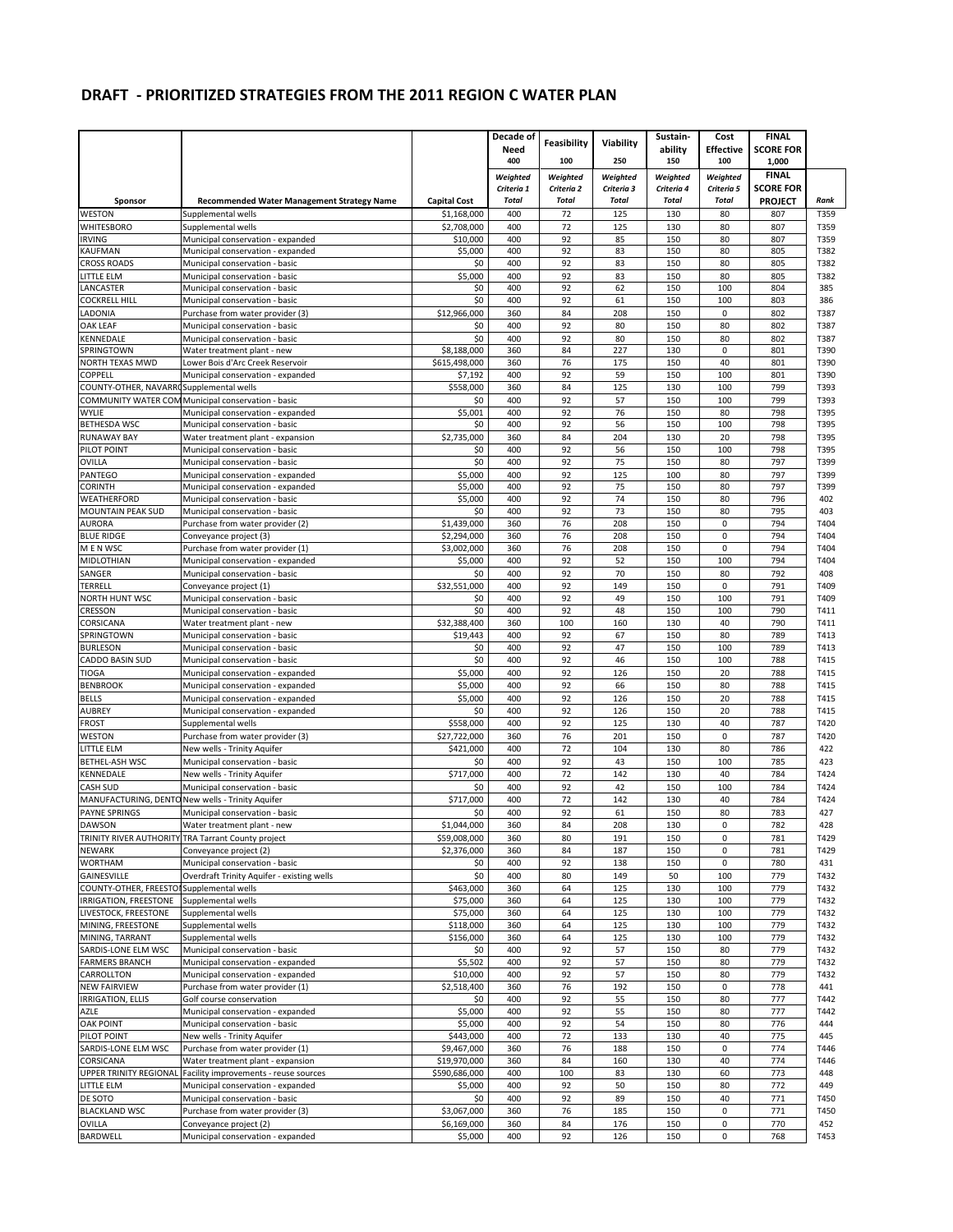|                                             |                                                                                            |                                     | Decade of                  | Feasibility                | Viability                  | Sustain-                   | Cost                       | <b>FINAL</b>              |                     |
|---------------------------------------------|--------------------------------------------------------------------------------------------|-------------------------------------|----------------------------|----------------------------|----------------------------|----------------------------|----------------------------|---------------------------|---------------------|
|                                             |                                                                                            |                                     | Need<br>400                | 100                        | 250                        | ability<br>150             | <b>Effective</b><br>100    | <b>SCORE FOR</b><br>1,000 |                     |
|                                             |                                                                                            |                                     | Weighted                   | Weighted                   | Weighted                   | Weighted                   | Weighted                   | <b>FINAL</b>              |                     |
|                                             |                                                                                            |                                     | Criteria 1<br><b>Total</b> | Criteria 2<br><b>Total</b> | Criteria 3<br><b>Total</b> | Criteria 4<br><b>Total</b> | Criteria 5<br><b>Total</b> | <b>SCORE FOR</b>          | Rank                |
| Sponsor<br><b>WEATHERFORD</b>               | <b>Recommended Water Management Strategy Name</b><br>Water treatment plant - expansion     | <b>Capital Cost</b><br>\$36,422,000 | 280                        | 68                         | 250                        | 150                        | 20                         | <b>PROJECT</b><br>768     | T453                |
| <b>WHITEWRIGHT</b>                          | Municipal conservation - expanded                                                          | \$5,000                             | 400                        | 92                         | 126                        | 150                        | $\mathbf 0$                | 768                       | T453                |
| AZLE                                        | Water treatment plant - expansion                                                          | \$20,892,000                        | 360                        | 84                         | 194                        | 130                        | $\pmb{0}$                  | 768                       | T453                |
| AZLE                                        | Water treatment plant - new                                                                | \$14,964,000                        | 360                        | 84                         | 194                        | 130                        | $\mathbf 0$                | 768                       | T453                |
| <b>ALVORD</b>                               | Supplemental wells                                                                         | \$1,508,000                         | 400                        | 72                         | 125                        | 130                        | 40                         | 767                       | T458                |
| AUBREY<br><b>AURORA</b>                     | Supplemental wells<br>Supplemental wells                                                   | \$1.794.000<br>\$1,512,000          | 400<br>400                 | 72<br>72                   | 125<br>125                 | 130<br>130                 | 40<br>40                   | 767<br>767                | T458<br>T458        |
| <b>BELLS</b>                                | Supplemental wells                                                                         | \$2,033,000                         | 400                        | 72                         | 125                        | 130                        | 40                         | 767                       | T458                |
| <b>BLUE MOUND</b>                           | Supplemental wells                                                                         | \$1,528,168                         | 400                        | 72                         | 125                        | 130                        | 40                         | 767                       | T458                |
| <b>BLUE RIDGE</b>                           | Supplemental wells                                                                         | \$1,528,000                         | 400                        | 72                         | 125                        | 130                        | 40                         | 767                       | T458                |
| <b>CELINA</b>                               | Supplemental wells                                                                         | \$2.838.000                         | 400                        | 72                         | 125                        | 130                        | 40                         | 767                       | T458                |
| COLLINSVILLE<br><b>ECTOR</b>                | Supplemental wells<br>Supplemental wells                                                   | \$2,990,000<br>\$1,332,000          | 400<br>400                 | 72<br>72                   | 125<br>125                 | 130<br>130                 | 40<br>40                   | 767<br>767                | T458<br>T458        |
| <b>GUNTER</b>                               | Supplemental wells                                                                         | \$2,475,000                         | 400                        | 72                         | 125                        | 130                        | 40                         | 767                       | T458                |
| <b>IRRIGATION, DENTON</b>                   | New wells - Trinity Aquifer                                                                | \$717,000                           | 400                        | 72                         | 125                        | 130                        | 40                         | 767                       | T458                |
| <b>ITALY</b>                                | Supplemental wells                                                                         | \$2,434,000                         | 400                        | 72                         | 125                        | 130                        | 40                         | 767                       | T458                |
| LINDSAY                                     | Supplemental wells                                                                         | \$1,380,000                         | 400                        | 72                         | 125                        | 130                        | 40                         | 767                       | T458                |
| <b>LOG CABIN</b>                            | Supplemental wells                                                                         | \$1,400,000                         | 400                        | 72                         | 125                        | 130                        | 40                         | 767                       | T458                |
| LUELLA WSC<br><b>MALAKOFF</b>               | Supplemental wells<br>Supplemental wells                                                   | \$4,214,000<br>\$1,512,000          | 400<br>400                 | 72<br>72                   | 125<br>125                 | 130<br>130                 | 40<br>40                   | 767<br>767                | T458<br>T458        |
| MANUFACTURING, DENTO Supplemental wells     |                                                                                            | \$504,000                           | 400                        | 72                         | 125                        | 130                        | 40                         | 767                       | T458                |
| MANUFACTURING, ELLIS                        | Supplemental wells                                                                         | \$13,358,000                        | 400                        | 72                         | 125                        | 130                        | 40                         | 767                       | T458                |
| MANUFACTURING, HENDE                        | Manufacturing conservation                                                                 | \$0                                 | 320                        | 92                         | 125                        | 150                        | 80                         | 767                       | T458                |
| MANUFACTURING, PARKEI                       | Supplemental wells                                                                         | \$242,000                           | 400                        | 72                         | 125                        | 130                        | 40<br>40                   | 767<br>767                | T458                |
| <b>MARILEE SUD</b><br><b>MAYPEARL</b>       | Supplemental wells<br>Supplemental wells                                                   | \$4,307,000<br>\$1,559,000          | 400<br>400                 | 72<br>72                   | 125<br>125                 | 130<br>130                 | 40                         | 767                       | T458<br>T458        |
| <b>NEW FAIRVIEW</b>                         | Supplemental wells                                                                         | \$1,340,000                         | 400                        | 72                         | 125                        | 130                        | 40                         | 767                       | T458                |
| PANTEGO                                     | Supplemental wells                                                                         | \$3,510,000                         | 400                        | 72                         | 125                        | 130                        | 40                         | 767                       | T458                |
| SOUTH GRAYSON WSC                           | Supplemental wells                                                                         | \$14,471,000                        | 400                        | 72                         | 125                        | 130                        | 40                         | 767                       | T458                |
| STEAM ELECTRIC POWER,<br><b>TIOGA</b>       | New wells - Trinity Aquifer<br>Supplemental wells                                          | \$717,000<br>\$1,830,000            | 400<br>400                 | 72<br>72                   | 125<br>125                 | 130<br>130                 | 40<br>40                   | 767<br>767                | T458<br>T458        |
| <b>VIRGINIA HILL WSC</b>                    | Supplemental wells                                                                         | \$3,096,000                         | 400                        | 72                         | 125                        | 130                        | 40                         | 767                       | T458                |
| SARDIS-LONE ELM WSC                         | Municipal conservation - expanded                                                          | \$5,000                             | 400                        | 92                         | 44                         | 150                        | 80                         | 766                       | T486                |
| LAKESIDE                                    | New wells - Trinity Aquifer                                                                | \$662,000                           | 280                        | 48                         | 208                        | 130                        | 100                        | 766                       | T486                |
|                                             | BUENA VISTA - BETHEL SULMunicipal conservation - expanded                                  | \$5,000                             | 400                        | 92                         | 44                         | 150                        | 80                         | 766                       | T486                |
| ATHENS<br>GAINESVILLE                       | Supplemental wells<br>Supplemental wells                                                   | \$1,959,000<br>\$5,648,000          | 400<br>400                 | 72<br>72                   | 83<br>83                   | 130<br>130                 | 80<br>80                   | 765<br>765                | T489<br>T489        |
| <b>HOWE</b>                                 | Supplemental wells                                                                         | \$2,286,000                         | 400                        | 72                         | 83                         | 130                        | 80                         | 765                       | T489                |
| NORTH RICHLAND HILLS                        | Supplemental wells                                                                         | \$502,000                           | 400                        | 72                         | 83                         | 130                        | 80                         | 765                       | T489                |
| SPRINGTOWN                                  | Supplemental wells                                                                         | \$1,421,000                         | 400                        | 72                         | 83                         | 130                        | 80                         | 765                       | T489                |
| <b>DECATUR</b>                              | Municipal conservation - expanded                                                          | \$5,000                             | 400<br>400                 | 92<br>92                   | 83<br>42                   | 150<br>130                 | 40<br>100                  | 765<br>764                | T489<br>T495        |
| <b>IRRIGATION, KAUFMAN</b><br>MINING, JACK  | Supplemental wells<br>Supplemental wells                                                   | \$56,000<br>\$63,000                | 400                        | 92                         | 42                         | 130                        | 100                        | 764                       | T495                |
| <b>BLOOMING GROVE</b>                       | New wells - Trinity Aquifer                                                                | \$1,495,400                         | 360                        | 64                         | 208                        | 130                        | $\pmb{0}$                  | 762                       | 497                 |
| <b>COLLEGE MOUND WSC</b>                    | Purchase from water provider (3)                                                           | \$2,569,000                         | 360                        | 76                         | 175                        | 150                        | $\mathbf 0$                | 761                       | T498                |
| <b>FERRIS</b>                               | Municipal conservation - expanded                                                          | \$5,000                             | 400                        | 92                         | 79                         | 150                        | 40                         | 761                       | T498                |
| <b>BENBROOK</b><br><b>PELICAN BAY</b>       | Water treatment plant - expansion<br>Purchase from water provider (1)                      | \$17,046,000<br>\$1,430,400         | 360<br>360                 | 84<br>76                   | 167<br>174                 | 150<br>150                 | $\mathbf 0$<br>$\mathbf 0$ | 761<br>760                | T498<br>501         |
|                                             | GREATER TEXOMA UTILITY Collin-Grayson Municipal Alliance System                            | \$77,366,000                        | 360                        | 100                        | 149                        | 150                        | $\mathbf 0$                | 759                       | T502                |
| IRRIGATION, COLLIN                          | Supplemental wells                                                                         | \$608,000                           | 360                        | 64                         | 125                        | 130                        | 80                         | 759                       | T502                |
| STEAM ELECTRIC POWER, Supplemental wells    |                                                                                            | \$374,000                           | 360                        | 64                         | 125                        | 130                        | 80                         | 759                       | T502                |
| CRANDALL                                    | Municipal conservation - expanded                                                          | \$5,000                             | 400                        | 92                         | 76                         | 150                        | 40                         | 758                       | 505                 |
| WEATHERFORD                                 | <b>Facility improvements</b>                                                               | \$545,000                           | 280                        | 76                         | 230                        | 130                        | 40                         | 756                       | 506                 |
| MANSFIELD                                   | WEST CEDAR CREEK MUD Municipal conservation - expanded<br>Water treatment plant - new      | \$5,000<br>\$41,080,000             | 400<br>360                 | 92<br>84                   | 73<br>160                  | 150<br>130                 | 40<br>20                   | 755<br>754                | 507<br>T508         |
| <b>HEBRON</b>                               | Municipal conservation - basic                                                             | \$0                                 | 360                        | 92                         | 72                         | 150                        | 80                         | 754                       | <b>T508</b>         |
| R-C-H WSC                                   | Purchase from water provider (3)                                                           | \$2,416,000                         | 360                        | 76                         | 167                        | 150                        | $\mathbf 0$                | 753                       | T510                |
| <b>BRANDON-IRENE WSC</b>                    | Municipal conservation - basic                                                             | \$0                                 | 360                        | 92                         | 51                         | 150                        | 100                        | 753                       | T510                |
| ANNETTA                                     | Conveyance project (2)                                                                     | \$1,522,100                         | 360                        | 84                         | 159                        | 150                        | 0                          | 753                       | T510                |
| <b>WALNUT CREEK SUD</b>                     | Municipal conservation - expanded                                                          | \$5,000                             | 400                        | 92                         | 70                         | 150                        | 40                         | 752                       | T513                |
| <b>DALLAS</b><br><b>DALLAS</b>              | Dallas Water Utilities reuse<br>Additional pipeline from Lake Tawakoni (more Lake Fork sup | \$82,920,000<br>\$496,243,000       | 360<br>360                 | 80<br>100                  | 102<br>151                 | 130<br>100                 | 80<br>40                   | 752<br>751                | T513<br>T515        |
| <b>GRAND PRAIRIE</b>                        | Purchase from water provider (1)                                                           | \$33,724,000                        | 360                        | 76                         | 185                        | 130                        | $\mathsf 0$                | 751                       | T515                |
|                                             | TRINITY RIVER AUTHORITY TRA Kaufman County reuse                                           | \$9,761,000                         | 360                        | 92                         | 168                        | 130                        | $\pmb{0}$                  | 750                       | 517                 |
| FLO COMMUNITY WSC                           | Municipal conservation - basic                                                             | \$0                                 | 360                        | 92                         | 47                         | 150                        | 100                        | 749                       | T518                |
| SARDIS-LONE ELM WSC                         | Overdraft Trinity Aquifer - existing wells                                                 | \$0                                 | 400                        | 80                         | 119                        | 50                         | 100                        | 749                       | T518                |
| <b>RED OAK</b><br><b>GUN BARREL CITY</b>    | Conveyance project (2)<br>Water treatment plant - new                                      | \$8,012,000<br>\$11,576,000         | 360<br>360                 | 84<br>84                   | 155<br>175                 | 150<br>130                 | $\mathbf 0$<br>0           | 749<br>749                | T518<br><b>T518</b> |
| <b>CROWLEY</b>                              | Conveyance project (2)                                                                     | \$621,000                           | 360                        | 84                         | 154                        | 150                        | $\pmb{0}$                  | 748                       | 522                 |
| ANNA                                        | Municipal conservation - expanded                                                          | \$5,000                             | 400                        | 92                         | 65                         | 150                        | 40                         | 747                       | T523                |
| ALEDO                                       | Supplemental wells                                                                         | \$2,232,000                         | 400                        | 72                         | 125                        | 130                        | 20                         | 747                       | T523                |
| <b>BARDWELL</b>                             | Supplemental wells                                                                         | \$581,000                           | 400                        | 72                         | 125                        | 130                        | 20                         | 747                       | T523                |
| COUNTY-OTHER, ELLIS<br>COUNTY-OTHER, PARKER | Supplemental wells<br>Supplemental wells                                                   | \$8,826,000<br>\$331,000            | 400<br>400                 | 72<br>72                   | 125<br>125                 | 130<br>130                 | 20<br>20                   | 747<br>747                | T523<br>T523        |
| <b>EUSTACE</b>                              | Supplemental wells                                                                         | \$1,035,000                         | 400                        | 72                         | 125                        | 130                        | 20                         | 747                       | T523                |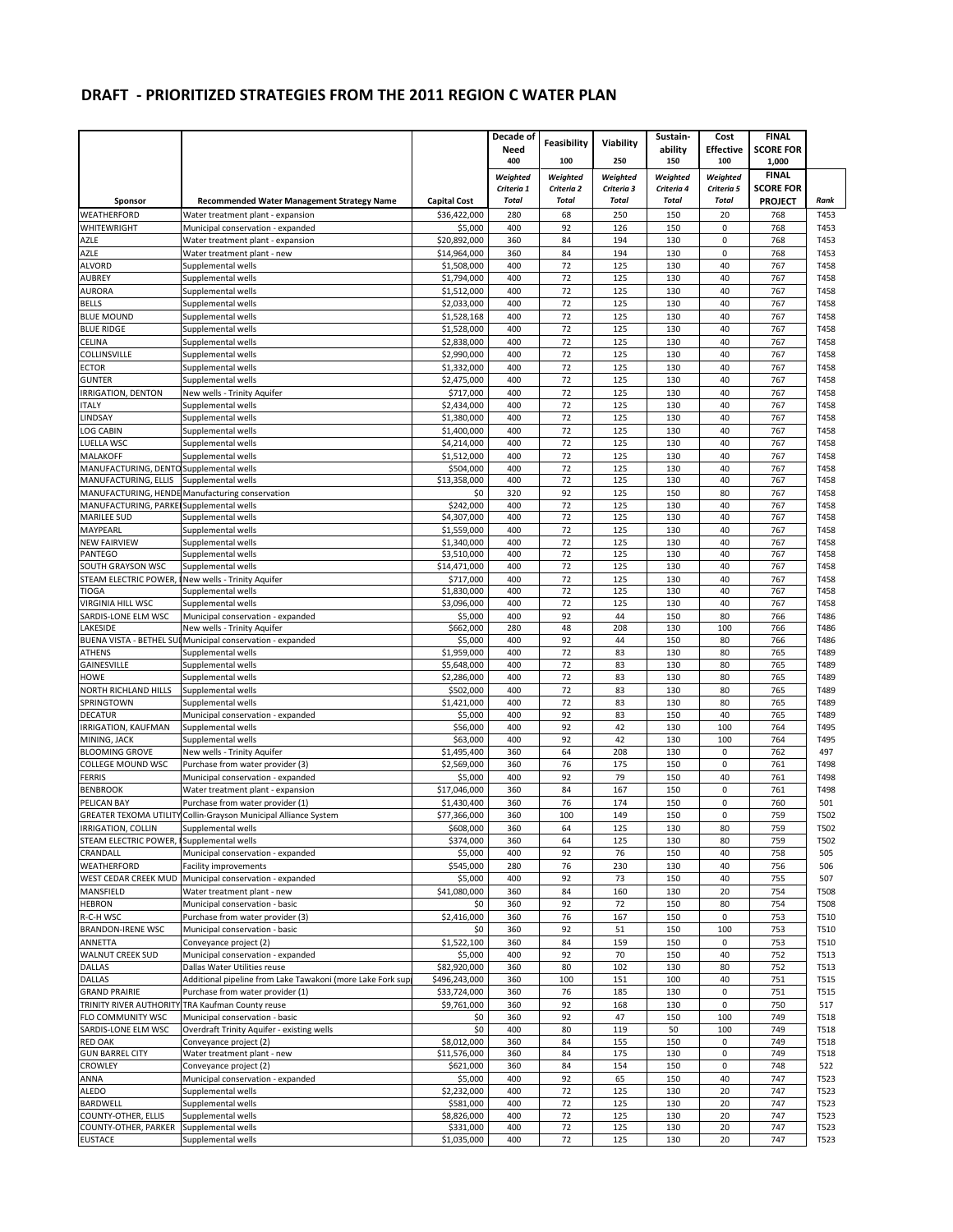|                                                          |                                                                                                     |                            | Decade of    | Feasibility  | Viability    | Sustain-       | Cost                    | <b>FINAL</b>              |                            |
|----------------------------------------------------------|-----------------------------------------------------------------------------------------------------|----------------------------|--------------|--------------|--------------|----------------|-------------------------|---------------------------|----------------------------|
|                                                          |                                                                                                     |                            | Need<br>400  | 100          | 250          | ability<br>150 | <b>Effective</b><br>100 | <b>SCORE FOR</b><br>1,000 |                            |
|                                                          |                                                                                                     |                            | Weighted     | Weighted     | Weighted     | Weighted       | Weighted                | <b>FINAL</b>              |                            |
|                                                          |                                                                                                     |                            | Criteria 1   | Criteria 2   | Criteria 3   | Criteria 4     | Criteria 5              | <b>SCORE FOR</b>          |                            |
| Sponsor                                                  | <b>Recommended Water Management Strategy Name</b><br>Supplemental wells                             | <b>Capital Cost</b>        | <b>Total</b> | <b>Total</b> | <b>Total</b> | <b>Total</b>   | <b>Total</b>            | <b>PROJECT</b>            | Rank                       |
| LAKESIDE<br><b>PALMER</b>                                | Supplemental wells                                                                                  | \$2,065,000<br>\$1,152,000 | 400<br>400   | 72<br>72     | 125<br>125   | 130<br>130     | 20<br>20                | 747<br>747                | T523<br>T523               |
| POTTSBORO                                                | Supplemental wells                                                                                  | \$1,125,000                | 400          | 72           | 125          | 130            | 20                      | 747                       | T523                       |
| SOUTHMAYD                                                | Supplemental wells                                                                                  | \$1,519,000                | 400          | 72           | 125          | 130            | 20                      | 747                       | T523                       |
| WHITEWRIGHT<br><b>MACBEE SUD</b>                         | Supplemental wells<br>Municipal conservation - basic                                                | \$6,181,000<br>\$0         | 400<br>360   | 72<br>92     | 125<br>45    | 130<br>150     | 20<br>100               | 747<br>747                | T523<br>T523               |
| <b>DALLAS</b>                                            | Lake Palestine connection (integrated pipeline with TRWD)                                           | \$887,954,000              | 360          | 100          | 187          | 100            | 0                       | 747                       | T523                       |
| <b>TARRANT REGIONAL WD</b>                               | TRWD third pipeline and reuse                                                                       | \$914,424,000              | 360          | 100          | 187          | 100            | 0                       | 747                       | T523                       |
| <b>GLENN HEIGHTS</b>                                     | Supplemental wells                                                                                  | \$1,659,000                | 400          | 92           | 83           | 130            | 40                      | 745                       | 537                        |
| SOUTHLAKE<br><b>BEDFORD</b>                              | Conveyance project (2)<br>Supplemental wells                                                        | \$9,427,000<br>\$2,062,000 | 360<br>400   | 84<br>72     | 150<br>42    | 150<br>130     | $\mathbf 0$<br>100      | 744<br>744                | <b>T538</b><br>T538        |
| CARROLLTON                                               | Supplemental wells                                                                                  | \$1,173,000                | 400          | 92           | 42           | 130            | 80                      | 744                       | <b>T538</b>                |
| COUNTY-OTHER, JACK                                       | Supplemental wells                                                                                  | \$372,000                  | 400          | 92           | 42           | 130            | 80                      | 744                       | <b>T538</b>                |
| <b>EULESS</b>                                            | Supplemental wells                                                                                  | \$2,250,000                | 400          | 72           | 42           | 130            | 100                     | 744                       | T538                       |
| <b>GRAND PRAIRIE</b><br>IRRIGATION, COOKE                | Supplemental wells<br>Supplemental wells                                                            | \$3,000,000<br>\$1,678,000 | 400<br>400   | 92<br>72     | 42<br>42     | 130<br>130     | 80<br>100               | 744<br>744                | <b>T538</b><br><b>T538</b> |
| IRRIGATION, ELLIS                                        | Supplemental wells                                                                                  | \$394,000                  | 400          | 72           | 42           | 130            | 100                     | 744                       | <b>T538</b>                |
| <b>IRRIGATION, TARRANT</b>                               | Supplemental wells                                                                                  | \$75,000                   | 400          | 72           | 42           | 130            | 100                     | 744                       | T538                       |
| MANUFACTURING, COOKE Supplemental wells                  |                                                                                                     | \$1,584,000                | 400          | 72           | 42           | 130            | 100                     | 744                       | <b>T538</b>                |
| MANUFACTURING, GRAYS Supplemental wells<br>MINING, COOKE | Supplemental wells                                                                                  | \$12,982,000<br>\$420,000  | 400<br>400   | 72<br>72     | 42<br>42     | 130<br>130     | 100<br>100              | 744<br>744                | <b>T538</b><br>T538        |
| <b>DENTON</b>                                            | Municipal conservation - expanded                                                                   | \$10,000                   | 400          | 92           | 61           | 150            | 40                      | 743                       | <b>T550</b>                |
| LAKE WORTH                                               | New wells - Trinity Aquifer                                                                         | \$416,000                  | 400          | 72           | 121          | 130            | 20                      | 743                       | T550                       |
| BUENA VISTA - BETHEL SULConveyance project (2)           |                                                                                                     | \$8,798,000                | 360          | 84           | 149          | 150            | $\pmb{0}$               | 743                       | <b>T550</b>                |
| CRANDALL<br><b>IRRIGATION, COOKE</b>                     | Purchase from water provider (1)<br>Golf course conservation                                        | \$6,104,000<br>\$0         | 360<br>360   | 76<br>92     | 157<br>59    | 150<br>150     | 0<br>80                 | 743<br>741                | <b>T550</b>                |
| MIDLOTHIAN                                               | Water treatment plant - new                                                                         | \$30,590,000               | 360          | 92           | 138          | 130            | 20                      | 740                       | 554<br>555                 |
| TEAGUE                                                   | New wells - Carrizo Wilcox Aquifer                                                                  | \$902,000                  | 360          | 64           | 125          | 150            | 40                      | 739                       | 556                        |
| ATHENS                                                   | New wells - Carrizo Wilcox Aquifer                                                                  | \$0                        | 360          | 64           | 84           | 150            | 80                      | 738                       | 557                        |
| <b>TOM BEAN</b>                                          | Municipal conservation - expanded                                                                   | \$5,000                    | 400          | 92           | 55           | 150            | 40                      | 737                       | <b>T558</b>                |
| <b>VAN ALSTYNE</b><br>LEWISVILLE                         | Municipal conservation - expanded<br>Municipal conservation - expanded                              | \$0<br>\$61,985            | 400<br>400   | 92<br>92     | 75<br>55     | 150<br>150     | 20<br>40                | 737<br>737                | <b>T558</b><br><b>T558</b> |
| <b>WORTHAM</b>                                           | Purchase from water provider (1)                                                                    | \$6,488,000                | 360          | 76           | 170          | 130            | $\mathsf 0$             | 736                       | 561                        |
| MOUNTAIN PEAK SUD                                        | Overdraft Trinity Aquifer - existing wells                                                          | \$0                        | 400          | 80           | 105          | 50             | 100                     | 735                       | T562                       |
| STEAM ELECTRIC POWER,                                    | Direct reuse                                                                                        | \$10,315,000               | 320          | 76           | 169          | 150            | 20                      | 735                       | T562                       |
| IRRIGATION, COOKE<br><b>BRIDGEPORT</b>                   | Overdraft Trinity Aquifer - existing wells<br>Water treatment plant - new                           | \$0<br>\$11,576,000        | 400<br>360   | 80<br>84     | 125<br>159   | 50<br>130      | 80<br>0                 | 735<br>733                | T562<br>565                |
| <b>CROSS ROADS</b>                                       | Municipal conservation - expanded                                                                   | \$0                        | 400          | 92           | 48           | 150            | 40                      | 730                       | T566                       |
| WEATHERFORD                                              | Municipal conservation - expanded                                                                   | \$5,000                    | 400          | 92           | 48           | 150            | 40                      | 730                       | T566                       |
|                                                          | MANUFACTURING, DALLA! Manufacturing conservation                                                    | \$0                        | 360<br>360   | 92<br>92     | 48<br>48     | 150<br>150     | 80<br>80                | 730<br>730                | T566                       |
|                                                          | MANUFACTURING, TARRA Manufacturing conservation<br>MANUFACTURING, DENTO Manufacturing conservation  | \$0<br>\$0                 | 360          | 92           | 47           | 150            | 80                      | 729                       | T566<br>T570               |
|                                                          | MANUFACTURING, COOKE Manufacturing conservation                                                     | \$0                        | 360          | 92           | 47           | 150            | 80                      | 729                       | T570                       |
|                                                          | MANUFACTURING, NAVAR Manufacturing conservation                                                     | \$0                        | 360          | 92           | 47           | 150            | 80                      | 729                       | T570                       |
| <b>PAYNE SPRINGS</b>                                     | Municipal conservation - expanded                                                                   | \$5,000                    | 400          | 92           | 47           | 150            | 40                      | 729                       | T570                       |
|                                                          | MANUFACTURING, KAUFM Manufacturing conservation<br>MANUFACTURING, COLLIN Manufacturing conservation | \$0<br>\$0                 | 360<br>360   | 92<br>92     | 46<br>46     | 150<br>150     | 80<br>80                | 728<br>728                | T574<br>T574               |
|                                                          | COUNTY-OTHER, DENTON New wells - Woodbine Aquifer                                                   | \$1,639,000                | 400          | 72           | 126          | 130            | 0                       | 728                       | T574                       |
| DALLAS                                                   | Main Stem Trinity pump station (Lake Ray Hubbard indirect r                                         | \$142,567,000              | 360          | 72           | 116          | 100            | 80                      | 728                       | T574                       |
| NORTH TEXAS MWD<br><b>MOUNTAIN PEAK SUD</b>              | Main stem pump station (additional East Fork) NTMWD                                                 | \$0                        | 360          | 72           | 116          | 100            | 80                      | 728                       | T574                       |
| <b>TRINITY RIVER AUTHORITY</b>                           | Municipal conservation - expanded<br>TRA 10-Mile Creek reuse project                                | \$5,000<br>\$14,895,000    | 400<br>320   | 92<br>76     | 46<br>122    | 150<br>130     | 40<br>80                | 728<br>728                | T574<br>T574               |
| PARKER                                                   | Municipal conservation - expanded                                                                   | \$0                        | 360          | 92           | 45           | 150            | 80                      | 727                       | T581                       |
| <b>MURPHY</b>                                            | Municipal conservation - expanded                                                                   | \$0                        | 360          | 92           | 45           | 150            | 80                      | 727                       | T581                       |
| MANSFIELD                                                | Municipal conservation - expanded                                                                   | \$0<br>\$3,610,000         | 400<br>400   | 92<br>72     | 45<br>125    | 150<br>130     | 40<br>$\mathsf 0$       | 727                       | T581                       |
| ANNETTA<br>ANNETTA SOUTH                                 | Supplemental wells<br>Supplemental wells                                                            | \$3,610,000                | 400          | 72           | 125          | 130            | 0                       | 727<br>727                | T581<br>T581               |
| <b>LINCOLN PARK</b>                                      | Supplemental wells                                                                                  | \$500,000                  | 400          | 72           | 125          | 130            | $\pmb{0}$               | 727                       | T581                       |
| MINING, DENTON                                           | New wells - Trinity Aquifer                                                                         | \$1,064,000                | 400          | 72           | 125          | 130            | $\mathsf 0$             | 727                       | T581                       |
| <b>NEWARK</b>                                            | Supplemental wells                                                                                  | \$2,382,000                | 400          | 72           | 125          | 130            | 0                       | 727                       | T581                       |
| PELICAN BAY<br>PONDER                                    | Supplemental wells<br>Supplemental wells                                                            | \$3,940,000<br>\$1,902,000 | 400<br>400   | 72<br>72     | 125<br>125   | 130<br>130     | $\pmb{0}$<br>$\pmb{0}$  | 727<br>727                | T581<br>T581               |
| SOUTHWEST FANNIN COULSupplemental wells                  |                                                                                                     | \$9,451,000                | 400          | 72           | 125          | 130            | 0                       | 727                       | T581                       |
| <b>WILLOW PARK</b>                                       | Supplemental wells                                                                                  | \$5,633,000                | 400          | 72           | 125          | 130            | 0                       | 727                       | T581                       |
| PLANO                                                    | Municipal conservation - expanded                                                                   | \$0                        | 360          | 92           | 45           | 150            | 80                      | 727                       | T581                       |
| SUNNYVALE<br><b>TALTY</b>                                | Municipal conservation - expanded<br>Municipal conservation - expanded                              | \$0<br>\$0                 | 360<br>360   | 92<br>92     | 45<br>44     | 150<br>150     | 80<br>80                | 727<br>726                | T581<br>T595               |
| SPRINGTOWN                                               | Municipal conservation - expanded                                                                   | \$5,000                    | 400          | 92           | 44           | 150            | 40                      | 726                       | T595                       |
| SPRINGTOWN                                               | Water treatment plant - expansion                                                                   | \$4,094,000                | 280          | 68           | 227          | 130            | 20                      | 725                       | T597                       |
| <b>BARTONVILLE WSC</b>                                   | Supplemental wells                                                                                  | \$6,016,000                | 400          | 72           | 83           | 130            | 40                      | 725                       | T597                       |
| <b>DENISON</b><br><b>MUENSTER</b>                        | Supplemental wells<br>Supplemental wells                                                            | \$2,416,000<br>\$2,150,000 | 400<br>400   | 72<br>72     | 83<br>83     | 130<br>130     | 40<br>40                | 725<br>725                | T597<br>T597               |
| <b>MUSTANG SUD</b>                                       | Supplemental wells                                                                                  | \$4,444,000                | 400          | 72           | 83           | 130            | 40                      | 725                       | T597                       |
| <b>OVILLA</b>                                            | Municipal conservation - expanded                                                                   | \$0                        | 400          | 92           | 43           | 150            | 40                      | 725                       | T597                       |
|                                                          | MANUFACTURING, WISE Manufacturing conservation                                                      | \$0                        | 360          | 92           | 43           | 150            | 80                      | 725                       | T597                       |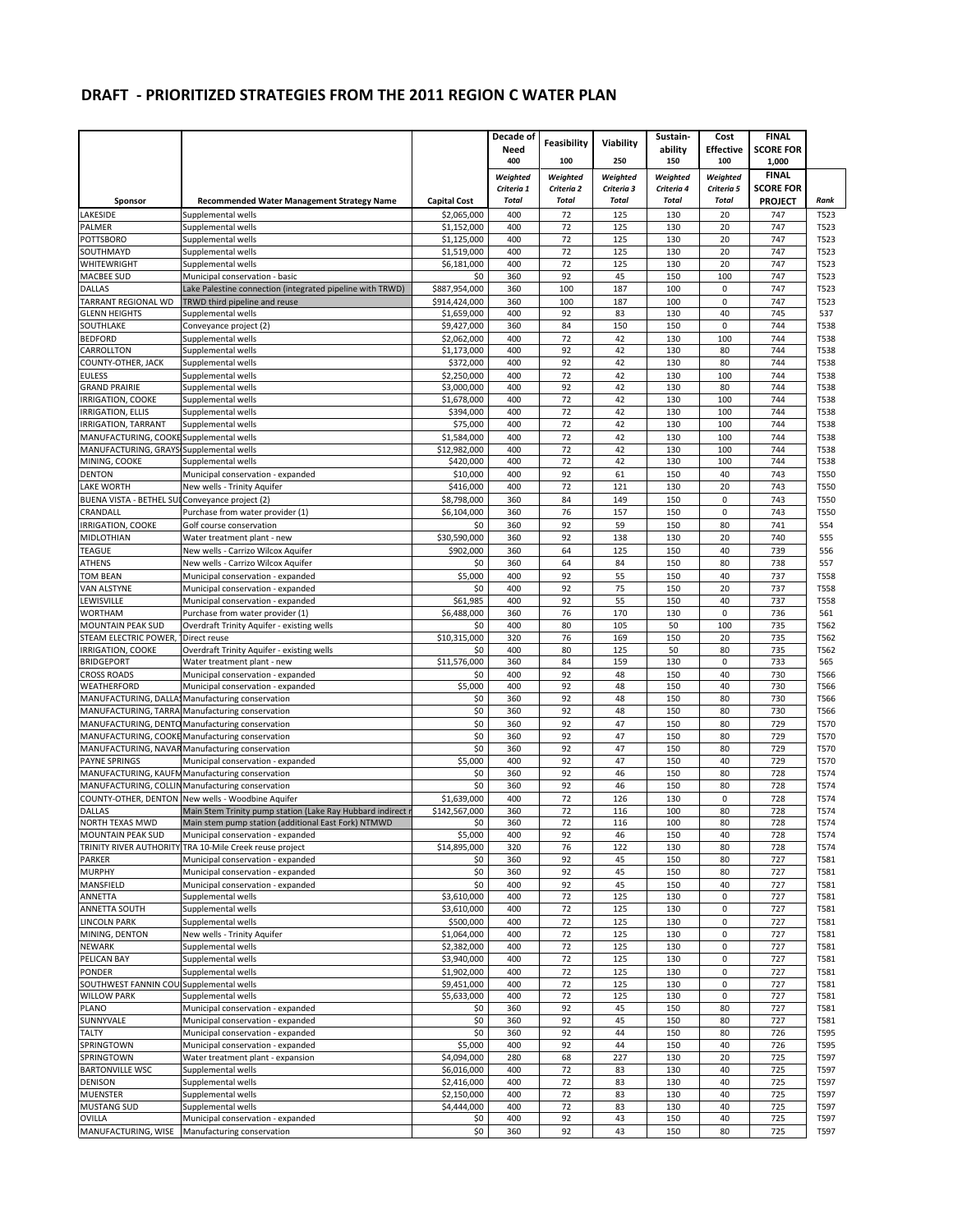|                                                 |                                                                        |                            | Decade of    |              |              | Sustain-     | Cost             | <b>FINAL</b>     |              |
|-------------------------------------------------|------------------------------------------------------------------------|----------------------------|--------------|--------------|--------------|--------------|------------------|------------------|--------------|
|                                                 |                                                                        |                            | Need         | Feasibility  | Viability    | ability      | <b>Effective</b> | <b>SCORE FOR</b> |              |
|                                                 |                                                                        |                            | 400          | 100          | 250          | 150          | 100              | 1,000            |              |
|                                                 |                                                                        |                            | Weighted     | Weighted     | Weighted     | Weighted     | Weighted         | <b>FINAL</b>     |              |
|                                                 |                                                                        |                            | Criteria 1   | Criteria 2   | Criteria 3   | Criteria 4   | Criteria 5       | <b>SCORE FOR</b> |              |
| Sponsor                                         | <b>Recommended Water Management Strategy Name</b>                      | <b>Capital Cost</b>        | <b>Total</b> | <b>Total</b> | <b>Total</b> | <b>Total</b> | <b>Total</b>     | <b>PROJECT</b>   | Rank         |
| <b>ADDISON</b>                                  | Municipal conservation - expanded                                      | \$0                        | 360          | 92           | 42           | 150          | 80               | 724              | T604         |
| COLLEYVILLE                                     | Municipal conservation - expanded                                      | \$0                        | 360          | 92           | 42           | 130          | 100              | 724              | T604         |
| SOUTHLAKE                                       | Municipal conservation - expanded                                      | \$0                        | 360          | 92           | 42           | 130          | 100              | 724              | T604         |
|                                                 | MANUFACTURING, ROCKW Manufacturing conservation                        | \$0                        | 320          | 92           | 62           | 150          | 100              | 724              | T604         |
| SANGER                                          | Municipal conservation - expanded                                      | \$0                        | 360          | 92           | 42           | 150          | 80               | 724              | T604         |
| <b>BENBROOK</b>                                 | Supplemental wells                                                     | \$4,886,000                | 400          | 72           | 42           | 130          | 80               | 724              | T604         |
| BETHEL-ASH WSC                                  | Supplemental wells                                                     | \$3,712,000                | 400          | 72           | 42           | 130          | 80               | 724              | T604         |
| <b>BOYD</b><br>CORINTH                          | Supplemental wells                                                     | \$760,000                  | 400<br>400   | 72<br>72     | 42<br>42     | 130<br>130   | 80<br>80         | 724<br>724       | T604         |
| COUNTY-OTHER, FANNIN                            | Supplemental wells<br>Supplemental wells                               | \$541,600<br>\$13,498,000  | 400          | 72           | 42           | 130          | 80               | 724              | T604<br>T604 |
| COUNTY-OTHER, TARRANT Supplemental wells        |                                                                        | \$463,000                  | 400          | 72           | 42           | 130          | 80               | 724              | T604         |
| DALWORTHINGTON GARD Supplemental wells          |                                                                        | \$1,165,000                | 400          | 72           | 42           | 130          | 80               | 724              | T604         |
| <b>FERRIS</b>                                   | Supplemental wells                                                     | \$1,300,000                | 400          | 72           | 42           | 130          | 80               | 724              | T604         |
| FLO COMMUNITY WSC                               | Supplemental wells                                                     | \$2,305,000                | 400          | 72           | 42           | 130          | 80               | 724              | T604         |
| <b>HURST</b>                                    | Supplemental wells                                                     | \$5,958,000                | 400          | 72           | 42           | 130          | 80               | 724              | T604         |
| <b>JUSTIN</b>                                   | Supplemental wells                                                     | \$2,188,000                | 400          | 72           | 42           | 130          | 80               | 724              | T604         |
| KENNEDALE                                       | Supplemental wells                                                     | \$4,732,000                | 400          | 72           | 42           | 130          | 80               | 724              | T604         |
| RICHLAND HILLS                                  | Supplemental wells                                                     | \$3,381,000                | 400          | 72           | 42           | 130          | 80               | 724              | T604         |
| SANGER                                          | Supplemental wells                                                     | \$3,360,000                | 400          | 72           | 42           | 130          | 80               | 724              | T604         |
| SARDIS-LONE ELM WSC                             | Supplemental wells                                                     | \$7,278,000                | 400          | 72           | 42           | 130          | 80               | 724              | T604         |
| <b>TROPHY CLUB</b>                              | Supplemental wells                                                     | \$2,179,000                | 400          | 72           | 42           | 130          | 80               | 724              | T604         |
| <b>WILMER</b>                                   | Municipal conservation - expanded                                      | \$5,000                    | 400          | 92           | 61           | 150          | 20               | 723              | 625          |
|                                                 | EAST CEDAR CREEK FWSD Municipal conservation - expanded                | \$5,000                    | 400          | 92           | 60           | 150          | 20               | 722              | 626          |
| <b>LAKE WORTH</b>                               | Municipal conservation - basic                                         | \$0                        | 400          | 92           | 79           | 150          | $\pmb{0}$        | 721              | 627          |
| NORTH TEXAS MWD                                 | Lake Texoma - authorized (blend)                                       | \$336,356,000              | 320          | 100          | 150          | 150          | $\mathbf 0$      | 720              | 628          |
| NORTH RICHLAND HILLS                            | Conveyance project (1)                                                 | \$11,803,000               | 360          | 84           | 125          | 150          | $\pmb{0}$        | 719              | T629         |
| <b>FORT WORTH</b><br><b>MOUNTAIN PEAK SUD</b>   | Direct reuse<br>New wells - Woodbine Aquifer                           | \$182,699,000<br>\$876,000 | 400<br>360   | 100<br>64    | 69<br>145    | 150<br>130   | $\pmb{0}$<br>20  | 719<br>719       | T629<br>T629 |
| LIVESTOCK, COLLIN                               | Supplemental wells                                                     | \$304,000                  | 360          | 64           | 125          | 130          | 40               | 719              | T629         |
| MILFORD                                         | Supplemental wells                                                     | \$958,000                  | 360          | 64           | 125          | 130          | 40               | 719              | T629         |
| STEAM ELECTRIC POWER, ISupplemental wells       |                                                                        | \$1,186,000                | 360          | 64           | 125          | 130          | 40               | 719              | T629         |
| <b>VALLEY VIEW</b>                              | Supplemental wells                                                     | \$456,000                  | 360          | 64           | 125          | 130          | 40               | 719              | T629         |
| <b>IRVING</b>                                   | Direct reuse                                                           | \$58,628,000               | 360          | 80           | 108          | 150          | 20               | 718              | 636          |
| DENISON                                         | Conveyance project (1)                                                 | \$13,847,000               | 360          | 84           | 83           | 130          | 60               | 717              | T637         |
| LAKE CITIES MUNICIPAL UT Supplemental wells     |                                                                        | \$2,355,000                | 360          | 64           | 83           | 130          | 80               | 717              | T637         |
| FORT WORTH                                      | Water treatment plant - new                                            | \$100,617,000              | 360          | 72           | 133          | 130          | 20               | 715              | 639          |
| CHICO                                           | Municipal conservation - expanded                                      | \$0                        | 400          | 92           | 70           | 150          | $\mathbf 0$      | 712              | 640          |
| NAVARRO MILLS WSC                               | New wells - Woodbine Aquifer                                           | \$1,200,000                | 360          | 64           | 153          | 130          | $\mathsf 0$      | 707              | 641          |
|                                                 | STEAM ELECTRIC POWER, I Purchase from water provider (1)               | \$14,103,000               | 280          | 48           | 208          | 150          | 20               | 706              | T642         |
| DE SOTO                                         | Municipal conservation - expanded                                      | \$0                        | 400          | 92           | 44           | 150          | 20               | 706              | T642         |
| <b>GRAND PRAIRIE</b>                            | Municipal conservation - expanded                                      | \$0                        | 400          | 92           | 44           | 150          | 20               | 706              | T642         |
| <b>DUNCANVILLE</b>                              | Municipal conservation - expanded                                      | \$0                        | 400          | 92           | 44<br>43     | 150          | 20               | 706              | T642         |
| <b>CEDAR HILL</b><br>PALO PINTO MWD #1          | Municipal conservation - expanded                                      | \$0<br>\$0                 | 400          | 92<br>100    | 175          | 150<br>130   | 20<br>100        | 705<br>705       | T646         |
| HEATH                                           | Redistribution of supplies<br>Municipal conservation - expanded        | \$0                        | 200<br>320   | 92           | 42           | 150          | 100              | 704              | T646<br>T648 |
| <b>OAK POINT</b>                                | Municipal conservation - expanded                                      | \$0                        | 320          | 92           | 42           | 150          | 100              | 704              | T648         |
| ARGYLE                                          | Municipal conservation - expanded                                      | \$0                        | 320          | 92           | 42           | 150          | 100              | 704              | T648         |
| MANUFACTURING, DALLASSupplemental wells         |                                                                        | \$1,410,000                | 400          | 92           | 42           | 130          | 40               | 704              | T648         |
| <b>WILMER</b>                                   | Supplemental wells                                                     | \$2,977,000                | 400          | 92           | 42           | 130          | 40               | 704              | T648         |
| SOUTHMAYD                                       | New wells - Woodbine Aquifer                                           | \$366,000                  | 360          | 64           | 125          | 130          | 20               | 699              | T653         |
| <b>PANTEGO</b>                                  | Conveyance project (2)                                                 | \$1,072,000                | 360          | 84           | 125          | 130          | 0                | 699              | T653         |
| SAVOY                                           | Supplemental wells                                                     | \$1,368,000                | 360          | 64           | 125          | 130          | 20               | 699              | T653         |
| <b>WILLOW PARK</b>                              | Purchase from water provider (1)                                       | \$3,558,100                | 360          | 76           | 107          | 150          | 0                | 693              | 656          |
|                                                 | DALWORTHINGTON GARD Municipal conservation - expanded                  | \$0                        | 360          | 92           | 50           | 150          | 40               | 692              | 657          |
| NORTH TEXAS MWD                                 | Marvin Nichols Reservoir                                               | \$830,894,000              | 320          | 44           | 177          | 150          | $\mathbf 0$      | 691              | T658         |
| TARRANT REGIONAL WD                             | Marvin Nichols Reservoir                                               | \$2,371,116,000            | 320          | 44           | 177          | 150          | $\pmb{0}$        | 691              | T658         |
| <b>TERRELL</b>                                  | Marvin Nichols Reservoir                                               | \$0                        | 320          | 44           | 177          | 150          | $\pmb{0}$        | 691              | T658         |
| UPPER TRINITY REGIONAL Marvin Nichols Reservoir |                                                                        | \$143,042,000              | 320          | 44           | 177          | 150          | $\mathbf 0$      | 691              | T658         |
| KELLER                                          | Municipal conservation - expanded                                      | \$0                        | 360          | 92           | 47           | 150          | 40               | 689              | T662         |
| <b>TROPHY CLUB</b>                              | Municipal conservation - expanded                                      | \$0                        | 360          | 92           | 47           | 150          | 40               | 689              | T662         |
| <b>MABANK</b>                                   | Water treatment plant - expansion - reuse sources                      | \$4,094,000                | 280          | 68           | 189          | 130          | 20               | 687              | T664         |
| ROCKWALL                                        | Municipal conservation - expanded                                      | \$0                        | 360          | 92           | 45           | 150          | 40               | 687              | T664         |
| SACHSE                                          | Municipal conservation - expanded                                      | \$0                        | 360          | 92           | 45           | 150          | 40               | 687              | T664         |
| <b>ROWLETT</b>                                  | Municipal conservation - expanded                                      | \$0                        | 360          | 92           | 44           | 150          | 40               | 686              | T667         |
| STEAM ELECTRIC POWER, I Conveyance project (3)  |                                                                        | \$2,099,000                | 280<br>400   | 48<br>92     | 208<br>44    | 150          | 0                | 686              | T667         |
| KENNEDALE<br><b>NEW HOPE</b>                    | Municipal conservation - expanded                                      | \$0                        | 360          | 92           | 44           | 150<br>150   | 0<br>40          | 686              | T667         |
| <b>LAKE WORTH</b>                               | Municipal conservation - expanded<br>Municipal conservation - expanded | \$0<br>\$0                 | 400          | 92           | 43           | 150          | 0                | 686<br>685       | T667         |
| <b>BETHEL-ASH WSC</b>                           | Municipal conservation - expanded                                      | \$5,000                    | 400          | 92           | 42           | 150          | 0                | 684              | 671<br>T672  |
| CELINA                                          | Municipal conservation - expanded                                      | \$0                        | 360          | 92           | 42           | 150          | 40               | 684              | T672         |
| <b>CASH SUD</b>                                 | Municipal conservation - expanded                                      | \$0                        | 400          | 92           | 42           | 150          | 0                | 684              | T672         |
| <b>DALLAS</b>                                   | Municipal conservation - expanded                                      | \$0                        | 400          | 92           | 42           | 150          | 0                | 684              | T672         |
| <b>IRVING</b>                                   | <b>Facility improvements</b>                                           | \$9,092,000                | 360          | 92           | 42           | 130          | 60               | 684              | T672         |
| ANNA                                            | Supplemental wells                                                     | \$1,381,000                | 400          | 72           | 42           | 130          | 40               | 684              | T672         |
| <b>BETHESDA WSC</b>                             | Supplemental wells                                                     | \$10,476,000               | 400          | 72           | 42           | 130          | 40               | 684              | T672         |
| BUENA VISTA - BETHEL SUI Supplemental wells     |                                                                        | \$3,732,000                | 400          | 72           | 42           | 130          | 40               | 684              | T672         |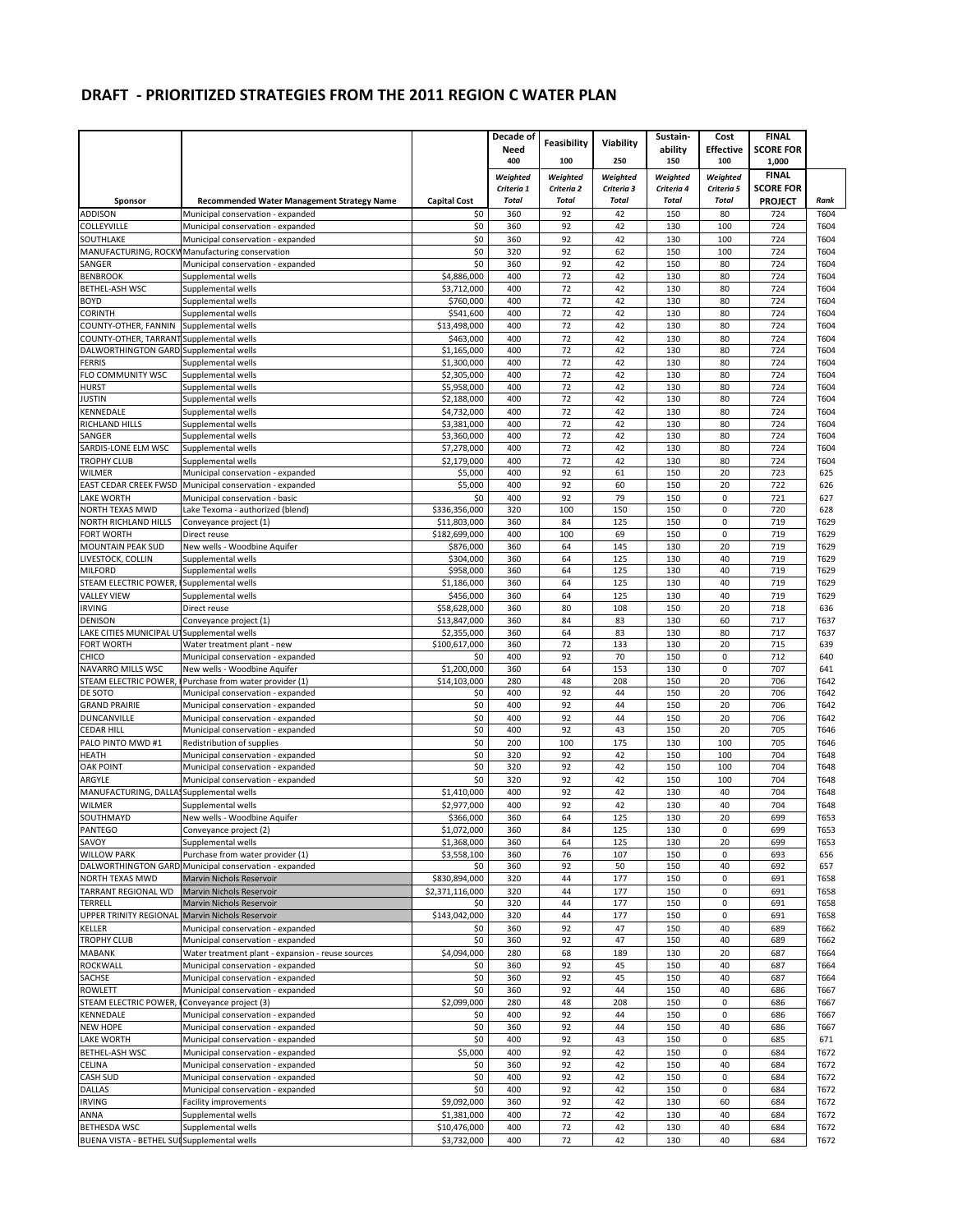|                                                   |                                                                                                   |                            | Decade of    |              |              | Sustain-     | Cost              | <b>FINAL</b>     |              |
|---------------------------------------------------|---------------------------------------------------------------------------------------------------|----------------------------|--------------|--------------|--------------|--------------|-------------------|------------------|--------------|
|                                                   |                                                                                                   |                            | Need         | Feasibility  | Viability    | ability      | <b>Effective</b>  | <b>SCORE FOR</b> |              |
|                                                   |                                                                                                   |                            | 400          | 100          | 250          | 150          | 100               | 1,000            |              |
|                                                   |                                                                                                   |                            | Weighted     | Weighted     | Weighted     | Weighted     | Weighted          | <b>FINAL</b>     |              |
|                                                   |                                                                                                   |                            | Criteria 1   | Criteria 2   | Criteria 3   | Criteria 4   | Criteria 5        | <b>SCORE FOR</b> |              |
| Sponsor                                           | <b>Recommended Water Management Strategy Name</b>                                                 | <b>Capital Cost</b>        | <b>Total</b> | <b>Total</b> | <b>Total</b> | <b>Total</b> | <b>Total</b>      | <b>PROJECT</b>   | Rank         |
| <b>CHICO</b>                                      | Supplemental wells                                                                                | \$2,239,000                | 400          | 72           | 42           | 130          | 40                | 684              | T672         |
| COUNTY-OTHER, ROCKWA Supplemental wells           |                                                                                                   | \$331,000                  | 400          | 92           | 42           | 130          | 20                | 684              | T672         |
| <b>EVERMAN</b>                                    | Supplemental wells                                                                                | \$3,524,000                | 400          | 72           | 42           | 130          | 40                | 684              | T672         |
| <b>KRUM</b>                                       | Supplemental wells                                                                                | \$2,266,000                | 400          | 72           | 42           | 130          | 40                | 684              | T672         |
| LAKE WORTH                                        | Supplemental wells                                                                                | \$1,951,000                | 400          | 72           | 42           | 130          | 40                | 684              | T672         |
| LITTLE ELM                                        | Supplemental wells                                                                                | \$2.004.000                | 400          | 72           | 42           | 130          | 40                | 684              | T672         |
| <b>MELISSA</b>                                    | Supplemental wells                                                                                | \$1,330,000                | 400          | 72           | 42           | 130          | 40                | 684              | T672         |
| MOUNTAIN PEAK SUD                                 | Supplemental wells                                                                                | \$3,458,000                | 400          | 72           | 42           | 130          | 40                | 684              | T672         |
| PILOT POINT                                       | Supplemental wells                                                                                | \$4,002,000                | 400          | 72           | 42           | 130          | 40                | 684              | T672         |
| <b>SANSOM PARK VILLAGE</b>                        | Supplemental wells                                                                                | \$3,456,000                | 400          | 72           | 42           | 130          | 40                | 684              | T672         |
| TOM BEAN<br>VAN ALSTYNE                           | Supplemental wells                                                                                | \$1,196,000<br>\$4,422,000 | 400<br>400   | 72<br>72     | 42<br>42     | 130<br>130   | 40<br>40          | 684<br>684       | T672<br>T672 |
| WOODBINE WSC                                      | Supplemental wells<br>Supplemental wells                                                          | \$3,852,000                | 400          | 72           | 42           | 130          | 40                | 684              | T672         |
| WEST WISE RURAL SUD                               | Water treatment plant - new                                                                       | \$4,871,000                | 280          | 68           | 204          | 130          | $\mathsf 0$       | 682              | 693          |
| COUNTY-OTHER, ELLIS                               | New wells - Woodbine Aquifer                                                                      | \$7,975,000                | 360          | 64           | 125          | 130          | 0                 | 679              | 694          |
| <b>IRVING</b>                                     | Oklahoma water to Irving                                                                          | \$194,825,000              | 320          | 44           | 184          | 130          | $\mathbf 0$       | 678              | 695          |
| <b>IRVING</b>                                     | Conveyance project (2)                                                                            | \$12,879,000               | 360          | 84           | 42           | 130          | 60                | 676              | 696          |
| WEST CEDAR CREEK MUD                              | Water treatment plant - expansion - reuse sources                                                 | \$28,656,000               | 200          | 64           | 241          | 150          | 20                | 675              | 697          |
| ANNA                                              | Purchase from water provider (1)                                                                  | \$0                        | 160          | 76           | 186          | 150          | 100               | 672              | T698         |
| <b>HONEY GROVE</b>                                | Municipal conservation - expanded                                                                 | \$0                        | 360          | 92           | 70           | 150          | $\mathbf 0$       | 672              | T698         |
| NORTH TEXAS MWD                                   | Fannin County project                                                                             | \$38,471,000               | 360          | 76           | 86           | 150          | 0                 | 672              | T698         |
| <b>FRISCO</b>                                     | Direct reuse - Frisco                                                                             | \$31,448,606               | 360          | 92           | 70           | 150          | $\pmb{0}$         | 672              | T698         |
| <b>ROANOKE</b>                                    | Municipal conservation - expanded                                                                 | \$0                        | 360          | 92           | 48           | 150          | 20                | 670              | T702         |
| <b>HURST</b>                                      | Municipal conservation - expanded                                                                 | \$0                        | 360          | 92           | 48           | 150          | 20                | 670              | T702         |
| MAYPEARL                                          | Municipal conservation - expanded                                                                 | \$0                        | 360          | 92           | 48           | 150          | 20                | 670              | T702         |
| <b>NORTH RICHLAND HILLS</b>                       | Municipal conservation - expanded                                                                 | \$0                        | 360          | 92           | 48           | 150          | 20                | 670              | T702         |
| <b>BEDFORD</b>                                    | Municipal conservation - expanded                                                                 | \$0                        | 360          | 92           | 48           | 150          | 20                | 670              | T702         |
| <b>EDGECLIFF</b>                                  | Municipal conservation - expanded                                                                 | \$0                        | 360          | 92           | 47           | 150          | 20                | 669              | T707         |
| CELINA                                            | Purchase from water provider (3)                                                                  | \$15,669,250               | 360          | 76           | 83           | 150          | $\pmb{0}$         | 669              | T707         |
| <b>ARLINGTON</b>                                  | Municipal conservation - expanded                                                                 | \$0                        | 360          | 92           | 46           | 150          | 20                | 668              | T709         |
| <b>EULESS</b>                                     | Municipal conservation - expanded                                                                 | \$0                        | 360          | 92           | 46           | 150          | 20                | 668              | T709         |
| WHITESBORO                                        | Municipal conservation - expanded                                                                 | \$0                        | 360          | 92           | 65           | 150          | 0                 | 667              | T711         |
| <b>RED OAK</b>                                    | Municipal conservation - expanded                                                                 | \$0                        | 360          | 92           | 45           | 150          | 20                | 667              | T711         |
| <b>BETHESDA WSC</b>                               | Purchase from water provider (1)                                                                  | \$16,334,000               | 280          | 48           | 189          | 150          | $\mathbf 0$       | 667              | T711         |
| MT ZION WSC                                       | Municipal conservation - expanded                                                                 | \$0                        | 360          | 92           | 45<br>44     | 130          | 40                | 667              | T711         |
| <b>FORNEY</b><br>FORNEY LAKE WSC                  | Municipal conservation - expanded<br>Municipal conservation - expanded                            | \$0<br>\$0                 | 360<br>360   | 92<br>92     | 44           | 150<br>150   | 20<br>20          | 666<br>666       | T715<br>T715 |
| <b>NEVADA</b>                                     | Municipal conservation - expanded                                                                 | \$0                        | 360          | 92           | 43           | 150          | 20                | 665              | 717          |
| <b>HASLET</b>                                     | Supplemental wells                                                                                | \$1,873,000                | 400          | 72           | 42           | 130          | 20                | 664              | T718         |
| <b>RHOME</b>                                      | Supplemental wells                                                                                | \$1,182,000                | 400          | 72           | 42           | 130          | 20                | 664              | T718         |
| ROANOKE                                           | Supplemental wells                                                                                | \$2,164,000                | 400          | 72           | 42           | 130          | 20                | 664              | T718         |
| WHITE SETTLEMENT                                  | Supplemental wells                                                                                | \$3.969.000                | 400          | 72           | 42           | 130          | 20                | 664              | T718         |
| <b>ENNIS</b>                                      | Water treatment plant - expansion                                                                 | \$33,960,000               | 200          | 56           | 250          | 150          | $\pmb{0}$         | 656              | 722          |
| MINING, COOKE                                     | Overdraft Trinity Aquifer - new wells                                                             | \$269,000                  | 400          | 60           | 125          | 50           | 20                | 655              | 723          |
| GAINESVILLE                                       | Direct reuse                                                                                      | \$1,828,000                | 360          | 92           | 98           | 100          | 0                 | 650              | 724          |
| SAGINAW                                           | Municipal conservation - expanded                                                                 | \$0                        | 360          | 92           | 46           | 150          | $\pmb{0}$         | 648              | T725         |
| CHICO                                             | Purchase from water provider (1)                                                                  | \$3,005,000                | 280          | 48           | 170          | 150          | $\mathbf 0$       | 648              | T725         |
| WAXAHACHIE                                        | Municipal conservation - expanded                                                                 | \$0                        | 360          | 92           | 46           | 150          | 0                 | 648              | T725         |
| <b>DECATUR</b>                                    | Purchase from water provider (1)                                                                  | \$0                        | 160          | 76           | 162          | 150          | 100               | 648              | T725         |
| <b>HUTCHINS</b>                                   | Municipal conservation - expanded                                                                 | \$0                        | 360          | 92           | 45           | 150          | 0                 | 647              | T729         |
| <b>MABANK</b>                                     | Municipal conservation - expanded                                                                 | \$0                        | 360          | 92           | 45           | 150          | 0                 | 647              | T729         |
| R-C-H WSC                                         | Municipal conservation - expanded                                                                 | \$0                        | 360          | 92           | 44           | 130          | 20                | 646              | T731         |
| <b>FORT WORTH</b>                                 | Municipal conservation - expanded                                                                 | \$0                        | 360          | 92           | 44           | 150          | 0                 | 646              | T731         |
| NORTH COLLIN WSC                                  | Municipal conservation - expanded                                                                 | \$0                        | 360          | 92           | 44           | 150          | 0                 | 646              | T731         |
| <b>DANVILLE WSC</b>                               | Municipal conservation - expanded                                                                 | \$0                        | 360          | 92           | 44           | 150          | $\mathbf 0$       | 646              | T731         |
| <b>MESQUITE</b>                                   | Municipal conservation - expanded                                                                 | \$0                        | 360          | 92           | 44           | 150          | 0                 | 646              | T731         |
| <b>ROYSE CITY</b>                                 | Municipal conservation - expanded                                                                 | \$0                        | 360          | 92           | 44           | 150          | 0                 | 646              | T731         |
| <b>TERRELL</b>                                    | Municipal conservation - expanded                                                                 | \$0                        | 360          | 92           | 44           | 150          | $\pmb{0}$         | 646              | T731         |
| <b>BONHAM</b>                                     | Municipal conservation - expanded                                                                 | \$0                        | 360          | 92           | 43           | 150          | 0                 | 645              | 738          |
| <b>CROWLEY</b>                                    | Supplemental wells                                                                                | \$4,014,000                | 400          | 72           | 42           | 130          | $\mathsf 0$       | 644              | T739         |
| <b>HACKBERRY</b>                                  | Supplemental wells                                                                                | \$959,000                  | 400          | 72           | 42           | 130          | $\pmb{0}$         | 644              | T739         |
| <b>HUDSON OAKS</b>                                | Supplemental wells                                                                                | \$7,518,000                | 400          | 72           | 42           | 130          | $\mathsf 0$       | 644              | T739         |
| RENO                                              | Supplemental wells                                                                                | \$2,316,000                | 400          | 72           | 42           | 130          | 0                 | 644              | T739         |
| <b>ENNIS</b>                                      | Ennis reuse                                                                                       | \$31,779,000               | 280          | 56           | 152          | 150          | 0                 | 638              | 743          |
| WHITE SETTLEMENT                                  | Municipal conservation - expanded                                                                 | \$0<br>\$11,313,000        | 400<br>320   | 92<br>76     | 42<br>87     | 100          | $\mathsf 0$<br>0  | 634              | 744          |
| UPPER TRINITY REGIONAL Direct reuse               |                                                                                                   |                            |              |              |              | 150          |                   | 633              | 745          |
|                                                   | TRINITY RIVER AUTHORITY Purchase from water provider (1)                                          | \$0                        | 200          | 64           | 167          | 130          | 60                | 621              | 746          |
| SABINE RIVER AUTHORITY<br>STEAM ELECTRIC POWER, I | Toledo Bend project (Region I entities responsible for 20 per<br>Purchase from water provider (2) | \$475,648,000              | 160<br>360   | 80<br>76     | 250<br>42    | 130<br>80    | $\mathsf 0$<br>60 | 620<br>618       | 747<br>748   |
| <b>DENISON</b>                                    | Municipal conservation - expanded                                                                 | \$0<br>\$0                 | 320          | 92           | 55           | 150          | 0                 | 617              | 749          |
| <b>KELLER</b>                                     | Supplemental wells                                                                                | \$711,000                  | 360          | 64           | 42           | 130          | 20                | 616              | T750         |
| LADONIA                                           | Supplemental wells                                                                                | \$2,250,000                | 360          | 64           | 42           | 130          | 20                | 616              | T750         |
| NORTH HUNT WSC                                    | Supplemental wells                                                                                | \$2,286,000                | 360          | 64           | 42           | 130          | 20                | 616              | T750         |
| <b>PAYNE SPRINGS</b>                              | Supplemental wells                                                                                | \$688,000                  | 360          | 64           | 42           | 130          | 20                | 616              | T750         |
| SPRINGTOWN                                        | Conveyance project (3)                                                                            | \$2,072,400                | 280          | 48           | 137          | 150          | 0                 | 615              | 754          |
|                                                   |                                                                                                   |                            |              |              |              |              |                   |                  |              |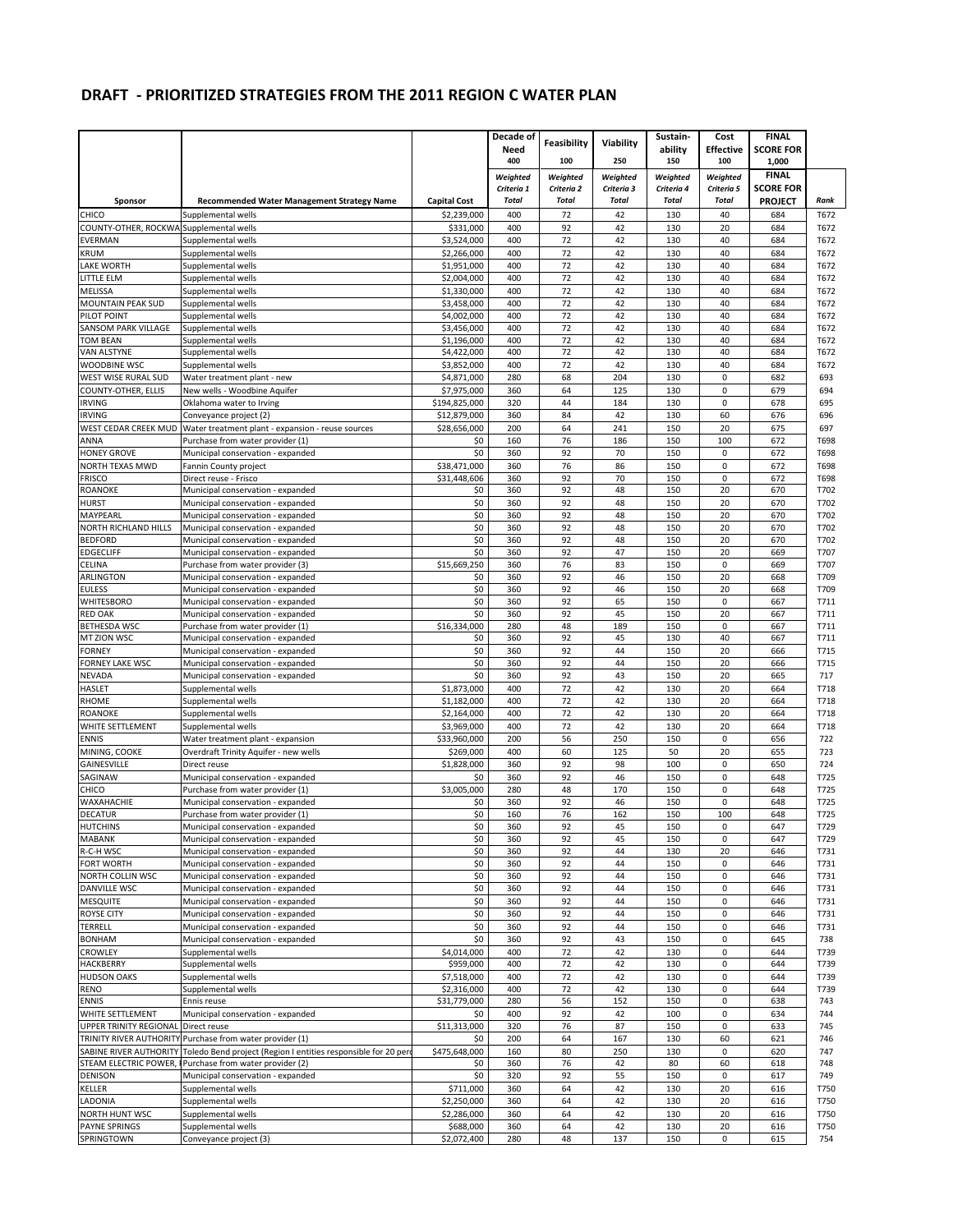|                                                |                                                                     |                     | Decade of<br>Need<br>400 | <b>Feasibility</b><br>100 | Viability<br>250 | Sustain-<br>ability<br>150 | Cost<br><b>Effective</b><br>100 | <b>FINAL</b><br><b>SCORE FOR</b><br>1.000 |      |
|------------------------------------------------|---------------------------------------------------------------------|---------------------|--------------------------|---------------------------|------------------|----------------------------|---------------------------------|-------------------------------------------|------|
|                                                |                                                                     |                     | Weighted                 | Weighted                  | Weighted         | Weighted                   | Weighted                        | <b>FINAL</b>                              |      |
|                                                |                                                                     |                     | Criteria 1               | Criteria 2                | Criteria 3       | Criteria 4                 | Criteria 5                      | <b>SCORE FOR</b>                          |      |
| Sponsor                                        | Recommended Water Management Strategy Name                          | <b>Capital Cost</b> | <b>Total</b>             | Total                     | <b>Total</b>     | <b>Total</b>               | <b>Total</b>                    | <b>PROJECT</b>                            | Rank |
| <b>WATAUGA</b>                                 | Conveyance project (2)                                              | \$0                 | 160                      | 84                        | 167              | 100                        | 100                             | 611                                       | 755  |
| <b>FAIRFIELD</b>                               | New wells - Carrizo Wilcox Aquifer                                  | \$573,000           | 200                      | 36                        | 204              | 130                        | 40                              | 610                                       | 756  |
| <b>DALLAS</b>                                  | Redistribution of supplies                                          | \$0                 | 160                      | 92                        | 105              | 150                        | 100                             | 607                                       | 757  |
| <b>FAIRFIELD</b>                               | Municipal conservation - expanded                                   | \$0                 | 280                      | 92                        | 84               | 150                        | $\mathbf 0$                     | 606                                       | T758 |
| GAINESVILLE                                    | Municipal conservation - expanded                                   | \$0                 | 320                      | 92                        | 44               | 150                        | $\mathbf 0$                     | 606                                       | T758 |
| <b>CEDAR HILL</b>                              | Supplemental wells                                                  | \$2,808,000         | 280                      | 68                        | 42               | 130                        | 80                              | 600                                       | 760  |
| COUNTY-OTHER, PARKER                           | Conveyance project (1)                                              | \$0                 | 160                      | 84                        | 125              | 130                        | 100                             | 599                                       | 761  |
| WATAUGA                                        | Conveyance project (3)                                              | \$0                 | 120                      | 48                        | 180              | 150                        | 100                             | 598                                       | 762  |
| <b>TRENTON</b>                                 | Supplemental wells                                                  | \$1,226,000         | 360                      | 64                        | 42               | 130                        | $\mathbf 0$                     | 596                                       | 763  |
| <b>FAIRFIELD</b>                               | Water treatment plant - new                                         | \$8,218,000         | 200                      | 56                        | 208              | 130                        | $\mathbf 0$                     | 594                                       | T764 |
| STEAM ELECTRIC POWER,                          | Conveyance project (2)                                              | \$4,028,000         | 200                      | 36                        | 208              | 150                        | $\pmb{0}$                       | 594                                       | T764 |
| <b>WALNUT CREEK SUD</b>                        | Water treatment plant - new                                         | \$11,576,000        | 280                      | 68                        | 115              | 130                        | $\mathbf 0$                     | 593                                       | 766  |
| SHERMAN                                        | Municipal conservation - expanded                                   | \$0                 | 280                      | 92                        | 46               | 150                        | 20                              | 588                                       | 767  |
| PANTEGO                                        | Purchase from water provider (3)                                    | \$1,072,000         | 280                      | 48                        | 125              | 130                        | $\Omega$                        | 583                                       | 768  |
| ARLINGTON                                      | Water treatment plant - expansion                                   | \$54,618,000        | 200                      | 56                        | 156              | 130                        | 40                              | 582                                       | 769  |
| <b>BRIDGEPORT</b>                              | Water treatment plant - expansion                                   | \$14,540,000        | 200                      | 56                        | 173              | 150                        | $\mathbf 0$                     | 579                                       | 770  |
|                                                | <b>TRINITY RIVER AUTHORITY TRA Freestone County reuse</b>           | \$17,266,000        | 240                      | 64                        | 102              | 130                        | 40                              | 576                                       | 771  |
| <b>MIDLOTHIAN</b>                              | Purchase from water provider (1)                                    | \$0                 | 200                      | 84                        | 89               | 100                        | 100                             | 573                                       | T772 |
| <b>BLOOMING GROVE</b>                          | Municipal conservation - expanded                                   | \$0                 | 280                      | 92                        | 51               | 130                        | 20                              | 573                                       | T772 |
| <b>MUENSTER</b>                                | Municipal conservation - expanded                                   | \$0                 | 280                      | 92                        | 49               | 150                        | $\mathbf 0$                     | 571                                       | 774  |
| <b>DALLAS</b>                                  | Additional dry year supply                                          | \$1,750,000         | 200                      | 80                        | 137              | 50                         | 100                             | 567                                       | 775  |
| <b>DALLAS</b>                                  | Lake Wright Patman - reallocation of flood pool                     | \$896,478,000       | 240                      | 40                        | 156              | 130                        | 0                               | 566                                       | 776  |
| ARGYLE WSC                                     | Municipal conservation - expanded                                   | \$0                 | 280                      | 92                        | 43               | 150                        | $\Omega$                        | 565                                       | 777  |
| <b>NORTH TEXAS MWD</b>                         | Lake Texoma - interim purchase from GTUA                            | \$0                 | 160                      | 92                        | 108              | 100                        | 100                             | 560                                       | 778  |
| <b>CASH SUD</b>                                | Water treatment plant - expansion                                   | \$7,270,000         | 280                      | 68                        | 61               | 130                        | 20                              | 559                                       | 779  |
| <b>HICKORY CREEK SUD</b>                       | Municipal conservation - expanded                                   | \$5,000             | 280                      | 92                        | 42               | 130                        | $\mathbf 0$                     | 544                                       | 780  |
|                                                | MANUFACTURING, COOKE Water treatment plant - new                    | \$0                 | 120                      | 68                        | 104              | 150                        | 100                             | 542                                       | 781  |
| LEWISVILLE                                     | Water treatment plant - new                                         | \$31,621,000        | 200                      | 56                        | 155              | 130                        | $\mathbf 0$                     | 541                                       | 782  |
| <b>DENISON</b>                                 | Water treatment plant - expansion                                   | \$7,270,000         | 200                      | 56                        | 111              | 130                        | 40                              | 537                                       | 783  |
|                                                | BUENA VISTA - BETHEL SUI Overdraft Trinity Aquifer - existing wells | \$0                 | 200                      | 80                        | 105              | 50                         | 100                             | 535                                       | 784  |
| <b>DALLAS</b>                                  | Conveyance project (1)                                              | \$260,000,000       | 160                      | 92                        | 83               | 130                        | 60                              | 525                                       | T785 |
| <b>MELISSA</b>                                 | Municipal conservation - expanded                                   | \$0                 | 240                      | 92                        | 43               | 150                        | $\mathbf 0$                     | 525                                       | T785 |
| <b>DAWSON</b>                                  | Municipal conservation - expanded                                   | \$0                 | 240                      | 92                        | 47               | 130                        | $\mathbf 0$                     | 509                                       | 787  |
| TRINITY RIVER AUTHORITY TRA Ellis County reuse |                                                                     | \$10,384,000        | 200                      | 64                        | 88               | 130                        | 20                              | 502                                       | 788  |
| <b>BARTONVILLE WSC</b>                         | Municipal conservation - expanded                                   | \$0                 | 200                      | 92                        | 43               | 130                        | $\mathbf 0$                     | 465                                       | 789  |
| NORTH TEXAS MWD                                | Toledo Bend project (Region I entities responsible for 20 perd      | \$929,822,000       | 160                      | 44                        | 128              | 130                        | $\Omega$                        | 462                                       | T790 |
| <b>TARRANT REGIONAL WD</b>                     | Toledo Bend project (Region I entities responsible for 20 pero      | \$1,000.766.000     | 160                      | 44                        | 128              | 130                        | $\Omega$                        | 462                                       | T790 |
| TERRELL                                        | Toledo Bend project (Region I entities responsible for 20 per       | \$0                 | 160                      | 44                        | 128              | 130                        | $\mathbf 0$                     | 462                                       | T790 |
| WEST WISE RURAL SUD                            | Water treatment plant - expansion                                   | \$4,094,000         | 40                       | 56                        | 233              | 130                        | $\mathbf 0$                     | 459                                       | 793  |
| WAXAHACHIE                                     | Purchase from water provider (1)                                    | \$0                 | 40                       | 36                        | 83               | 150                        | 100                             | 409                                       | 794  |
| <b>DALLAS</b>                                  | Fastrill replacement (Region C component)                           | \$1,980,278,000     | 80                       | 52                        | 134              | 130                        | $\mathbf 0$                     | 396                                       | 795  |
| <b>NORTH TEXAS MWD</b>                         | Oklahoma water to NTMWD, TRWD, UTRWD                                | \$210,353,500       | 80                       | 44                        | 103              | 130                        | $\mathbf 0$                     | 357                                       | T796 |
| <b>TARRANT REGIONAL WD</b>                     | Oklahoma water to NTMWD, TRWD, UTRWD                                | \$448,332,000       | 80                       | 44                        | 103              | 130                        | $\mathbf 0$                     | 357                                       | T796 |
| <b>UPPER TRINITY REGIONAL</b>                  | Oklahoma water to NTMWD, TRWD, UTRWD                                | \$97,359,000        | 80                       | 44                        | 103              | 130                        | 0                               | 357                                       | T796 |
| <b>HICKORY CREEK SUD</b>                       | <b>Additional Woodbine Aquifer - Existing Wells</b>                 | \$0                 | $\mathbf 0$              | $\Omega$                  | $\Omega$         | $\mathbf 0$                | $\Omega$                        | 0                                         | 799  |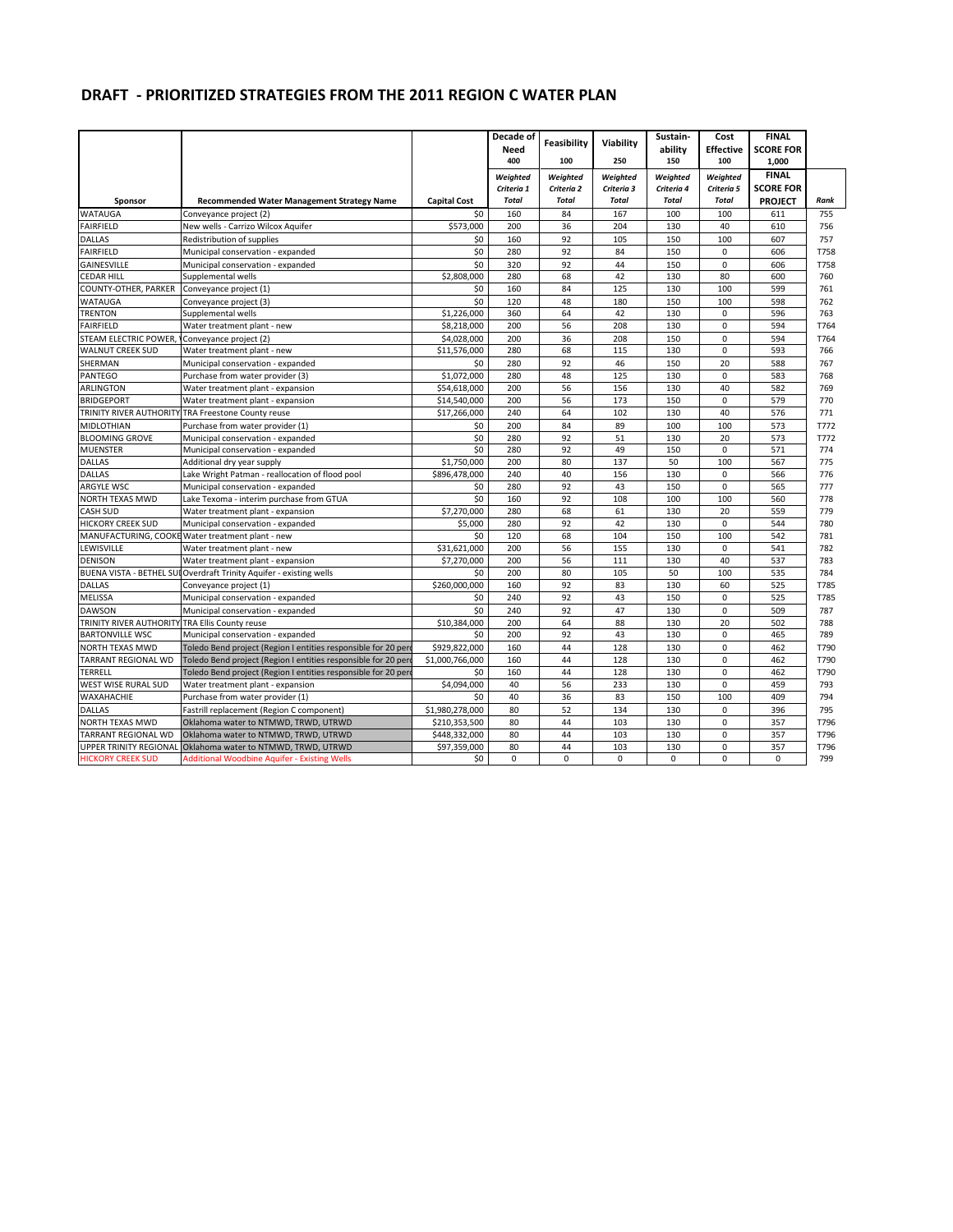Filtered to take out Conservation and Supplemental Wells Leaves 176 Projects (\$20.96 Billion)

| reases that referra face as all out                |                                                                                                 |                               | Decade of<br>Need<br>400               | Feasibility<br>100                     | Viability<br>250                       | Sustain-<br>ability<br>150             | Cost<br><b>Effective</b><br>100        | <b>FINAL</b><br><b>SCORE FOR</b><br>1,000 |                      |
|----------------------------------------------------|-------------------------------------------------------------------------------------------------|-------------------------------|----------------------------------------|----------------------------------------|----------------------------------------|----------------------------------------|----------------------------------------|-------------------------------------------|----------------------|
|                                                    |                                                                                                 | <b>Capital Cost</b>           | Weighted<br>Criteria 1<br><b>Total</b> | Weighted<br>Criteria 2<br><b>Total</b> | Weighted<br>Criteria 3<br><b>Total</b> | Weighted<br>Criteria 4<br><b>Total</b> | Weighted<br>Criteria 5<br><b>Total</b> | <b>FINAL</b><br><b>SCORE FOR</b>          | Rank                 |
| Sponsor<br>MINING, JACK                            | Recommended Water Management Strategy Name<br>Indirect reuse - Jacksboro for Jack County mining | \$200,000                     | 400                                    | 80                                     | 208                                    | 130                                    | 100                                    | <b>PROJECT</b><br>918                     | $\mathbf{1}$         |
| MANSFIELD                                          | Water treatment plant - expansion                                                               | \$118,016,000                 | 360                                    | 92                                     | 250                                    | 150                                    | 40                                     | 892                                       | $\overline{2}$       |
| <b>PAYNE SPRINGS</b>                               | New wells - Carrizo Wilcox Aquifer                                                              | \$378,000                     | 400                                    | 72                                     | 208                                    | 130                                    | 80                                     | 890                                       | 3                    |
| <b>ROCKETT SUD</b>                                 | Water treatment plant - expansion                                                               | \$38,460,000                  | 360                                    | 84                                     | 250                                    | 150                                    | 40                                     | 884                                       | 4                    |
| MELISSA                                            | Conveyance project (1)                                                                          | \$1,916,000                   | 360<br>360                             | 84<br>92                               | 182<br>233                             | 150                                    | 100<br>40                              | 876<br>875                                | 5                    |
| CORSICANA<br>MINING, WISE                          | Conveyance project (1)<br>Direct reuse                                                          | \$28,160,000<br>\$0           | 360                                    | 92                                     | 173                                    | 150<br>150                             | 100                                    | 875                                       | T6<br>T <sub>6</sub> |
| <b>DENTON</b>                                      | Water treatment plant - expansion                                                               | \$265,434,000                 | 360                                    | 72                                     | 250                                    | 150                                    | 40                                     | 872                                       | 8                    |
| LEWISVILLE                                         | Water treatment plant - expansion                                                               | \$53,666,000                  | 400                                    | 60                                     | 221                                    | 150                                    | 40                                     | 871                                       | 9                    |
| TRINITY RIVER AUTHORITY                            | TRA Denton Creek wastewater treatment plant reuse                                               | \$9,506,000                   | 360                                    | 92                                     | 184                                    | 130                                    | 100                                    | 866                                       | 10                   |
| MIDLOTHIAN                                         | Water treatment plant - expansion                                                               | \$66,150,000                  | 360                                    | 72                                     | 243                                    | 150                                    | 40                                     | 865                                       | 11                   |
| EAST CEDAR CREEK FWSD                              | Water treatment plant - expansion                                                               | \$14,540,000                  | 360                                    | 84                                     | 250                                    | 150                                    | 20                                     | 864                                       | 12                   |
| SPRINGTOWN<br>NORTH TEXAS MWD                      | New wells - Trinity Aquifer<br><b>Facility improvements</b>                                     | \$408,750<br>\$2,295,829,800  | 400<br>400                             | 72<br>100                              | 176<br>167                             | 130<br>130                             | 80<br>60                               | 858<br>857                                | 13<br>14             |
| DALLAS                                             | Water treatment plant - expansion                                                               | \$1,068,033,000               | 360                                    | 72                                     | 234                                    | 150                                    | 40                                     | 856                                       | 15                   |
| GAINESVILLE                                        | Cooke County project                                                                            | \$50,280,000                  | 360                                    | 100                                    | 245                                    | 150                                    | 0                                      | 855                                       | 16                   |
| <b>IRRIGATION, ELLIS</b>                           | New wells - Woodbine Aquifer                                                                    | \$2,487,000                   | 400                                    | 72                                     | 208                                    | 130                                    | 40                                     | 850                                       | T17                  |
| <b>WORTHAM</b>                                     | Water treatment plant - expansion                                                               | \$4,662,000                   | 400                                    | 92                                     | 208                                    | 130                                    | 20                                     | 850                                       | T17                  |
| WAXAHACHIE                                         | Water treatment plant - expansion                                                               | \$38,452,000                  | 360                                    | 84                                     | 214                                    | 150                                    | 40                                     | 848                                       | 19                   |
| TRINITY RIVER AUTHORITY<br>TRINITY RIVER AUTHORITY | Indirect reuse<br>Conveyance project (1)                                                        | \$0<br>\$50.912.000           | 360<br>400                             | 84<br>88                               | 172<br>205                             | 130<br>150                             | 100<br>0                               | 846<br>843                                | 20<br>21             |
| <b>WALNUT CREEK SUD</b>                            | Conveyance project (1)                                                                          | \$10,093,000                  | 360                                    | 84                                     | 184                                    | 130                                    | 80                                     | 838                                       | 22                   |
| UPPER TRINITY REGIONAL WD                          | Lake Ralph Hall                                                                                 | \$286,401,000                 | 360                                    | 80                                     | 207                                    | 150                                    | 40                                     | 837                                       | T23                  |
| UPPER TRINITY REGIONAL WD                          | Lake Ralph Hall - indirect reuse                                                                | \$0                           | 360                                    | 80                                     | 207                                    | 150                                    | 40                                     | 837                                       | T23                  |
| TRINITY RIVER AUTHORITY                            | TRA Las Colinas reuse                                                                           | \$14,530,000                  | 360                                    | 92                                     | 175                                    | 130                                    | 80                                     | 837                                       | T23                  |
| <b>FORT WORTH</b>                                  | Water treatment plant - expansion                                                               | \$772,646,000                 | 360                                    | 92                                     | 190                                    | 150                                    | 40                                     | 832                                       | 26                   |
| <b>WISE COUNTY WSD</b>                             | Water treatment plant - expansion                                                               | \$14,540,000                  | 360                                    | 84                                     | 216                                    | 150                                    | 20                                     | 830                                       | 27                   |
| LANCASTER                                          | Purchase from water provider (1)                                                                | \$2,373,000                   | 360                                    | 76                                     | 198                                    | 150                                    | 40<br>$\mathbf 0$                      | 824                                       | T28                  |
| SHERMAN<br><b>WALNUT CREEK SUD</b>                 | Grayson County project<br>Water treatment plant - expansion                                     | \$146,071,000<br>\$50,890,000 | 360<br>360                             | 64<br>72                               | 250<br>221                             | 150<br>150                             | 20                                     | 824<br>823                                | T28<br>T30           |
| <b>MUENSTER</b>                                    | Subordination agreement - future-only sources                                                   | \$8,217,000                   | 360                                    | 92                                     | 241                                    | 130                                    | 0                                      | 823                                       | T30                  |
| <b>GREATER TEXOMA UTILITY AUTHOR</b>               | Grayson County project                                                                          | \$136,016,000                 | 400                                    | 64                                     | 203                                    | 150                                    | $\mathbf 0$                            | 817                                       | 32                   |
| COUNTY-OTHER, JACK                                 | Conveyance project (1)                                                                          | \$4,602,000                   | 400                                    | 92                                     | 173                                    | 150                                    | 0                                      | 815                                       | 33                   |
| <b>BURLESON</b>                                    | Conveyance project (2)                                                                          | \$2,592,000                   | 360                                    | 84                                     | 180                                    | 150                                    | 40                                     | 814                                       | 34                   |
| IRRIGATION, DENTON                                 | TRA Denton Creek wastewater treatment plant reuse                                               | \$0                           | 360                                    | 92                                     | 125                                    | 130                                    | 100                                    | 807                                       | 35                   |
| LADONIA                                            | Purchase from water provider (3)                                                                | \$12,966,000                  | 360                                    | 84                                     | 208<br>227                             | 150                                    | 0<br>$\mathbf 0$                       | 802                                       | 36                   |
| SPRINGTOWN<br>NORTH TEXAS MWD                      | Water treatment plant - new<br>Lower Bois d'Arc Creek Reservoir                                 | \$8,188,000<br>\$615,498,000  | 360<br>360                             | 84<br>76                               | 175                                    | 130<br>150                             | 40                                     | 801<br>801                                | T37<br>T37           |
| <b>RUNAWAY BAY</b>                                 | Water treatment plant - expansion                                                               | \$2,735,000                   | 360                                    | 84                                     | 204                                    | 130                                    | 20                                     | 798                                       | 39                   |
| <b>AURORA</b>                                      | Purchase from water provider (2)                                                                | \$1,439,000                   | 360                                    | 76                                     | 208                                    | 150                                    | 0                                      | 794                                       | T40                  |
| <b>BLUE RIDGE</b>                                  | Conveyance project (3)                                                                          | \$2,294,000                   | 360                                    | 76                                     | 208                                    | 150                                    | $\mathbf 0$                            | 794                                       | T40                  |
| M E N WSC                                          | Purchase from water provider (1)                                                                | \$3,002,000                   | 360                                    | 76                                     | 208                                    | 150                                    | $\mathbf 0$                            | 794                                       | T40                  |
| TERRELL                                            | Conveyance project (1)                                                                          | \$32,551,000                  | 400                                    | 92                                     | 149                                    | 150                                    | $\mathsf 0$                            | 791                                       | 43                   |
| CORSICANA<br><b>WESTON</b>                         | Water treatment plant - new<br>Purchase from water provider (3)                                 | \$32,388,400<br>\$27,722,000  | 360<br>360                             | 100<br>76                              | 160<br>201                             | 130<br>150                             | 40<br>$\mathbf 0$                      | 790<br>787                                | 44<br>45             |
| LITTLE ELM                                         | New wells - Trinity Aquifer                                                                     | \$421,000                     | 400                                    | 72                                     | 104                                    | 130                                    | 80                                     | 786                                       | 46                   |
| KENNEDALE                                          | New wells - Trinity Aquifer                                                                     | \$717.000                     | 400                                    | 72                                     | 142                                    | 130                                    | 40                                     | 784                                       | T47                  |
| MANUFACTURING, DENTON                              | New wells - Trinity Aquifer                                                                     | \$717,000                     | 400                                    | 72                                     | 142                                    | 130                                    | 40                                     | 784                                       | <b>T47</b>           |
| <b>DAWSON</b>                                      | Water treatment plant - new                                                                     | \$1,044,000                   | 360                                    | 84                                     | 208                                    | 130                                    | $\mathsf 0$                            | 782                                       | 49                   |
| TRINITY RIVER AUTHORITY                            | TRA Tarrant County project                                                                      | \$59,008,000                  | 360                                    | 80                                     | 191                                    | 150                                    | $\mathsf 0$                            | 781                                       | <b>T50</b>           |
| <b>NEWARK</b>                                      | Conveyance project (2)                                                                          | \$2,376,000                   | 360                                    | 84                                     | 187                                    | 150                                    | $\mathsf 0$                            | 781                                       | <b>T50</b>           |
| GAINESVILLE                                        | Overdraft Trinity Aquifer - existing wells                                                      | \$0                           | 400                                    | 80                                     | 149                                    | 50                                     | 100                                    | 779                                       | 52                   |
| <b>NEW FAIRVIEW</b><br>PILOT POINT                 | Purchase from water provider (1)<br>New wells - Trinity Aquifer                                 | \$2,518,400<br>\$443,000      | 360<br>400                             | 76<br>72                               | 192<br>133                             | 150<br>130                             | 0<br>40                                | 778<br>775                                | 53<br>54             |
| SARDIS-LONE ELM WSC                                | Purchase from water provider (1)                                                                | \$9,467,000                   | 360                                    | 76                                     | 188                                    | 150                                    | $\mathsf 0$                            | 774                                       | <b>T55</b>           |
| CORSICANA                                          | Water treatment plant - expansion                                                               | \$19,970,000                  | 360                                    | 84                                     | 160                                    | 130                                    | 40                                     | 774                                       | <b>T55</b>           |
| UPPER TRINITY REGIONAL WD                          | Facility improvements - reuse sources                                                           | \$590,686,000                 | 400                                    | 100                                    | 83                                     | 130                                    | 60                                     | 773                                       | 57                   |
| <b>BLACKLAND WSC</b>                               | Purchase from water provider (3)                                                                | \$3,067,000                   | 360                                    | 76                                     | 185                                    | 150                                    | $\mathsf 0$                            | 771                                       | 58                   |
| OVILLA                                             | Conveyance project (2)                                                                          | \$6,169,000                   | 360                                    | 84                                     | 176                                    | 150                                    | $\mathbf 0$                            | 770                                       | 59                   |
| WEATHERFORD                                        | Water treatment plant - expansion                                                               | \$36,422,000                  | 280                                    | 68                                     | 250                                    | 150                                    | 20                                     | 768                                       | T60                  |
| AZLE<br>AZLE                                       | Water treatment plant - expansion<br>Water treatment plant - new                                | \$20,892,000<br>\$14,964,000  | 360<br>360                             | 84<br>84                               | 194<br>194                             | 130<br>130                             | 0<br>$\mathbf 0$                       | 768<br>768                                | T60<br>T60           |
| IRRIGATION, DENTON                                 | New wells - Trinity Aquifer                                                                     | \$717,000                     | 400                                    | 72                                     | 125                                    | 130                                    | 40                                     | 767                                       | T63                  |
| STEAM ELECTRIC POWER, DENTON                       | New wells - Trinity Aquifer                                                                     | \$717,000                     | 400                                    | 72                                     | 125                                    | 130                                    | 40                                     | 767                                       | T63                  |
| LAKESIDE                                           | New wells - Trinity Aquifer                                                                     | \$662,000                     | 280                                    | 48                                     | 208                                    | 130                                    | 100                                    | 766                                       | 65                   |
| <b>BLOOMING GROVE</b>                              | New wells - Trinity Aquifer                                                                     | \$1,495,400                   | 360                                    | 64                                     | 208                                    | 130                                    | $\mathbf 0$                            | 762                                       | 66                   |
| COLLEGE MOUND WSC                                  | Purchase from water provider (3)                                                                | \$2,569,000                   | 360                                    | 76                                     | 175                                    | 150                                    | $\mathsf 0$                            | 761                                       | T67                  |
| <b>BENBROOK</b>                                    | Water treatment plant - expansion                                                               | \$17,046,000                  | 360                                    | 84                                     | 167                                    | 150                                    | $\mathsf 0$                            | 761                                       | T67                  |
| PELICAN BAY<br>GREATER TEXOMA UTILITY AUTHOR       | Purchase from water provider (1)<br><b>RCollin-Grayson Municipal Alliance System</b>            | \$1,430,400<br>\$77,366,000   | 360<br>360                             | 76<br>100                              | 174<br>149                             | 150<br>150                             | $\mathsf 0$<br>$\mathbf 0$             | 760<br>759                                | 69                   |
| WEATHERFORD                                        | <b>Facility improvements</b>                                                                    | \$545,000                     | 280                                    | 76                                     | 230                                    | 130                                    | 40                                     | 756                                       | 70<br>71             |
| MANSFIELD                                          | Water treatment plant - new                                                                     | \$41,080,000                  | 360                                    | 84                                     | 160                                    | 130                                    | 20                                     | 754                                       | 72                   |
| R-C-H WSC                                          | Purchase from water provider (3)                                                                | \$2,416,000                   | 360                                    | 76                                     | 167                                    | 150                                    | 0                                      | 753                                       | T73                  |
| ANNETTA                                            | Conveyance project (2)                                                                          | \$1,522,100                   | 360                                    | 84                                     | 159                                    | 150                                    | $\mathsf 0$                            | 753                                       | T73                  |
| <b>DALLAS</b>                                      | Dallas Water Utilities reuse                                                                    | \$82,920,000                  | 360                                    | 80                                     | 102                                    | 130                                    | 80                                     | 752                                       | 75                   |
| <b>DALLAS</b>                                      | Additional pipeline from Lake Tawakoni (more Lake Fork supp                                     | \$496,243,000                 | 360                                    | 100                                    | 151                                    | 100                                    | 40                                     | 751                                       | T76                  |
| <b>GRAND PRAIRIE</b>                               | Purchase from water provider (1)                                                                | \$33,724,000                  | 360                                    | 76                                     | 185                                    | 130                                    | 0                                      | 751                                       | T76                  |
| TRINITY RIVER AUTHORITY<br>SARDIS-LONE ELM WSC     | TRA Kaufman County reuse<br>Overdraft Trinity Aquifer - existing wells                          | \$9,761,000<br>\$0            | 360<br>400                             | 92<br>80                               | 168<br>119                             | 130<br>50                              | $\mathsf 0$<br>100                     | 750<br>749                                | 78<br>T79            |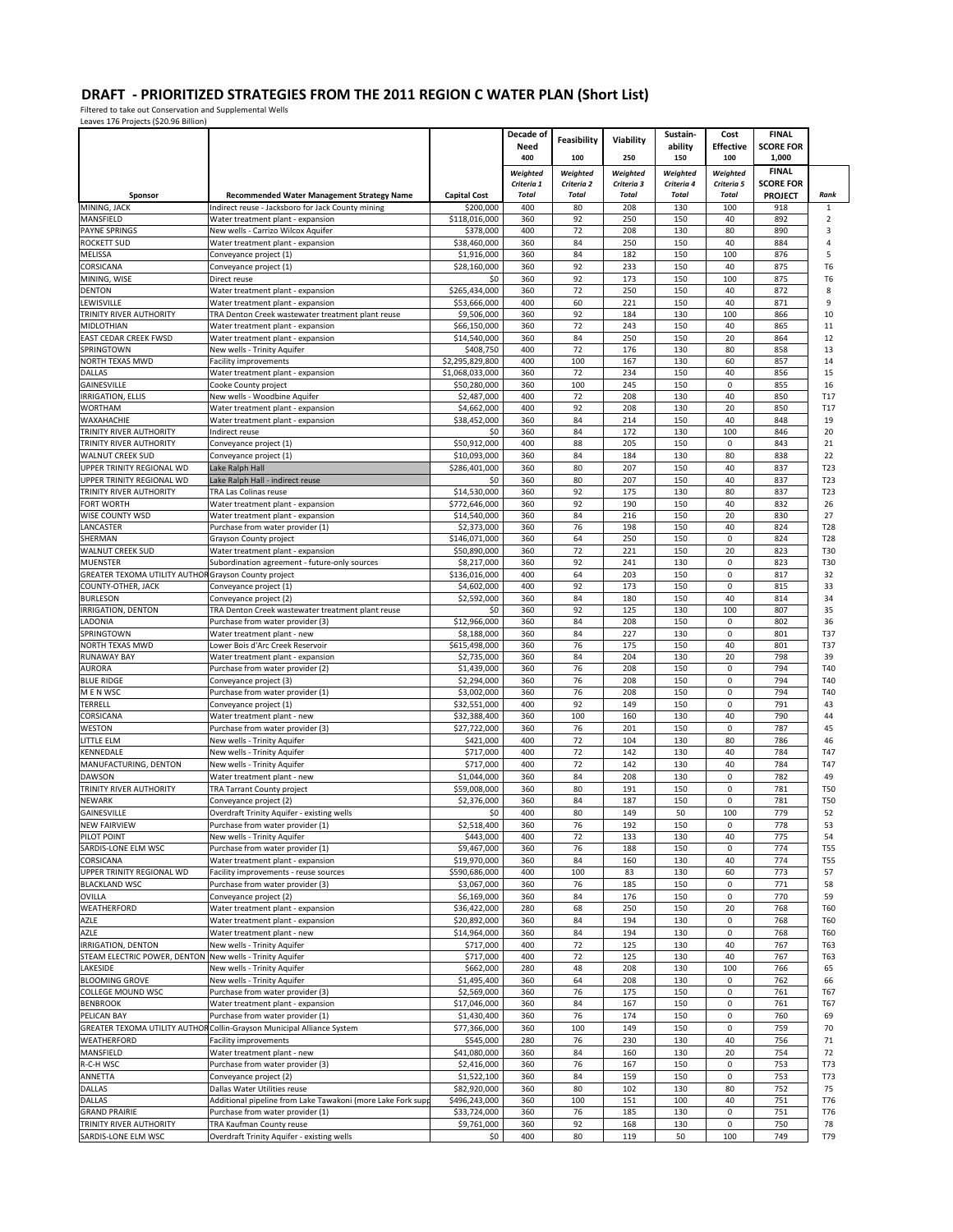Filtered to take out Conservation and Supplemental Wells Leaves 176 Projects (\$20.96 Billion)

|                                                                |                                                                                        |                                | Decade of    |              |              | Sustain-     | Cost             | <b>FINAL</b>     |              |
|----------------------------------------------------------------|----------------------------------------------------------------------------------------|--------------------------------|--------------|--------------|--------------|--------------|------------------|------------------|--------------|
|                                                                |                                                                                        |                                | Need         | Feasibility  | Viability    | ability      | <b>Effective</b> | <b>SCORE FOR</b> |              |
|                                                                |                                                                                        |                                | 400          | 100          | 250          | 150          | 100              | 1,000            |              |
|                                                                |                                                                                        |                                | Weighted     | Weighted     | Weighted     | Weighted     | Weiahted         | <b>FINAL</b>     |              |
|                                                                |                                                                                        |                                | Criteria 1   | Criteria 2   | Criteria 3   | Criteria 4   | Criteria 5       | <b>SCORE FOR</b> |              |
| Sponsor                                                        | Recommended Water Management Strategy Name                                             | <b>Capital Cost</b>            | <b>Total</b> | <b>Total</b> | <b>Total</b> | <b>Total</b> | <b>Total</b>     | <b>PROJECT</b>   | Rank         |
| <b>RED OAK</b>                                                 | Conveyance project (2)                                                                 | \$8,012,000                    | 360          | 84           | 155          | 150          | $\mathbf 0$      | 749              | T79          |
| <b>GUN BARREL CITY</b>                                         | Water treatment plant - new                                                            | \$11,576,000                   | 360          | 84           | 175          | 130          | 0                | 749              | T79          |
| CROWLEY<br>DALLAS                                              | Conveyance project (2)                                                                 | \$621,000                      | 360<br>360   | 84<br>100    | 154<br>187   | 150<br>100   | 0<br>0           | 748<br>747       | 82<br>T83    |
| TARRANT REGIONAL WD                                            | Lake Palestine connection (integrated pipeline with TRWD)                              | \$887,954,000<br>\$914,424,000 | 360          | 100          | 187          | 100          | 0                | 747              | T83          |
| SOUTHLAKE                                                      | TRWD third pipeline and reuse<br>Conveyance project (2)                                | \$9,427,000                    | 360          | 84           | 150          | 150          | 0                | 744              | 85           |
| <b>LAKE WORTH</b>                                              | New wells - Trinity Aquifer                                                            | \$416,000                      | 400          | 72           | 121          | 130          | 20               | 743              | <b>T86</b>   |
| BUENA VISTA - BETHEL SUD                                       | Conveyance project (2)                                                                 | \$8,798,000                    | 360          | 84           | 149          | 150          | 0                | 743              | T86          |
| CRANDALL                                                       | Purchase from water provider (1)                                                       | \$6,104,000                    | 360          | 76           | 157          | 150          | 0                | 743              | <b>T86</b>   |
| MIDLOTHIAN                                                     | Water treatment plant - new                                                            | \$30,590,000                   | 360          | 92           | 138          | 130          | 20               | 740              | 89           |
| <b>TEAGUE</b>                                                  | New wells - Carrizo Wilcox Aquifer                                                     | \$902,000                      | 360          | 64           | 125          | 150          | 40               | 739              | 90           |
| ATHENS                                                         | New wells - Carrizo Wilcox Aquifer                                                     | \$0                            | 360          | 64           | 84           | 150          | 80               | 738              | 91           |
| <b>WORTHAM</b>                                                 | Purchase from water provider (1)                                                       | \$6,488,000                    | 360          | 76           | 170          | 130          | 0                | 736              | 92           |
| MOUNTAIN PEAK SUD                                              | Overdraft Trinity Aquifer - existing wells                                             | \$0                            | 400          | 80           | 105          | 50           | 100              | 735              | T93          |
| STEAM ELECTRIC POWER, TARRANT Direct reuse                     |                                                                                        | \$10,315,000                   | 320          | 76           | 169          | 150          | 20               | 735              | T93          |
| IRRIGATION, COOKE                                              | Overdraft Trinity Aquifer - existing wells                                             | \$0                            | 400          | 80           | 125          | 50           | 80               | 735              | T93          |
| <b>BRIDGEPORT</b>                                              | Water treatment plant - new                                                            | \$11,576,000                   | 360          | 84           | 159          | 130          | 0                | 733              | 96           |
| COUNTY-OTHER, DENTON                                           | New wells - Woodbine Aquifer                                                           | \$1,639,000                    | 400          | 72           | 126          | 130          | 0                | 728              | T97          |
| DALLAS                                                         | Main Stem Trinity pump station (Lake Ray Hubbard indirect r                            | \$142,567,000                  | 360<br>360   | 72<br>72     | 116<br>116   | 100<br>100   | 80<br>80         | 728<br>728       | T97<br>T97   |
| NORTH TEXAS MWD<br>TRINITY RIVER AUTHORITY                     | Main stem pump station (additional East Fork) NTMWD<br>TRA 10-Mile Creek reuse project | \$0<br>\$14,895,000            | 320          | 76           | 122          | 130          | 80               | 728              | T97          |
| MINING, DENTON                                                 | New wells - Trinity Aquifer                                                            | \$1,064,000                    | 400          | 72           | 125          | 130          | 0                | 727              | 101          |
| SPRINGTOWN                                                     | Water treatment plant - expansion                                                      | \$4,094,000                    | 280          | 68           | 227          | 130          | 20               | 725              | 102          |
| NORTH TEXAS MWD                                                | Lake Texoma - authorized (blend)                                                       | \$336,356,000                  | 320          | 100          | 150          | 150          | 0                | 720              | 103          |
| <b>NORTH RICHLAND HILLS</b>                                    | Conveyance project (1)                                                                 | \$11,803,000                   | 360          | 84           | 125          | 150          | 0                | 719              | T104         |
| <b>FORT WORTH</b>                                              | Direct reuse                                                                           | \$182,699,000                  | 400          | 100          | 69           | 150          | 0                | 719              | T104         |
| MOUNTAIN PEAK SUD                                              | New wells - Woodbine Aquifer                                                           | \$876,000                      | 360          | 64           | 145          | 130          | 20               | 719              | T104         |
| <b>IRVING</b>                                                  | Direct reuse                                                                           | \$58,628,000                   | 360          | 80           | 108          | 150          | 20               | 718              | 107          |
| DENISON                                                        | Conveyance project (1)                                                                 | \$13,847,000                   | 360          | 84           | 83           | 130          | 60               | 717              | 108          |
| FORT WORTH                                                     | Water treatment plant - new                                                            | \$100,617,000                  | 360          | 72           | 133          | 130          | 20               | 715              | 109          |
| NAVARRO MILLS WSC                                              | New wells - Woodbine Aquifer                                                           | \$1,200,000                    | 360          | 64           | 153          | 130          | 0                | 707              | 110          |
| STEAM ELECTRIC POWER, HENDERS Purchase from water provider (1) |                                                                                        | \$14,103,000                   | 280          | 48           | 208          | 150          | 20               | 706              | 111          |
| PALO PINTO MWD #1                                              | Redistribution of supplies                                                             | \$0                            | 200          | 100          | 175          | 130          | 100              | 705              | 112          |
| SOUTHMAYD                                                      | New wells - Woodbine Aquifer                                                           | \$366,000                      | 360          | 64           | 125          | 130          | 20               | 699              | T113         |
| PANTEGO                                                        | Conveyance project (2)                                                                 | \$1,072,000                    | 360          | 84           | 125          | 130          | 0                | 699              | T113         |
| <b>WILLOW PARK</b>                                             | Purchase from water provider (1)                                                       | \$3,558,100                    | 360          | 76           | 107          | 150          | 0                | 693              | 115          |
| NORTH TEXAS MWD                                                | Marvin Nichols Reservoir                                                               | \$830,894,000                  | 320          | 44           | 177          | 150          | 0                | 691              | T116         |
| <b>TARRANT REGIONAL WD</b>                                     | Marvin Nichols Reservoir                                                               | \$2,371,116,000                | 320          | 44           | 177          | 150          | $\mathbf 0$      | 691              | T116         |
| TERRELL<br>UPPER TRINITY REGIONAL WD                           | Marvin Nichols Reservoir                                                               | \$0<br>\$143,042,000           | 320<br>320   | 44<br>44     | 177<br>177   | 150<br>150   | 0<br>0           | 691              | T116<br>T116 |
| MABANK                                                         | Marvin Nichols Reservoir<br>Water treatment plant - expansion - reuse sources          | \$4,094,000                    | 280          | 68           | 189          | 130          | 20               | 691<br>687       | 120          |
| STEAM ELECTRIC POWER, PARKER                                   | Conveyance project (3)                                                                 | \$2,099,000                    | 280          | 48           | 208          | 150          | 0                | 686              | 121          |
| <b>IRVING</b>                                                  | <b>Facility improvements</b>                                                           | \$9,092,000                    | 360          | 92           | 42           | 130          | 60               | 684              | 122          |
| WEST WISE RURAL SUD                                            | Water treatment plant - new                                                            | \$4,871,000                    | 280          | 68           | 204          | 130          | 0                | 682              | 123          |
| COUNTY-OTHER, ELLIS                                            | New wells - Woodbine Aquifer                                                           | \$7,975,000                    | 360          | 64           | 125          | 130          | 0                | 679              | 124          |
| <b>IRVING</b>                                                  | Oklahoma water to Irving                                                               | \$194,825,000                  | 320          | 44           | 184          | 130          | 0                | 678              | 125          |
| <b>IRVING</b>                                                  | Conveyance project (2)                                                                 | \$12,879,000                   | 360          | 84           | 42           | 130          | 60               | 676              | 126          |
| WEST CEDAR CREEK MUD                                           | Water treatment plant - expansion - reuse sources                                      | \$28,656,000                   | 200          | 64           | 241          | 150          | 20               | 675              | 127          |
| ANNA                                                           | Purchase from water provider (1)                                                       | \$0                            | 160          | 76           | 186          | 150          | 100              | 672              | T128         |
| NORTH TEXAS MWD                                                | Fannin County project                                                                  | \$38,471,000                   | 360          | 76           | 86           | 150          | 0                | 672              | T128         |
| <b>FRISCO</b>                                                  | Direct reuse - Frisco                                                                  | \$31,448,606                   | 360          | 92           | 70           | 150          | 0                | 672              | T128         |
| CELINA                                                         | Purchase from water provider (3)                                                       | \$15,669,250                   | 360          | 76           | 83           | 150          | 0                | 669              | 131          |
| <b>BETHESDA WSC</b>                                            | urchase from water provider (1)                                                        | \$16,334,000                   |              |              | 189          |              |                  | UU.              | 132          |
| <b>ENNIS</b>                                                   | Water treatment plant - expansion                                                      | \$33,960,000                   | 200          | 56           | 250          | 150          | 0                | 656              | 133          |
| MINING, COOKE                                                  | Overdraft Trinity Aquifer - new wells                                                  | \$269,000                      | 400          | 60           | 125          | 50           | 20               | 655              | 134          |
| GAINESVILLE                                                    | Direct reuse                                                                           | \$1,828,000                    | 360          | 92           | 98           | 100          | $\mathsf 0$      | 650              | 135          |
| CHICO                                                          | Purchase from water provider (1)                                                       | \$3,005,000                    | 280          | 48           | 170          | 150          | 0<br>100         | 648              | T136         |
| <b>DECATUR</b><br><b>ENNIS</b>                                 | Purchase from water provider (1)<br>Ennis reuse                                        | \$0<br>\$31,779,000            | 160<br>280   | 76<br>56     | 162<br>152   | 150<br>150   | 0                | 648<br>638       | T136<br>138  |
| UPPER TRINITY REGIONAL WD                                      | Direct reuse                                                                           | \$11,313,000                   | 320          | 76           | 87           | 150          | $\pmb{0}$        | 633              | 139          |
| TRINITY RIVER AUTHORITY                                        | Purchase from water provider (1)                                                       | \$0                            | 200          | 64           | 167          | 130          | 60               | 621              | 140          |
| SABINE RIVER AUTHORITY                                         | Toledo Bend project (Region I entities responsible for 20 pero                         | \$475,648,000                  | 160          | 80           | 250          | 130          | 0                | 620              | 141          |
| STEAM ELECTRIC POWER, PARKER                                   | Purchase from water provider (2)                                                       | \$0                            | 360          | 76           | 42           | 80           | 60               | 618              | 142          |
| SPRINGTOWN                                                     | Conveyance project (3)                                                                 | \$2,072,400                    | 280          | 48           | 137          | 150          | 0                | 615              | 143          |
| <b>WATAUGA</b>                                                 | Conveyance project (2)                                                                 | \$0                            | 160          | 84           | 167          | 100          | 100              | 611              | 144          |
| FAIRFIELD                                                      | New wells - Carrizo Wilcox Aquifer                                                     | \$573,000                      | 200          | 36           | 204          | 130          | 40               | 610              | 145          |
| DALLAS                                                         | Redistribution of supplies                                                             | \$0                            | 160          | 92           | 105          | 150          | 100              | 607              | 146          |
| COUNTY-OTHER, PARKER                                           | Conveyance project (1)                                                                 | \$0                            | 160          | 84           | 125          | 130          | 100              | 599              | 147          |
| <b>WATAUGA</b>                                                 | Conveyance project (3)                                                                 | \$0                            | 120          | 48           | 180          | 150          | 100              | 598              | 148          |
| <b>FAIRFIELD</b>                                               | Water treatment plant - new                                                            | \$8,218,000                    | 200          | 56           | 208          | 130          | 0                | 594              | T149         |
| STEAM ELECTRIC POWER, WISE                                     | Conveyance project (2)                                                                 | \$4,028,000                    | 200          | 36           | 208          | 150          | 0                | 594              | T149         |
| <b>WALNUT CREEK SUD</b>                                        | Water treatment plant - new                                                            | \$11,576,000                   | 280          | 68           | 115          | 130          | 0                | 593              | 151          |
| PANTEGO                                                        | Purchase from water provider (3)                                                       | \$1,072,000                    | 280          | 48           | 125          | 130          | $\mathsf 0$      | 583              | 152          |
| <b>ARLINGTON</b>                                               | Water treatment plant - expansion                                                      | \$54,618,000                   | 200          | 56           | 156          | 130          | 40               | 582              | 153          |
| <b>BRIDGEPORT</b><br>TRINITY RIVER AUTHORITY                   | Water treatment plant - expansion                                                      | \$14,540,000<br>\$17,266,000   | 200<br>240   | 56<br>64     | 173<br>102   | 150<br>130   | 0<br>40          | 579<br>576       | 154<br>155   |
| MIDLOTHIAN                                                     | TRA Freestone County reuse<br>Purchase from water provider (1)                         | \$0                            | 200          | 84           | 89           | 100          | 100              | 573              | 156          |
| <b>DALLAS</b>                                                  | Additional dry year supply                                                             | \$1,750,000                    | 200          | 80           | 137          | 50           | 100              | 567              | 157          |
| <b>DALLAS</b>                                                  | Lake Wright Patman - reallocation of flood pool                                        | \$896,478,000                  | 240          | 40           | 156          | 130          | 0                | 566              | 158          |